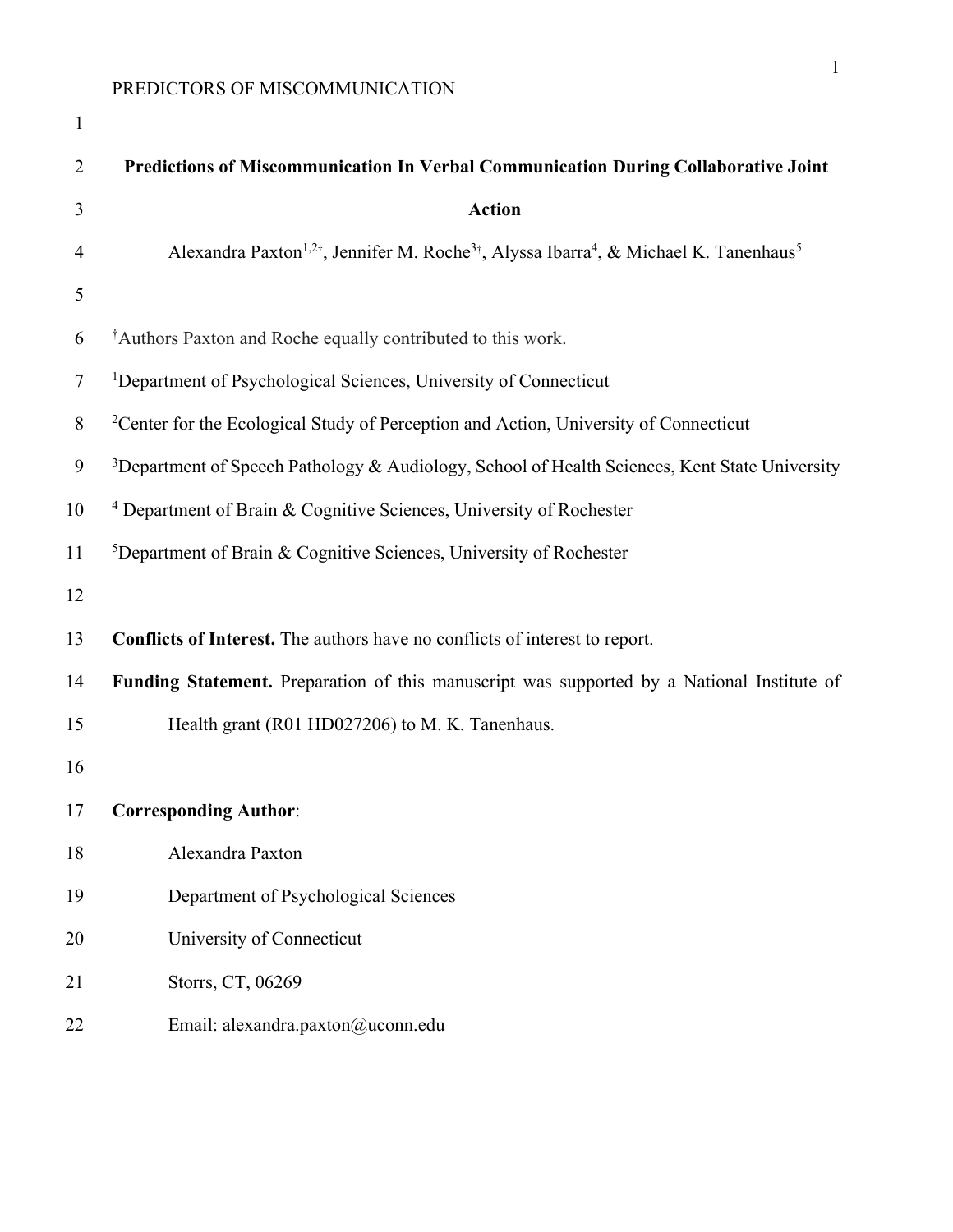| ٠  | . .               |
|----|-------------------|
| ۰. |                   |
|    | I<br>I<br>×<br>۰. |

#### Abstract

 **Purpose:** The purpose of the current study was to examine the lexical and pragmatic factors that may contribute to turn-by-turn failures in communication (i.e., miscommunication), that arise regularly in interactive communication.

 **Method:** Using a corpus from a collaborative dyadic building task, we investigated what differentiated successful from unsuccessful communication and potential factors associated with the choice to provide greater lexical information to a conversation partner.

 **Results:** We found that more successful dyads' language tended to be associated with greater lexical density, lower ambiguity, and fewer questions. We also found participants were more lexically dense when accepting and integrating a partner's information (i.e., *grounding*) but were less lexically dense when responding to a question. Finally, an exploratory analysis suggested that dyads tended to spend more lexical effort when responding to an inquiry and used assent language accurately—that is, only when communication was successful. **Conclusion:** Together, the results suggest that miscommunication both emerges and benefits from

ambiguous and lexically dense utterances.

*Keywords*: miscommunication, dialogue, ambiguity, conversation, grounding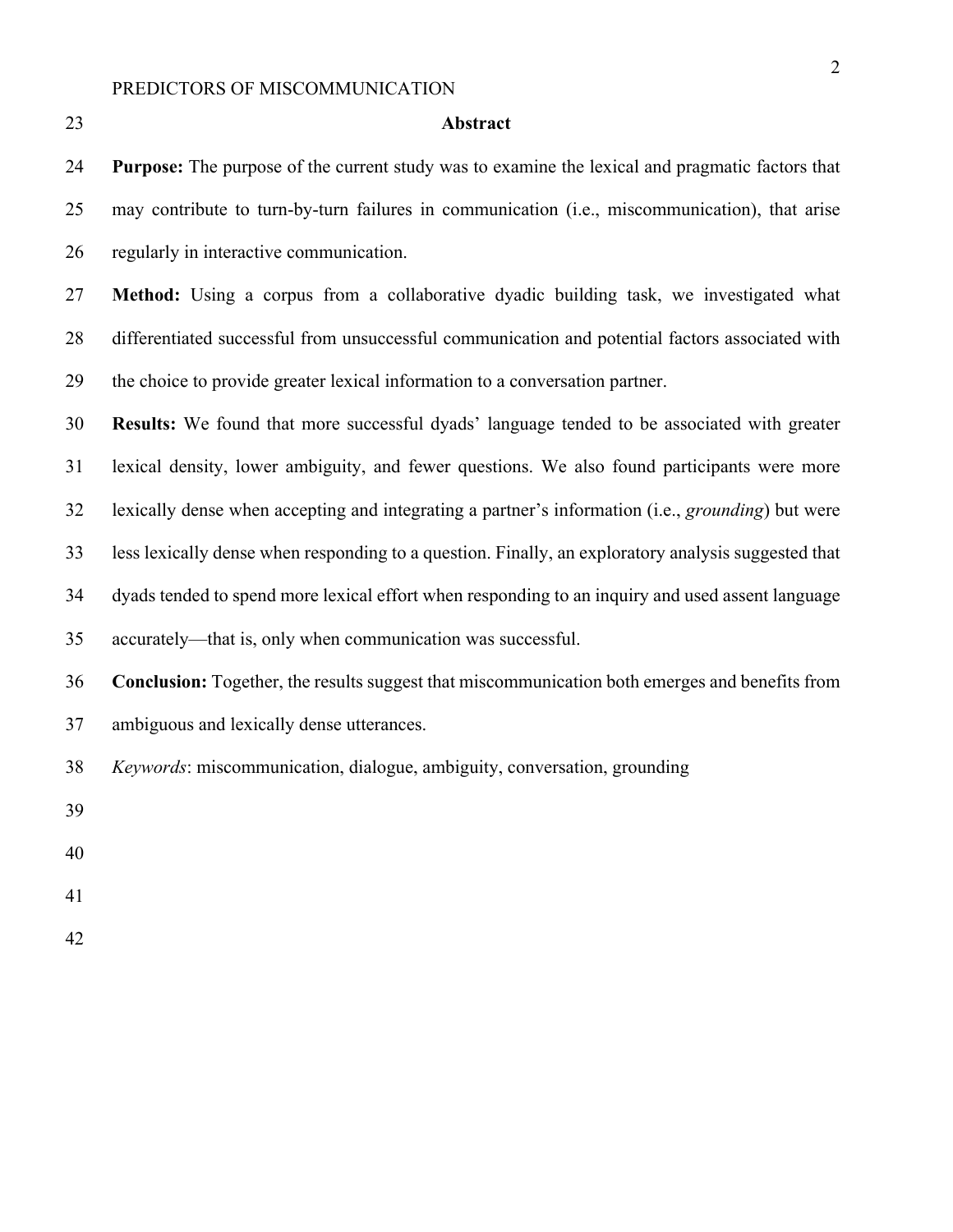#### **Predictors of Miscommunication in Verbal Communication During Collaborative Joint Action**

 Miscommunication—that is, the failure to communicate an intended message to another person—is often seen as an unfortunate byproduct of everyday communication. It has been blamed for a host of negative short- and long-term effects on communication, from creating momentary discomfort to damaging interpersonal relationships (e.g., Guerrero, Andersen, & Afifi, 2001; Keysar, 2007; McTear, 1991; 2008). Given these harmful effects, psycholinguistic research on miscommunication has tended to focus on understanding how communication breakdowns are repaired (Bazzanella & Damiano, 1999; Levelt, 1983).

 However, there is currently little understanding of the processes of miscommunication itself. Although many domains that are visibly affected by miscommunication explored the negative effects of miscommunication, understanding how miscommunication works—and even how we might be able to use it to our advantage—may help us mitigate communication failure. Research in healthcare-related fields has shown alarming effects of miscommunication on patient health. Unfortunate and even fatal recovery outcomes have been linked to miscommunications about care between caregivers and surgical patients (Halverson et al., 2011; Lingard et al., 2004). An estimated 15.8% of medication errors stem from miscommunication about appropriate use (Phillips et al., 2001), and approximately 32% of unplanned pregnancies are related to miscommunications about effective contraception use (Isaacs & Creinin, 2003). Perhaps most alarmingly, 67% of trauma patient deaths result directly from miscommunication between members of the trauma team (Raley et al., 2016); in 2000 alone, between 44,000 and 98,000 people died in hospitals because of medical miscommunication (Sutcliffe, Lewton, & Rosenthal, 2004). These efforts underscore the potential for direct application of basic research into the processes of miscommunication to improve lives.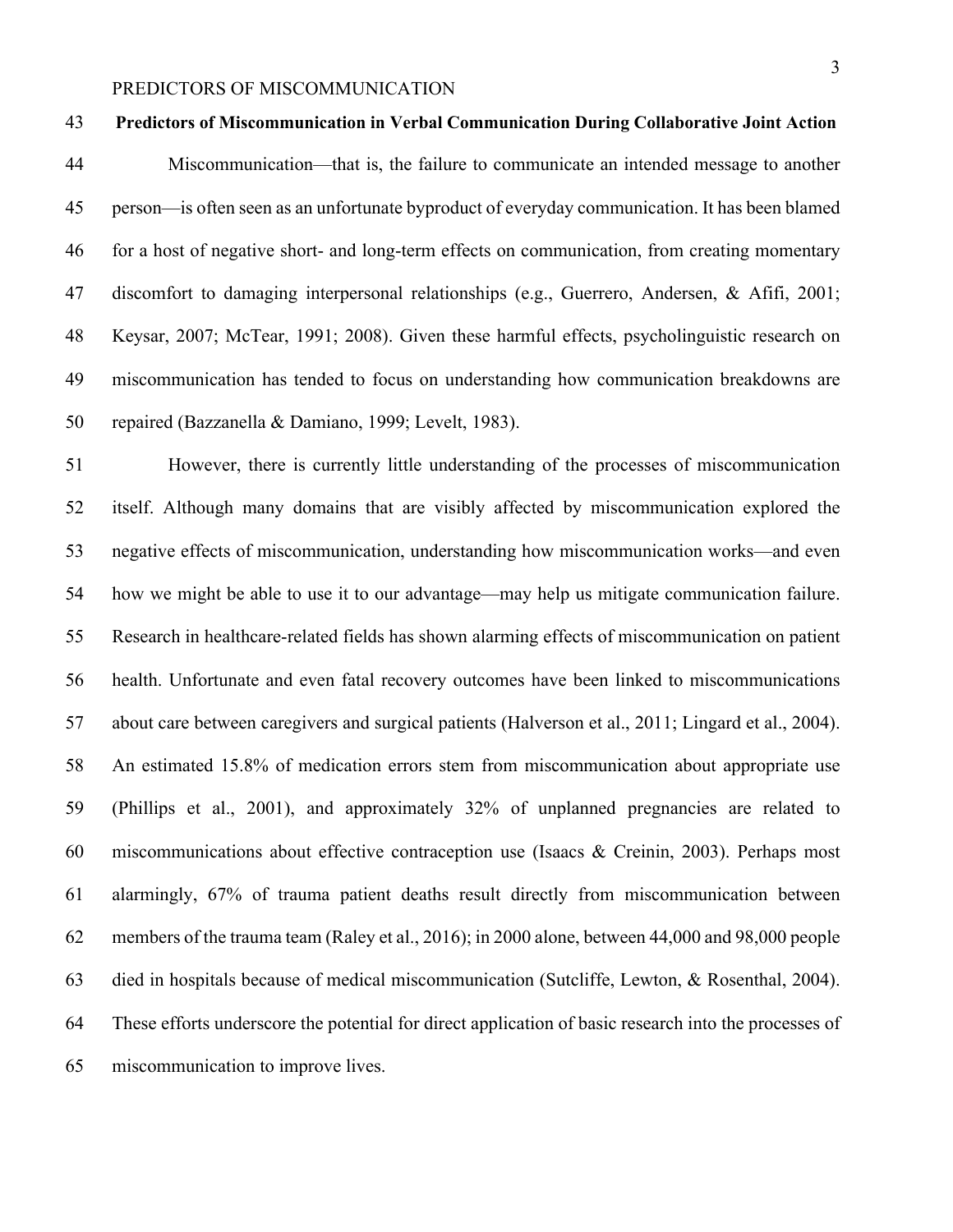Most consequences of miscommunication are not this dire, but these examples demonstrate the importance of studying miscommunication. A thorough understanding of miscommunication cannot simply propose methods to prevent it but must also improve our understanding of how we function despite it. Before we can promote ways to prevent the most severe negative consequences of miscommunication, we must build a foundation for understanding how miscommunications occur in language during interaction. In the current study, we contribute to the basic study of miscommunication by examining its pragmatic and lexical contributors within a collaborative task.

#### **Miscommunication as an Opportunity for Success**

 Previous work on learning has suggested that learning may be more likely to happen when the cognitive system is perturbed, thanks to the recruitment of additional attentional resources (D'Mello & Graesser, 2011; Graesser & Olde, 2003). This raises the possibility that miscommunication may sometimes provide a stepping-stone for improved communication: Miscommunication can capture attention when it perturbs the cognitive system by triggering the learner or listener to recruit attentional resources to the situation.

 Successful communication necessarily requires interlocutors to coordinate and regularly update their mutual knowledge, experiences, beliefs, and assumptions (e.g., Clark & Carlson, 1982; Clark & Marshall, 1981). One way that interlocutors can do this is by establishing *conceptual* or *lexical pacts*, negotiating meanings of shared items or experiences with one another (Brennan & Clark, 1996). These pacts may not always be explicit (cf. Fusaroli et al., 2012; Mills, 2014), but these shared ideas and referential expressions quickly coordinate joint action. However, the *grounding* process—that is, the process of establishing these pacts—is often riddled with unsuccessful attempts that slowly pave the way to a common goal. Some researchers have provided insights into how interlocutors might resolve communication problems (e.g., through ambiguity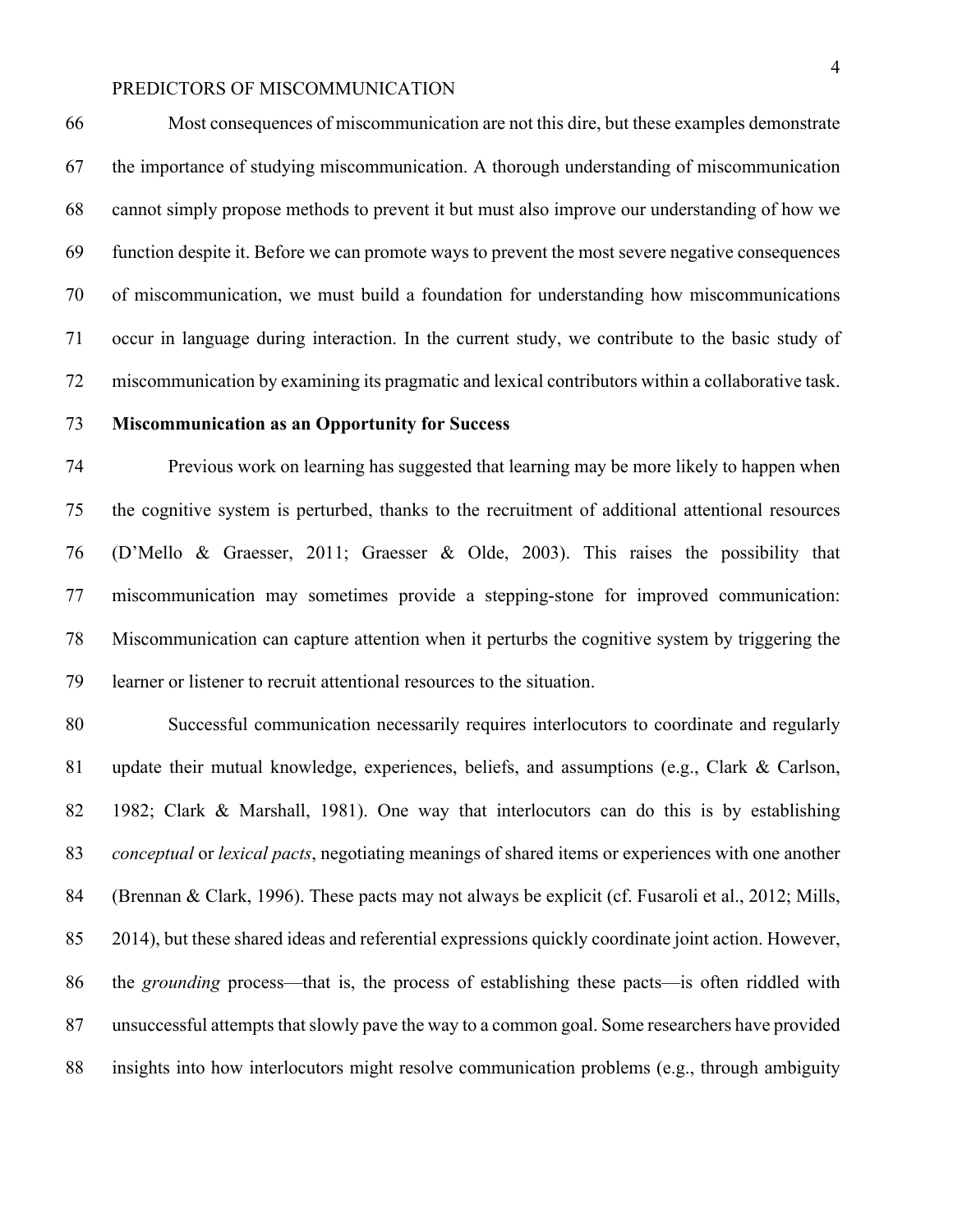resolution, asking clarification questions, and repair; Clark & Brennan, 1991; Garrod & Pickering, 2004; Haywood, Pickering, & Branigan, 2005; Levelt & Cutler, 1983). Interlocutors must therefore approach conversations with relative flexibility to adapt to moment-to-moment changes in conversational demands in order to successfully negotiate shared activities (Ibarra & Tanenhaus, 2016).

 At the same time, interlocutors do not want to provide more information than necessary (e.g., Grice, 1975). Increased information can tax the listener's cognitive resources and can result in inappropriate inferences. Producing the additional information will also be costly for the talker. By investing effort when important new information is introduced during the interaction, interlocutors can work together to establish efficient pacts by more equitably distributing effort (even implicitly; Brennan & Clark, 1996; Zipf, 1949).

 During extended collaborative dialogue, what appears to be under-specification—that is, where the talker appears to be giving less information in a given utterance than is often needed to uniquely refer—is quite common: Because talkers' referential domains become closely aligned through their interaction, seemingly under-informative referential expressions actually provide necessary and sufficient information in the context of their shared goals and task constraints (Brown-Schmidt & Tanenhaus, 2008). However, problems may arise when a talker inaccurately estimates the listener's needs or the pair's conceptual pacts, goals, and task constraints.

 Therefore, interlocutors must delicately balance when they must provide additional information and when they can get away with saying as little as possible. If a talker is too "cheap" in their message, the omission of critical details could lead the interaction to suffer. On the other hand, if a talker's message is too "expensive," heavy cognitive demands may cause the interaction to suffer, including interlocutors making unnecessary and even inappropriate inferences. In fact,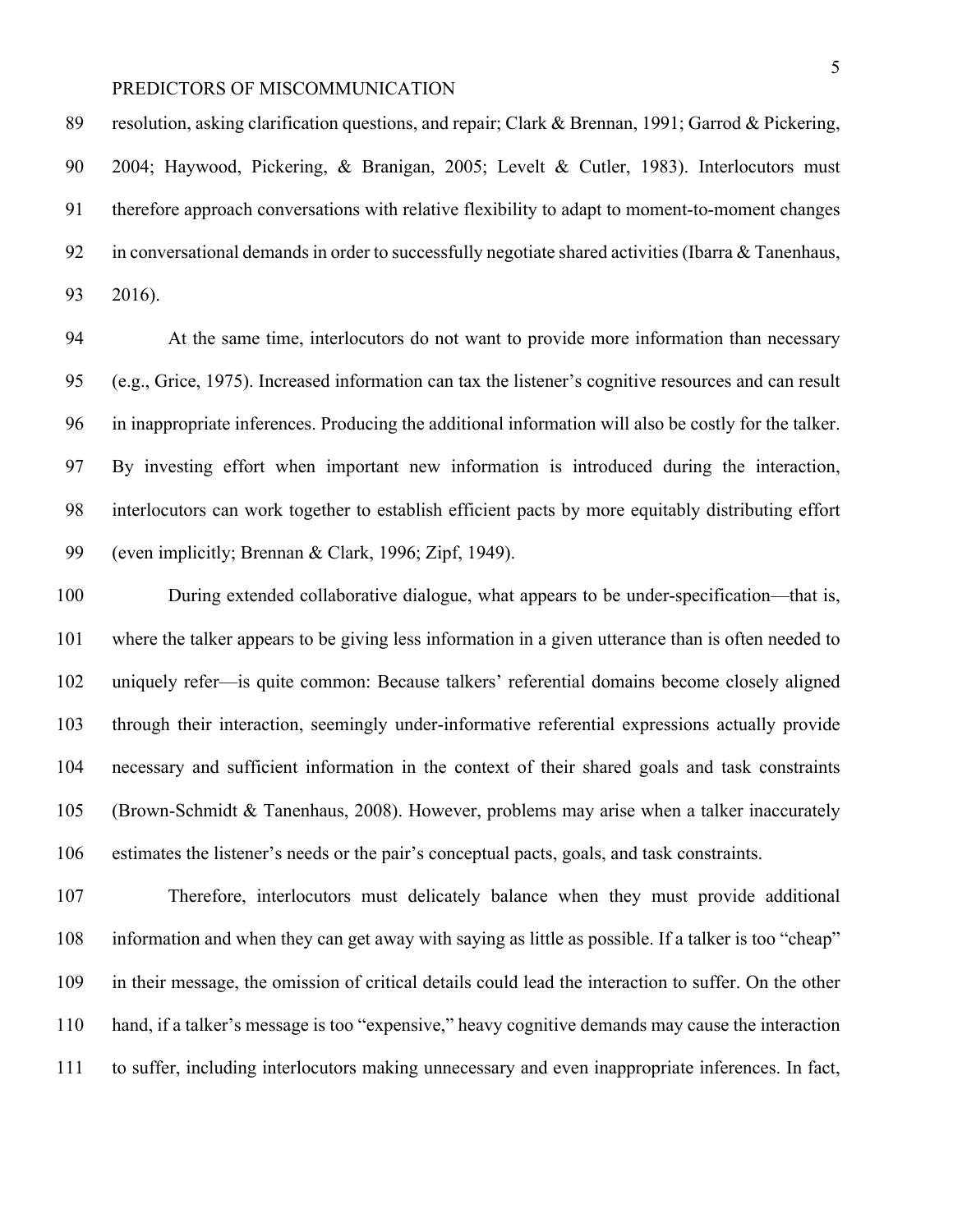ambiguity may even be a feature (not a flaw) of communication to maximize efficiency so long as the context is sufficiently rich (Piantadosi, Tily, & Gibson, 2012).

 When reducing effort by providing less information, ambiguous language is likely to increase. However, listeners expect reduced information under some circumstances; for example, a "repeated name penalty" occurs when a talker repeats a name when a pronoun is expected (Gordon, Grosz, & Gilliom, 1993). In fact, using a fully specified referent—regardless of the state of discourse—increases processing difficulty relative to language with potentially ambiguous referents (Campana, Tanenhaus, Allen, & Remington, 2011).

 Because spoken language unfolds over time, listeners routinely encounter temporary ambiguity at the segmental, lexical, and syntactic levels. When a talker uses ambiguous language, the listener may be able to situate it within the current context and easily settle on the talker's meaning. To reduce some of the burden placed on a single individual's cognitive system, interlocutors may communicate more easily by offloading some of the processing effort to one another and to the broader interaction context (e.g., Zipf, 1949).

 However, listeners may not always understand the intended message from an ambiguous reference, leading to moments of uncertainty and misinterpretation. At this point, communication does not necessarily fail entirely. Instead, various processes within the dyadic system allow the listener to confirm the talker's intent and solicit more information when the message is unclear. For example, back-channeling—or brief responses from the listener during a speaker's turn—can increase conversational flow between interlocutors and indicate that the listener understands the speaker (Bavelas & Gerwing, 2011; Lambertz, 2011; Yngve, 1970).

 We cannot always know when our referential domains are completely aligned and when they have become mismatched. An efficient strategy, then, may be to provide utterances that are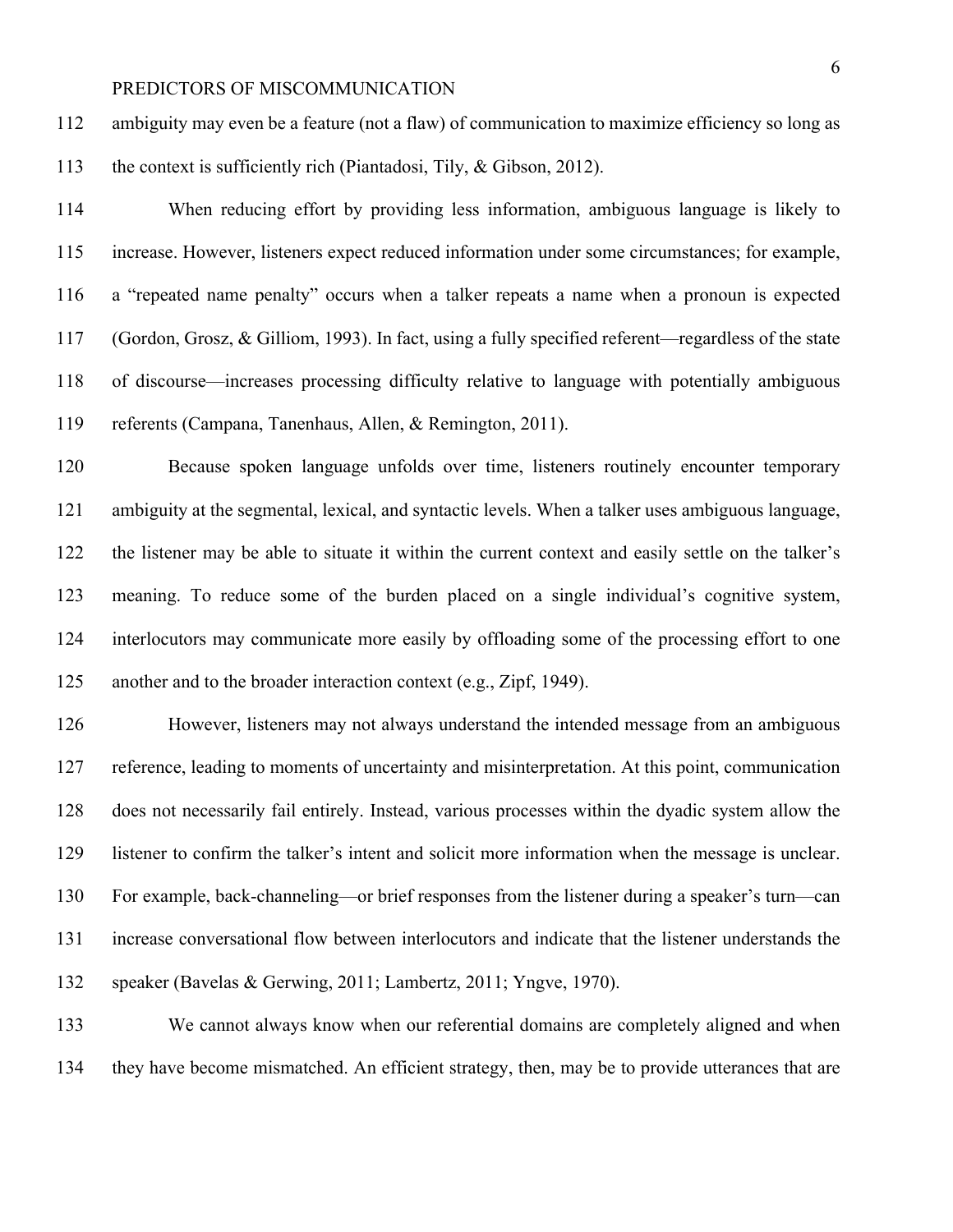as minimally "content-full" (or lexically dense) as needed by the current context. However, with such a strategy, unless interlocutors' referential domains are *perfectly* aligned throughout an entire interaction, miscommunication will likely follow from missing or impoverished information, at least occasionally. We can view this strategy as arising from interlocutors' attempts to balance talker effort with listener understanding in an uncertain environment.

 Given this view, efficient task-oriented dialogue should be marked by intermittent instances of miscommunication. These would likely occur when language is just a bit too ambiguous or missing just a bit too much information. Under this view, miscommunication should be both common and a natural consequence of minimizing communicative effort, with interlocutors providing additional information only when prompted by miscommunication.

#### **The Present Study**

 Previous psycholinguistic research has demonstrated how pragmatic and linguistic behaviors impact language processing. We aim to contribute to this literature by quantifying the roles that a targeted subset of pragmatic and lexical behaviors plays in miscommunication. More closely evaluating the behaviors associated with miscommunication may shed light on the processes behind miscommunication. At present, miscommunication is poorly understood, but it is likely tied to basic cognitive processes and patterned aspects of the communicative context.

 We created an interactive dyadic task with a clear turn structure with an objective measure of communicative success. Crucially, partners had to work together toward a shared goal without a shared visual environment, allowing us to specifically target the contributions of language to performance and miscommunication. The task allowed us to hold overall success constant: Because all dyads eventually completed the joint task successfully, we could separate the dynamics of local success (i.e., the turn-by-turn successes or miscommunications) from global success (i.e.,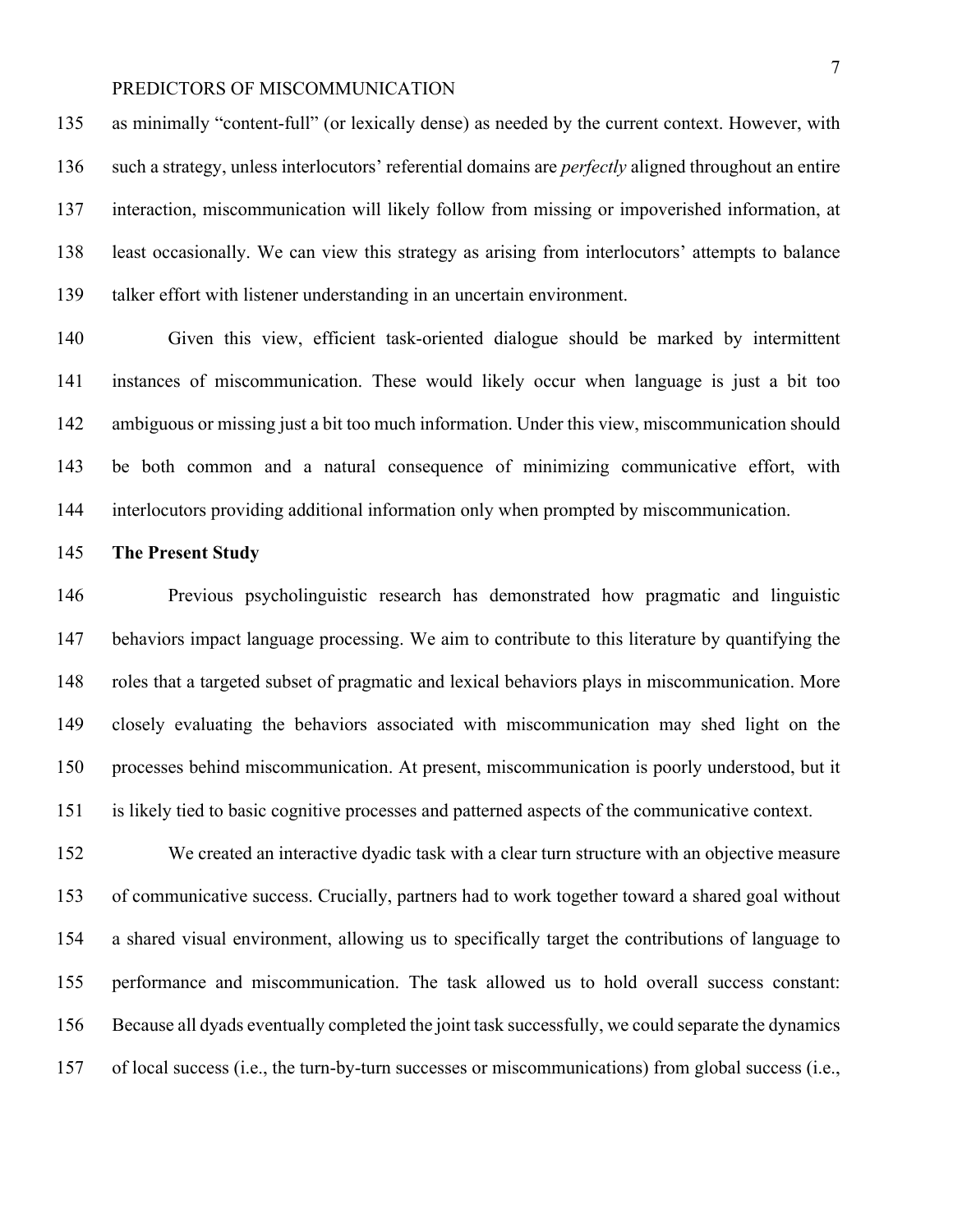achieving the stated goal of the interaction). Rather than examining overall success or confounding overall and local success, we were able to look at how each dyad's moment-to-moment success or failure were related to their language patterns. By operationalizing local miscommunication and restricting communication to explicit linguistic patterns, we were able to isolate specific contributions to communicative success or failure.

 Through experimental paradigms like the map task (e.g., Anderson et al., 1991) or the tangram task (e.g., Clark & Wilkes-Gibbs, 1986), researchers have built decades of findings on the ways in which interacting individuals emerge from miscommunication during joint action through the constellation of studies on *repair*. We seek to complement these findings by explicitly focusing on the characteristics of miscommunication itself. By directly comparing successful and unsuccessful communication, we can better understand the processes of communication more broadly. To do this, we consider the roles of linguistic and pragmatic behaviors in "local" (or turn-by-turn) miscommunication.

# **How Pragmatic and Lexical Behaviors Affect Local Miscommunication (Model 1).**

 Miscommunication may emerge as a result of the (mis-)interpretation of pragmatic behaviors and lexical items within the specific conversational context. We target five pragmatic and lexical behaviors that could contribute to turn-by-turn failures in communication: the use of task-specific ambiguous language, the use of statements of assent or negation, responding to a question, and the amount of content being conveyed between interlocutors (operationalized here as lexical density; see Measures section). These behaviors—while individually interesting and vital to successful communication—may together influence the dynamics of turn-level success.

 By its nature, ambiguous language omits concrete or explicit content; therefore, if that ambiguous utterance is not sufficiently grounded, miscommunication is likely to follow. Although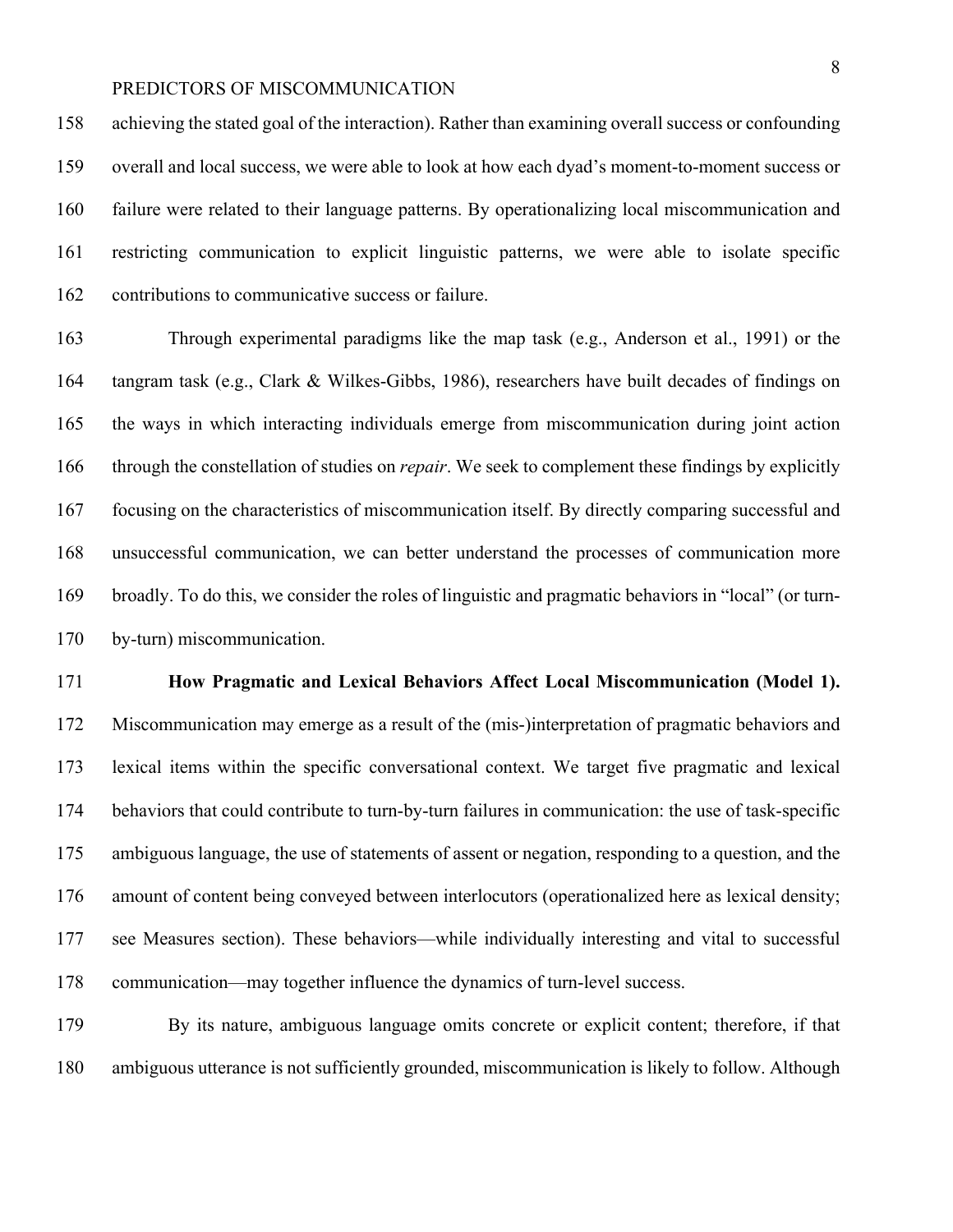ambiguity can emerge naturally from a variety of sources (e.g., increased cognitive load, assumed grounding, failures in perspective-taking), we are here able to isolate ambiguous language in a task-relevant domain: spatial terms. Since partners lack a shared visual environment in our task, any spatial referent will be somewhat ambiguous, allowing us to examine how these behaviors influence miscommunication.

 Questions are an essential pragmatic behavior, allowing interlocutors to request clarification or to check if their partner requires clarification. Whether an interlocutor is responding to a question could provide useful information about the pragmatic state of the conversation, even when ignoring the semantics. Under the current assumption that interlocutors may be prompted to include more detail only when asked a question by their partner, we choose here to focus on *responses* to questions (rather than to questions themselves).

 In spite of the "yes" bias (i.e., the increased likelihood of individuals to answer a question with an affirmation rather than a negation; e.g., McKinstry, Dale, & Spivey, 2008) and the tendency to back-channel using affirmations (rather than negations or other types of words; e.g., Schegloff, 1982), individuals should be more likely to use assent words to establish grounding or signal understanding within this context. Similarly, interlocutors should be more likely to use negation when communication falters (e.g., when aware of their own lack of understanding).

 Finally, interlocutors should only provide one another with the information necessary within the conversational context (Grice, 1975). However, interlocutors may have difficulty providing the appropriate amount of information when deprived of vital shared information within the conversation context—including a shared visual environment, as in the current study. Given the difficulties associated with these pressures, we hypothesize that miscommunication will be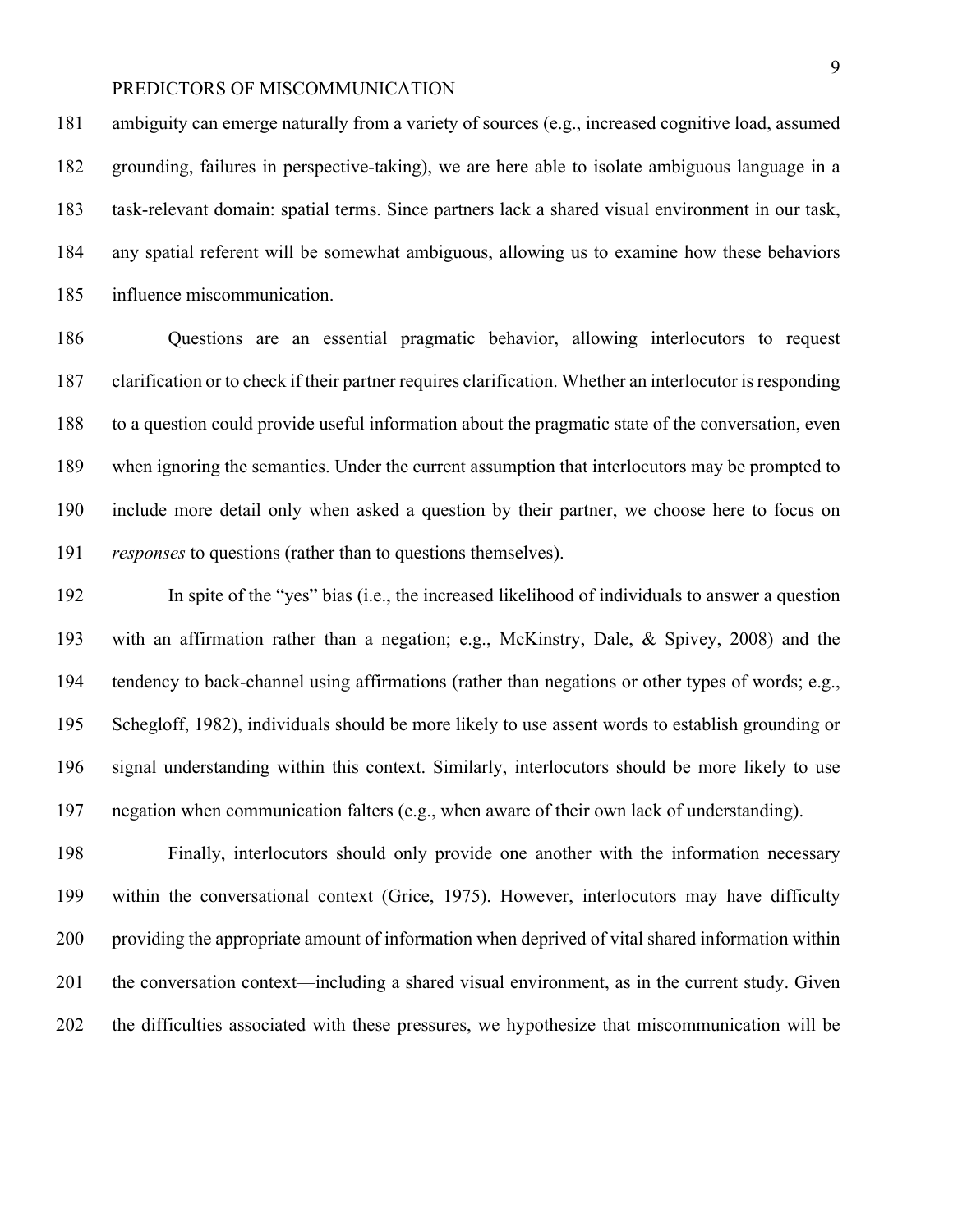associated with content-impoverished (i.e., lexically shallow) utterances as compared with content-rich (i.e., lexically dense) utterances.

 Taken together, we hypothesize that increased use of ambiguous language, negation, and lexically shallow utterances will be associated with miscommunication in a given turn—all of which may stem from the difficulty in accurately providing the amount and type of content needed to promote success. However, we hypothesize that assent, responding to a question, and more lexically dense utterances will predict successful communication in a given turn.

 **How Joint State and Pragmatics Shape Communication Richness (Model 2)**. We are also interested in identifying the circumstances in which interacting individuals provide their partners with additional information. Certain types of communicative behaviors—like grounding 213 and responding to questions—are believed to facilitate successful communication (e.g., Clark  $\&$  Brennan, 1991; White, 1997), perhaps by contributing to content and context during communication. Therefore, we were interested in the way these behaviors and current communicative success influenced lexical density. Our second set of analyses targets how three variables influence the amount of content that interlocutors provide one another (operationalized as lexical density) in each utterance: grounding, responding to a question, and communication state (i.e., miscommunication or successful communication).

 In collaborative problem-solving tasks, the act of grounding usually refers to occasions in which an interlocutor confirms (e.g., through explicit verbal affirmation) a conversational partner's referent to an object in their shared environment. This process serves to increase an interlocutor's ability to find common ground by establishing shared knowledge in the current task. While grounding can often occur within the context of responding to a question, grounding and question-responding are distinct: A person can exhibit grounding behavior in response to their partner's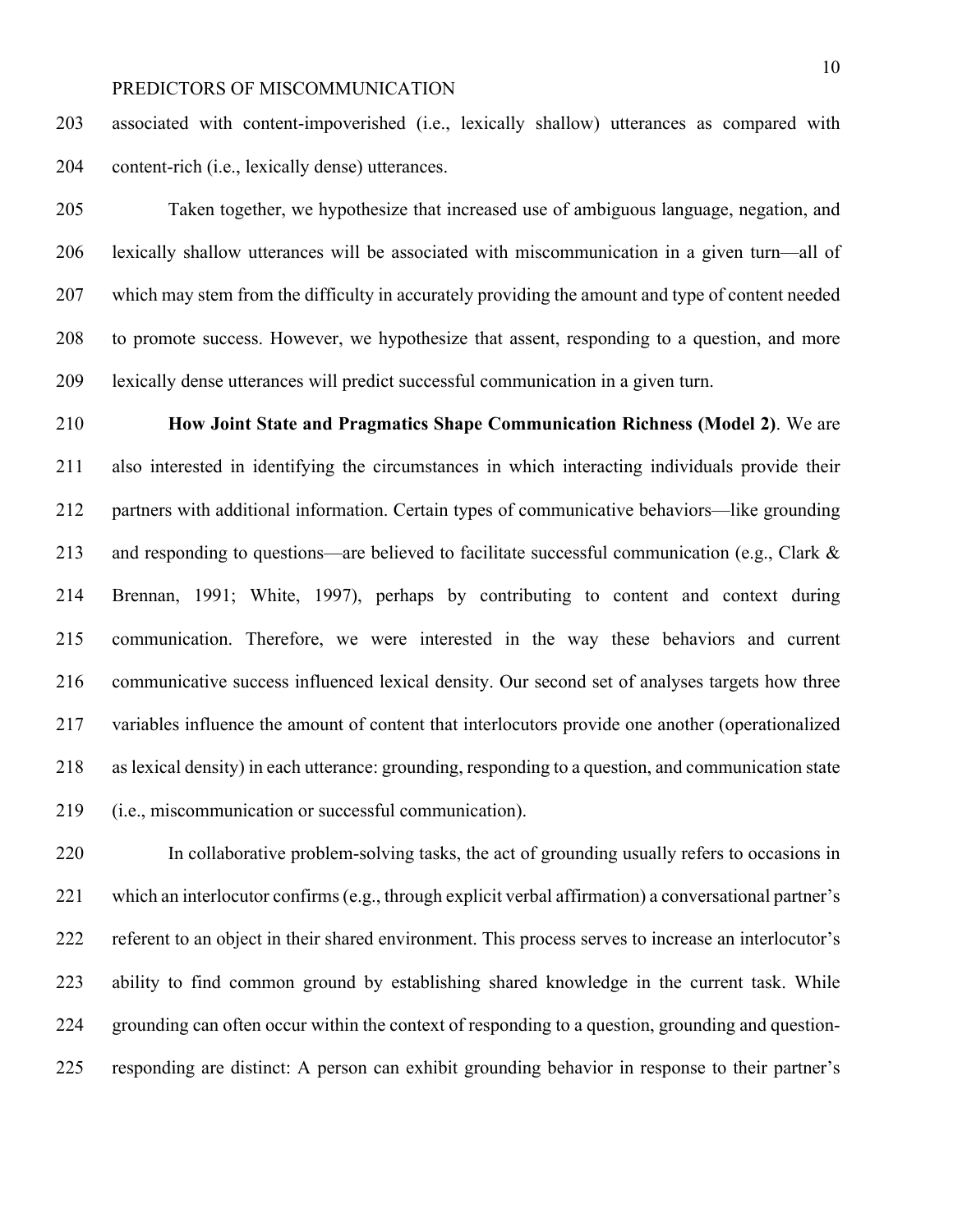statement (rather than a question), and they can respond to a question without grounding (e.g., asking another question, negating new information, providing a clarification rather than a new piece of information).

 Specifically, individuals should tend to use more lexically dense language when engaging in grounding behaviors and when responding to a question, with a stronger association seen in successful communication (as opposed to miscommunication). During moments of grounding and when responding to a question, lexical density may increase as interlocutors try to establish novel referents or re-ground. However, when conversation is lexically shallow, interlocutors might not have the necessary information to communicate successfully.

 **Exploratory Analyses.** We will also engage in exploratory analyses to better understand our findings and suggest new avenues of research into the impact of miscommunication. After conducting our planned analyses, we will conduct exploratory analyses to help better understand the effects observed. Because these will be exploratory (rather than *a priori*) analyses, these analyses will be guided by the specific results of the planned analyses.

#### **Method**

#### **Participants**

 Participants included 20 dyads of paid undergraduate students from the University of 243 Rochester who did not know one another before participating  $(N = 40; \text{ females}^1 = 26; \text{ males} = 14;$  mean age = 19 years). Participants were recruited through the university subject pool. All provided informed consent using IRB-approved procedures. All were native talkers of American English with normal to normal-corrected vision. None reported speech or hearing impairments.

<sup>&</sup>lt;sup>1</sup> The experiment was run in 2012 and asked participants to self-report their gender using only "male" and "female" options, which are now associated with sex rather than gender.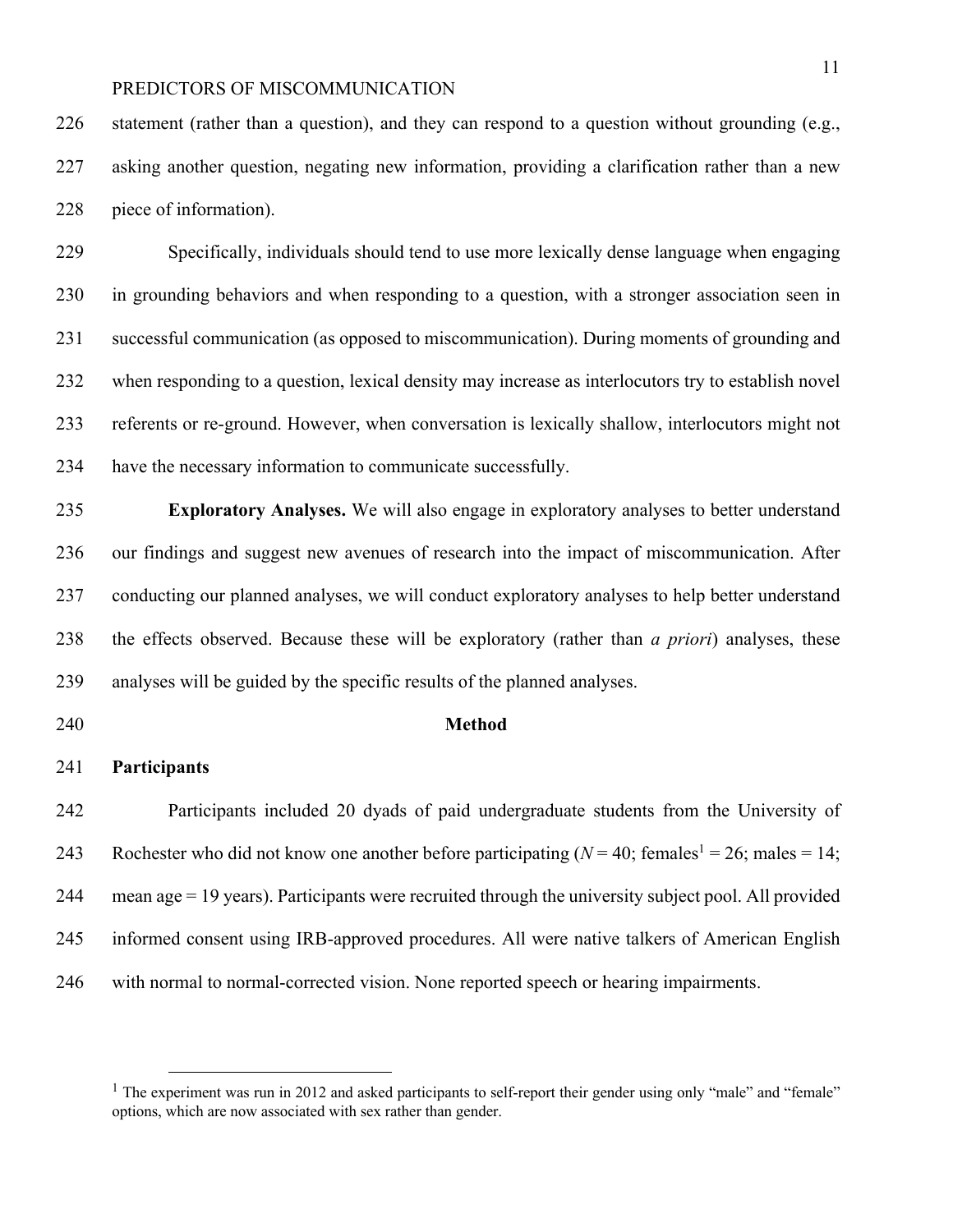#### **Stimuli and Procedure**

 The current project analyzed a subset of a larger corpus aimed at capturing the linguistic and behavioral dynamics of dyadic task performance with and without shared visual fields (Paxton, Roche, Ibarra, & Tanenhaus, 2014; Paxton, Roche, & Tanenhaus, 2015; Roche, Paxton, Ibarra, & 251 Tanenhaus, 2013; see similar paradigm in Ibarra & Tanenhaus, 2016).<sup>2</sup> Here, we analyzed the behavioral dynamics of only the interactions in which participants did not have a shared visual field. Participants engaged in a turn-taking task that required them to build a three-dimensional puzzle based on pictorial instruction cards. Participants were unable to see their partner, their partner's workspace, and their partner's instruction cards during the interaction; dyads coordinated building exclusively through spoken language exchanges. Interactions were transcribed and annotated for linguistic and behavioral measures.

258 Each data collection session was run by a single researcher<sup>3</sup>, sometimes accompanied by an undergraduate research assistant who was blind to study hypotheses. Stimuli were two (2) 260 bloco<sup>tm</sup> objects (www.blocotoys.com). Bloco objects are three-dimensional animal puzzles consisting of approximately 27 unique pieces each (grasshopper = 25 pieces; lizard = 28 pieces; see Fig. 1). During the condition analyzed here, each dyad was randomly assigned to construct only one of these two puzzles.

#### **Insert Figure 1 around here**

 The building process was divided into an *Item phase* and a *Build phase* (see Table 1). During the *Item phase*, participants were asked to separate the individual building components anywhere within four square regions drawn on each participant's workspace. The participants

 The remainder of the corpus asked participants to engage in a similar task but asked participants to work together on the same object in a shared visual environment. Because of our operationalization of miscommunication (see "Measures" section below), this additional condition was not suitable for the current analyses.

This researcher was either author J.R. or author A.I.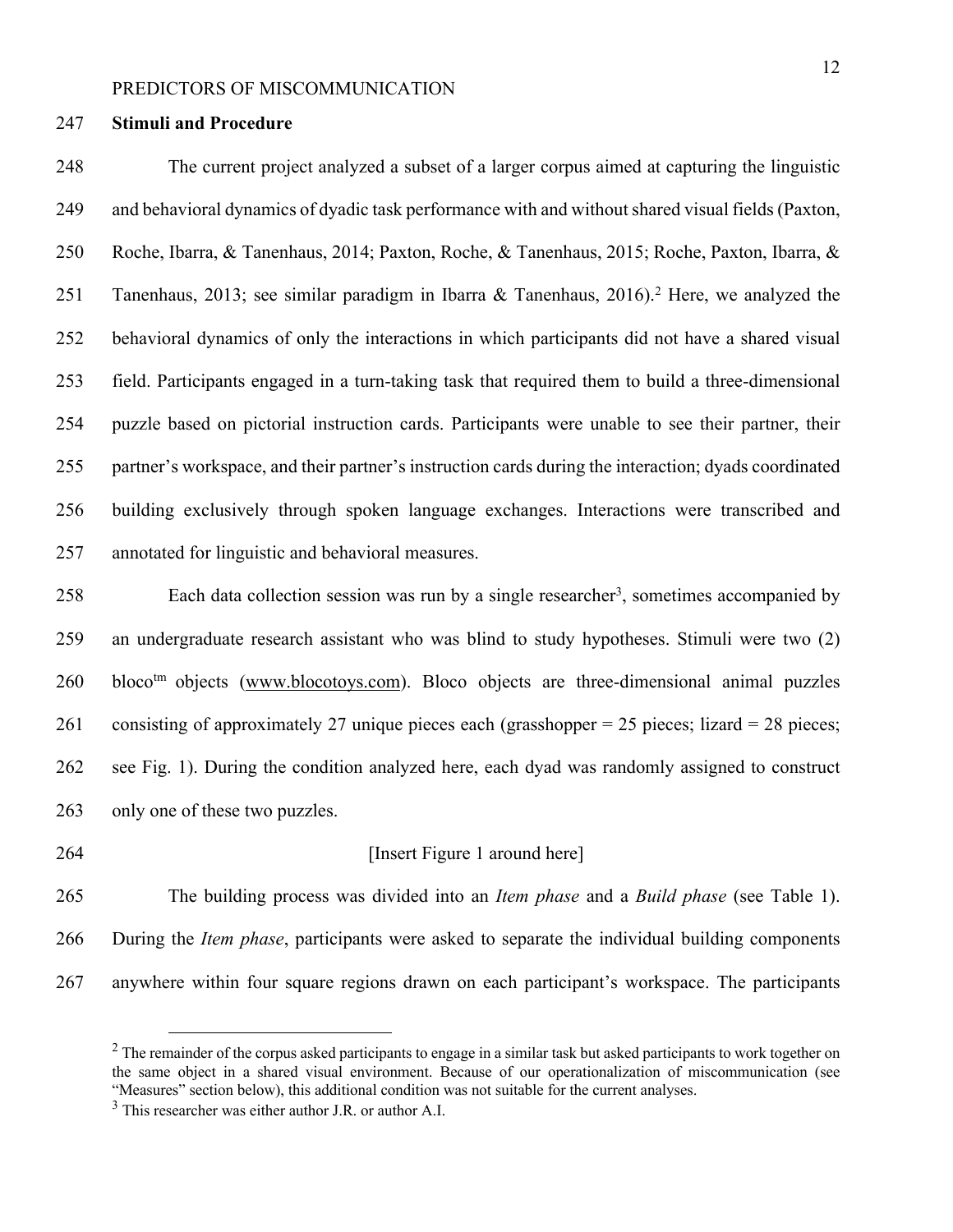could freely decide together how to arrange the pieces, subject to two constraints: (1) Both participants needed to agree about where each of the objects should be placed; and (2) participants' separate workspaces must match one another's by the end of this phase. The *Item phase* facilitated participants' familiarity with each piece prior to the *Build phase* and tidied the workspace for easier building in the subsequent phase.

 For the *Build phase*, we constructed a set of pictorial instruction cards that guided both participants through each step of the object-building process (see Figure 1B). The grasshopper puzzle required 13 steps, and the lizard puzzle required 15 steps. Each card displayed a single step and depicted only the pieces of the puzzle that were directly relevant to the current step. The cards were divided as evenly as possible between the participants (i.e., 8 versus 7 for the grasshopper puzzle and 7 versus 6 cards for the lizard puzzle).

 After the *Item phase* was complete, participants were given the cards and were asked to work together to build the figure using the instruction cards. Although they were instructed to take turns providing the instructions, both participants could otherwise speak freely. Once they completed the final instruction, the experimenter informed the dyad whether they had correctly built the object. Two (2) dyads made minor mistakes after completing the figure (e.g., the grasshopper legs were upside-down). The pairs that did not construct the figure completely correctly were informed that something did not match and that they needed to identify and fix the errors (which all eventually did).

 During the experiment, each dyad was video-recorded from three angles in order to obtain full views of each participant's workspace and to capture each participant in profile. This aided in coding the non-linguistic behavioral data through the course of the interaction (see "Measures"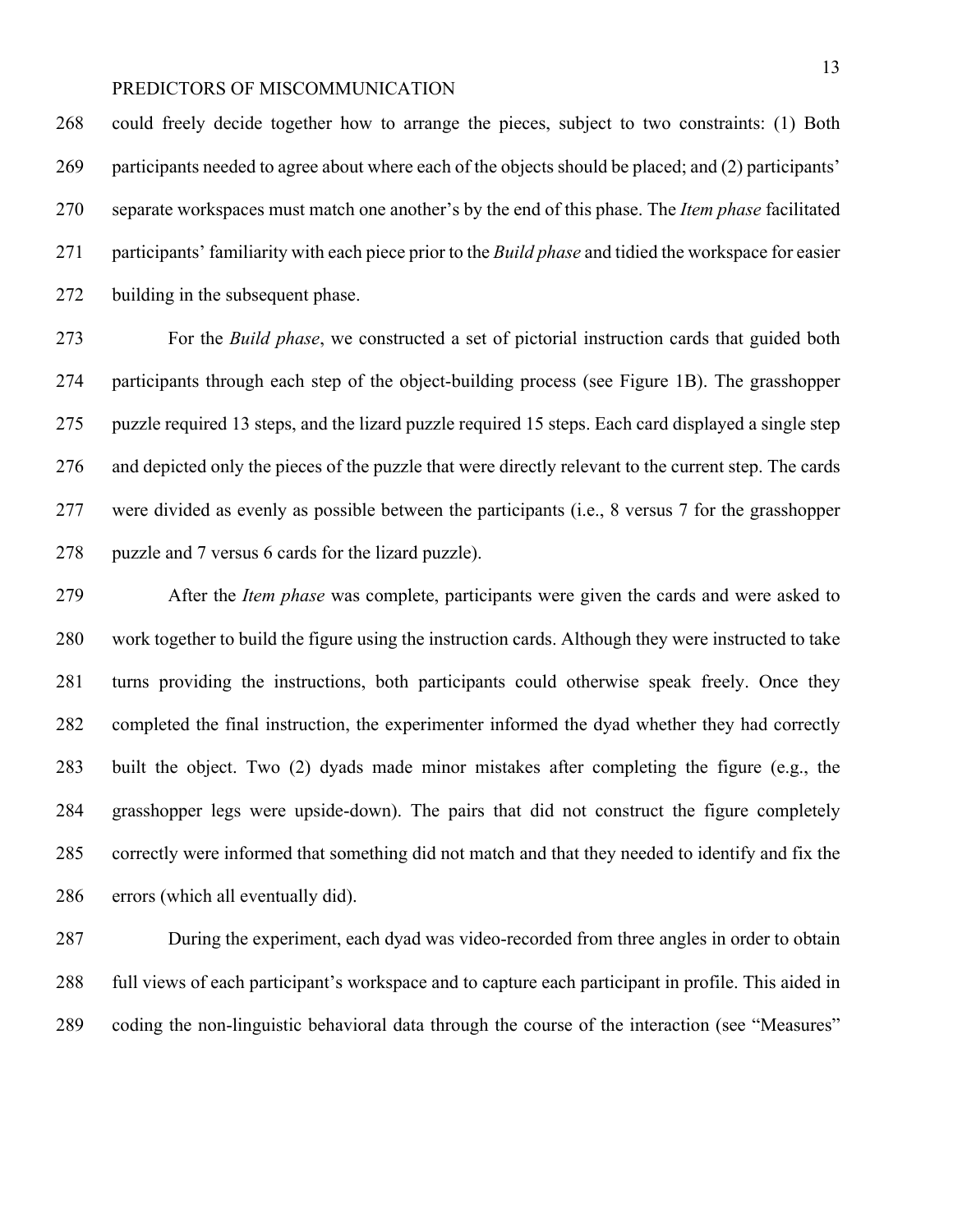section below). The video recordings also captured audio, from which we fully transcribed the verbal exchanges between participants.

### **Open Code and Data**

 Due to assurances of confidentiality of data given to participants in the informed consent documents, we are unable to openly share the data for the project. The data were collected in 2012, prior to the widespread discussion of data-sharing that has since emerged in psychology and beyond. However, we have openly provided our code for analysis in our GitHub repository for our project: https://github.com/a-paxton/miscommunication-in-joint-action.

**Measures**

 We transcribed each dyad's utterances along with several other non-linguistic behavioral measures. All transcription and coding procedures were performed by individuals who were blind to study hypotheses.

 **Turns**. Using the audio data, a turn was coded as soon as one of the participants began to speak. When participants talked over one another, we maintained the turn structure by transcribing the talker who was "holding the floor" first and transcribing the talker who was "intruding" second. Across all 20 dyads, the corpus included a total of 8,493 turns.

 **Workspace Matching.** In the present analyses, we quantify task success as the matching (or visual congruence) of partners' workspaces. An undergraduate research assistant (RA) coded the dyads' workspaces as either matching or mismatching on a turn-by-turn basis by examining the video streams for each dyad. The RA coded the visual environment at the end of each turn, the point at which one participant finished talking and before their partner began talking.

311 Often, a talker  $(T_a)$  was required to describe a spatial orientation to their partner  $(T_b)$ . If  $T_b$ 312 physically moved the object to the correct orientation (as intended by  $T_a$  based on by  $T_a$ 's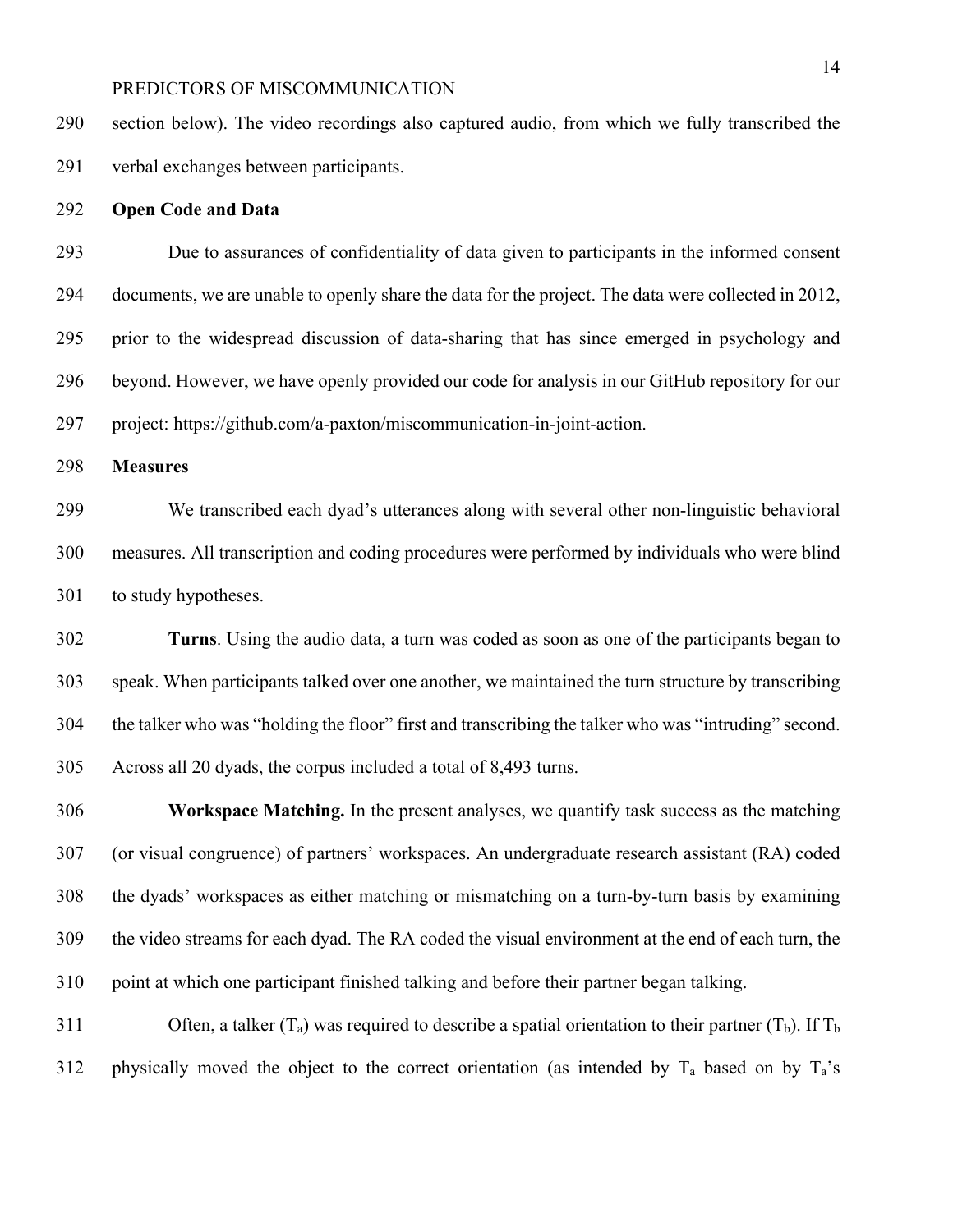workspace and instruction card), the current turn was coded as having matching workspaces. However, if  $T<sub>b</sub>$  failed to put the object in the correct orientation, the turn was coded as having mismatching workspaces. Figure 1C provides an imagined example of what a mismatched turn 316 might look like. In this turn,  $T_a$  instructed  $T_b$  to orient the holes in an upward fashion, but the ambiguous use of "up" resulted in a visually incongruent turn—because the spatial term was applied to the referent in a way that was not intended by the talker.

 Approximately 65% of the turns in the current subset of the corpus were successful communication turns (i.e., turns at the end of which participants' workspaces matched), while approximately 35% of the corpus were characterized by communication failure (i.e., turns at the end of which participants' workspaces mismatched). Thus, we were successful in creating a situation in which interlocutors communicated successfully with one another on most trials, yet local miscommunication occurred frequently enough to create a rich enough corpus for analysis.

 We determined the coding reliability by having two additional hypothesis-blind coders with no prior knowledge of the experiment evaluate 5% of the visual congruence codes (425 turns) from the original RA codes. These coders were asked to determine whether they agreed or disagreed with the first RA's visual congruence codes for each turn. An inter-rater reliability 329 analysis of these codes found high agreement with the primary coder (kappa  $= .96$ ).

 **Lexical Density.** We operationalize the amount of content in language as *lexical density*— that is, the ratio of content words to all words in a given utterance. We chose this over *lexical diversity* (i.e., another measure of language complexity that counts the total number of unique words in an utterance; cf. Johansson, 2008) because language can include a high level of lexical diversity (i.e., with many unique words) while still containing low lexical density (e.g., with many of the unique words being pronouns and auxiliaries instead of nouns and verbs; Bradac, Desmond,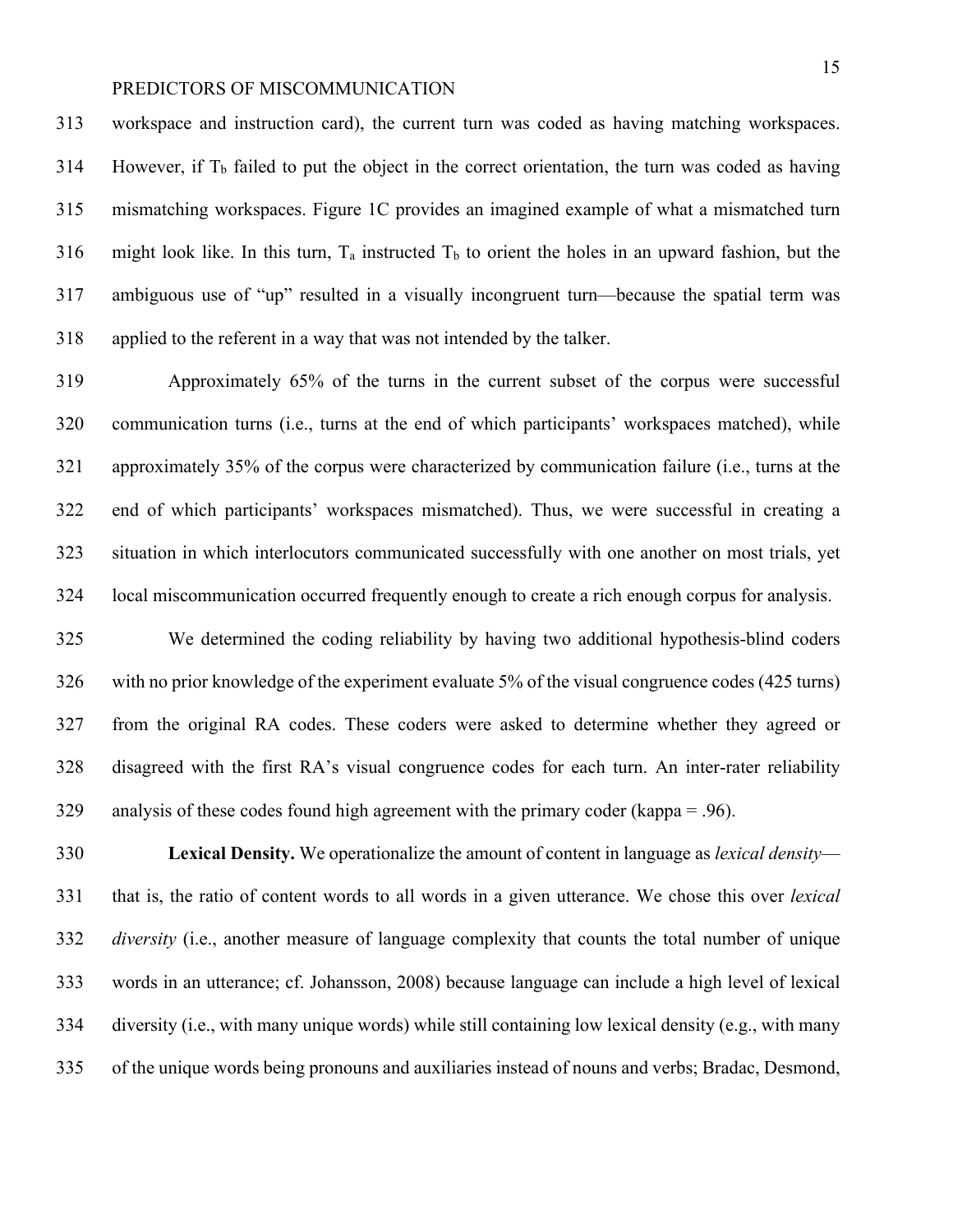& Murdock, 1977; Halliday, 1985; Johansson, 2008). Moreover, lexical density—as a ratio— naturally controls for the length of an utterance.

 For our purposes, "content words" are nouns and verbs, excluding auxiliary verbs, pronouns, and very common words. The stopword corpus (i.e., a list of the most common words in a language, routinely removed from natural language processing because of their lack of 341 situational specificity; e.g., pronouns, articles) in the nltk toolkit in Python formed the basis of our stopword list (Bird, Klein, & Loper, 2009). However, we removed from this list any of the lexical items of specific interest to our analyses (specified in the "Lexical Items" subsections below). A list of all stopwords in our analyses are included in our supplemental material.

 Lexical density is a proportion of content words to total words. For example, if the words "green Christmas tree" comprised an entire turn, the turn would have a lexical density of 1, with 3 content words out of 3 total words. However, if the turn were "the green Christmas tree," it would contain 3 content words out of 4 total words, for a lexical density of 0.75.

 **Lexical Items: Assent and Negation.** To facilitate automatic analysis, RAs transcribed the assent (e.g., *yes*, *yeah*, *yup*) and negation words (e.g., *no*, *nope*) using consistent spelling based on participants' utterances. Turns were then automatically annotated with separate binary variables 352 for whether they included indications of assent and negation  $(0 = no$  words of that type included in the turn; 1 = at least 1 word of that type included in the turn). Assent and negation were not mutually exclusive—that is, a turn could be coded as 1 in assent and 1 in negation if that turn included at least one assent word and at least one negation word. A list of all identified assent and negation terms in our analyses and the software code used to implement the automatic annotation are included in our supplemental material on GitHub.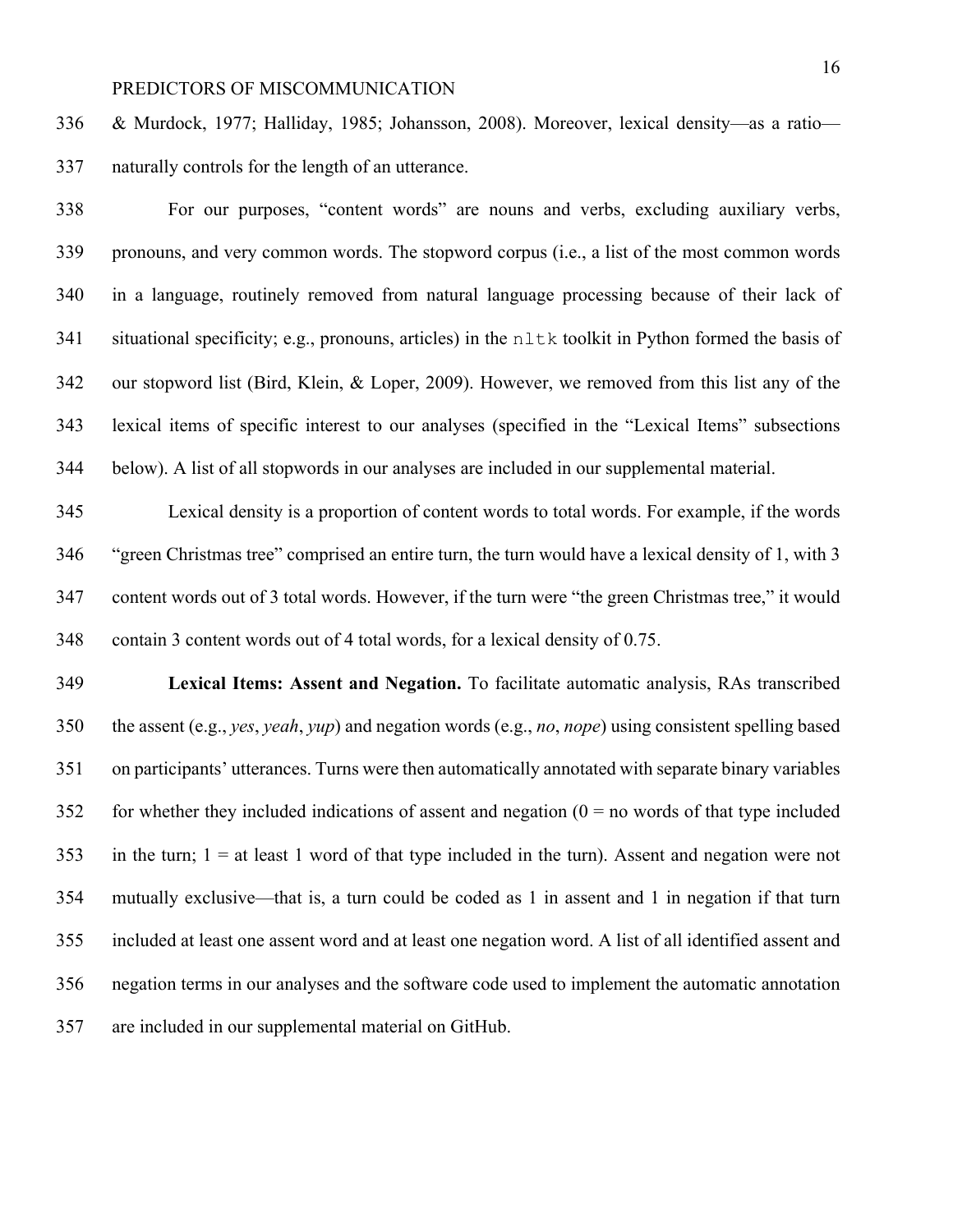**Lexical Items: Spatial Terms.** We identified spatial terms (e.g., *up*, *down*, *left*, *right*)— which are likely to be ambiguous in the current task because of the lack of shared visual information—by examining the unique words uttered by all participants to find words that could be spatial in nature. We then confirmed that these words were used as spatial markers by reading through the turns in which these identified terms occurred. Potential words that were not used as spatial referents in the majority of turns were not considered to be spatial terms. As with assent and negation, turns were then automatically annotated with a binary variable for whether they 365 included a spatial term  $(0 = no$  spatial words;  $1 = at$  least 1 spatial word). A list of all identified spatial terms in our analyses and the software code used to implement the automatic annotation are included in our supplemental material on GitHub.

 **Pragmatic Behavior: Grounding.** Grounding was manually coded by two coders (author J.R. and A.I.) using a procedure similar to the one described by Nakatani and Traum (1999). Grounding was established through evaluating *grounding units*, in which one talker presented a new piece of information. A turn was marked as grounded when the unit was accepted by the other 372 talker (in Fig. 1C, T<sub>a</sub>: *Do you want to put, like, all the green ones in that box, or* ...?; T<sub>b</sub>: *Okay*.). 373 The coders reached 87.5% agreement and substantial inter-rater reliability ( $\kappa$  = .61; see Landis & Koch, 1977). For instances that agreement was not met in the initial ratings, the two coders discussed the discrepancies until consensus on the code was reached.

 In the current analyses, we only counted explicit verbal grounding (i.e., at least one verbal indication in the turn immediately following one in which their partner offered new information). This did not have to be explicit assent but could include any kind of acknowledgement or response to their partner (e.g., responding with a location or direction).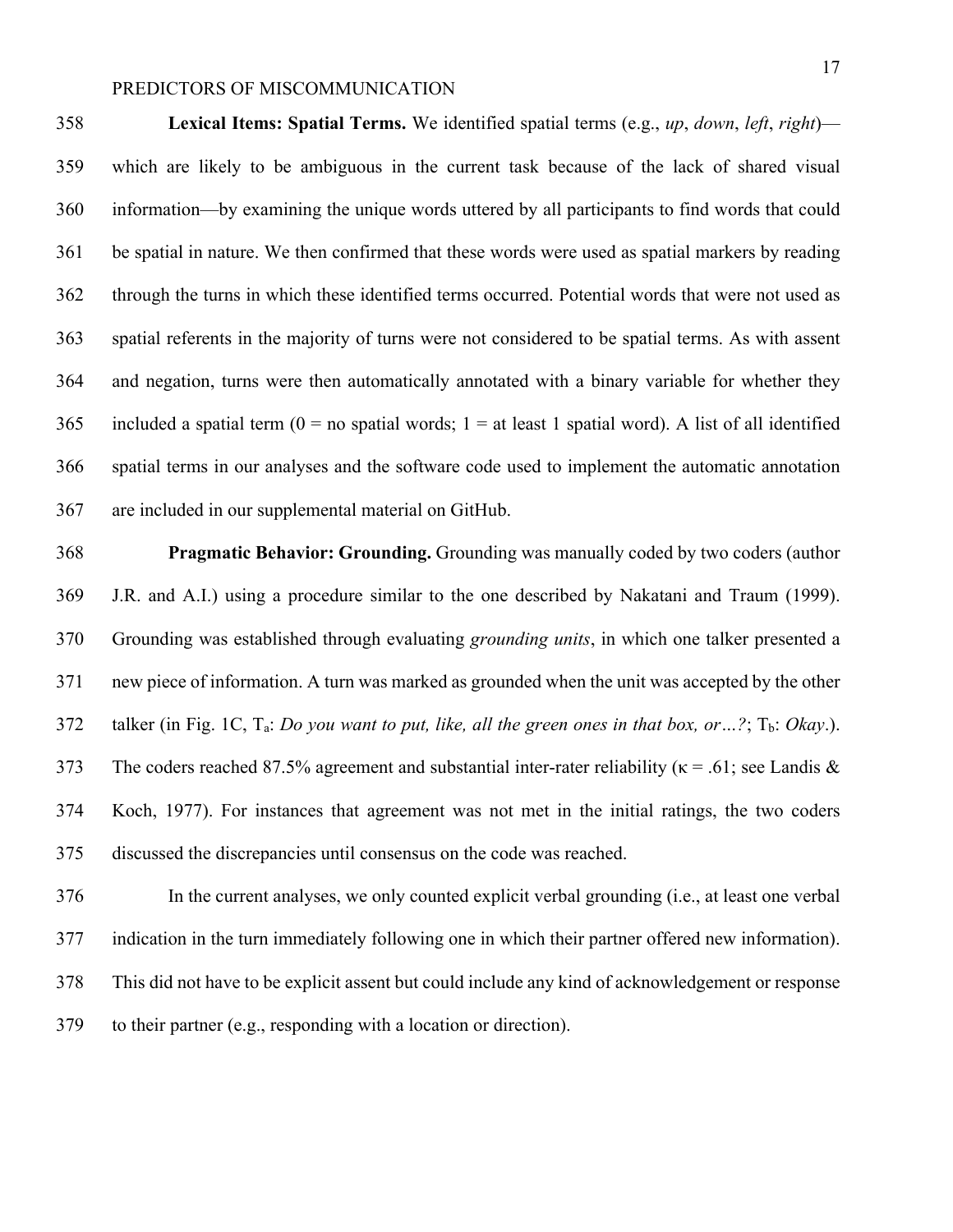**Pragmatic Behavior: Response to Questions.** Utterances containing an implicit or explicit question were indicated by the RA in the transcription with a question mark; these turns were counted as including questions. The utterance immediately following that turn (which was necessarily their partner's turn in the present transcription scheme) was automatically marked with 384 our software as being a response to question. For instance, if one member of the dyad  $(T_a)$  asked a 385 question (as marked by a question mark in the transcription), the other member of the dyad  $(T_b)$  would be marked as "responding to a question" in the next turn. Turns marked as being a response to a question were not *necessarily* marked as grounding, although they *could* also be marked as grounding if grounding verbal behavior occurred during the response (see previous description). This relatively crude measure—again, simply marking whether the turn was preceded by one in which a question was asked by their partner—allowed us to capture information about question-responding behavior.

#### **Analytic Approach**

 All analyses were performed in R (R Development Core Team, 2012), with all models built using the lme4 package (Bates, Mächler, Bolker, & Walker, 2015). Each model reported below includes the maximal random effect structure supported by the data with dyad identity and turn number set as random intercepts. Each intercept included the maximal random slope structure justified by the data (using backward selection or "leave-one-out-method" until reaching convergence; Barr, Levy, Scheepers, & Tily, 2013). For clarity and ease of reading, we present all model results in tables and refer to the specific predictors in the text.

 All dichotomous variables were dummy-coded and centered: whether the turn ended in miscommunication (-0.5 = matching state; 0.5 = mismatching state), whether grounding occurred 402 during the turn  $(-0.5 = not grounded; 0.5 = grounded)$ , whether the turn did not include  $(-0.5)$  or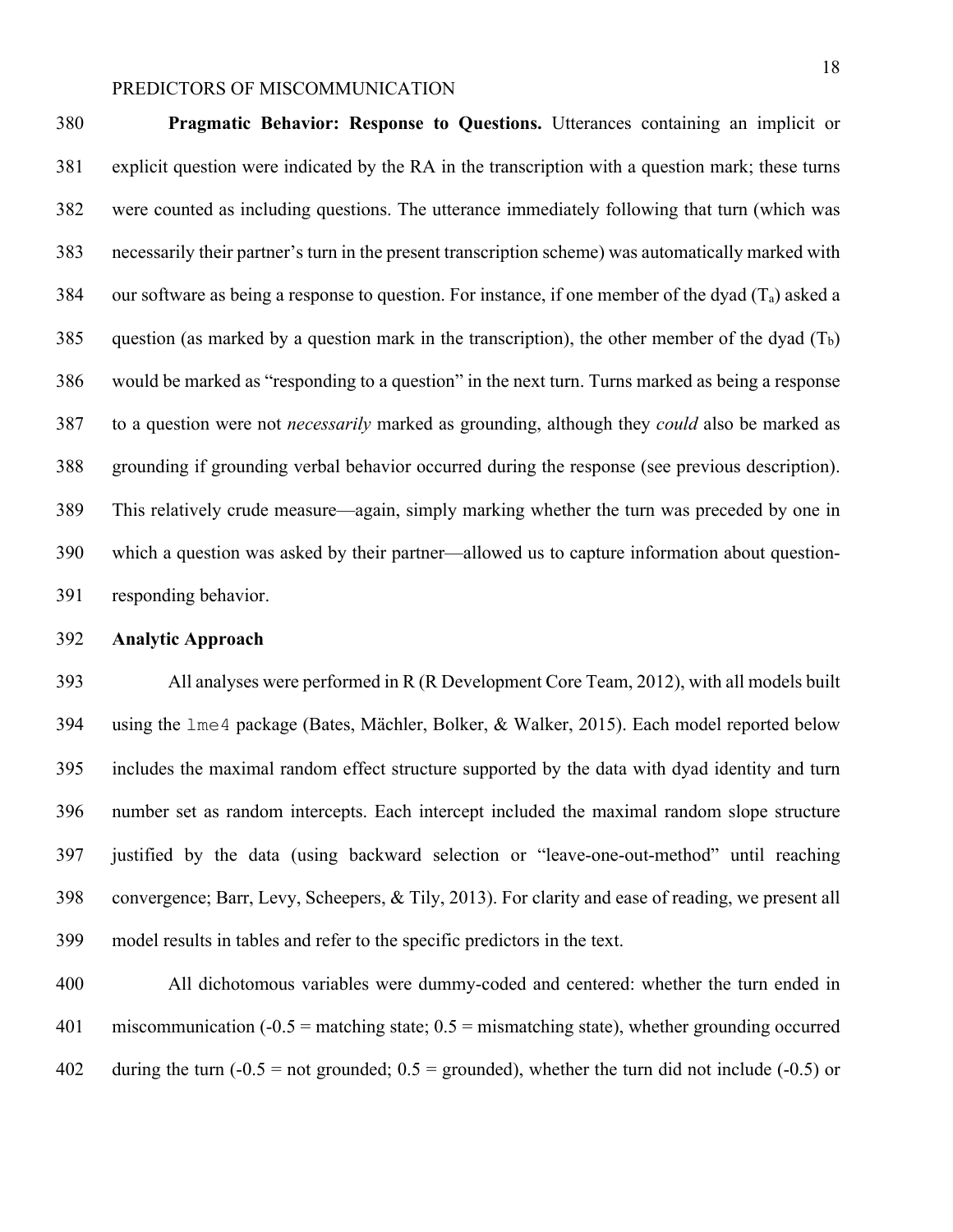included (0.5) at least one word from our target lexical items (assent, negation, and spatial words), 404 and whether the turn was a response to a question  $(-0.5 = \text{not a response to a question})$ ;  $0.5 =$  response to a question). All main effects and interaction terms were centered and scaled prior to entry into the model, permitting estimates to be interpreted as effect sizes (Keith, 2005).

 As discussed in the Method section, lexical density was calculated by dividing the number of content words by the number of total words in a turn, creating a natural floor and ceiling for the variable). After inspecting the data, we observed that participants used a number of one-word utterances (e.g., "*Yeah*," "*No*," "*Up*") over the course of the task, creating a large number of turns at the ceiling or floor of lexical density. This means that it could be difficult to determine whether greater lexical density is having an effect (i.e., over the whole range of possible lexical density values; as we hypothesized) versus whether any effect of lexical density is driven by two additional possibilities: by one-word turns (i.e., which could only be at ceiling or at floor) or by turns with maximum lexical density (i.e., hitting the ceiling of the lexical density value). To rule out the possibility that our results were artifacts of the ceiling of lexical density or the presence of one- word turns, Models 1 and 2 were each constructed using multiple subsets of the data: (A) the full dataset (total turns = 8,494), (B) excluding MLD turns (i.e., turns with maximum lexical density; included turns = 3,341), and (C) excluding turns comprising only one word, which we call *OW turns* (included turns = 2,278). All unstandardized models are available at the GitHub repository 421 for the project (see above).

 **Model 1.** Model 1 evaluated the effects of pragmatic and lexical items (spatial, assent, negation, response to question, and lexical density) on successful communication (matching) and miscommunication (mismatching) turns using mixed-effects logistic regressions.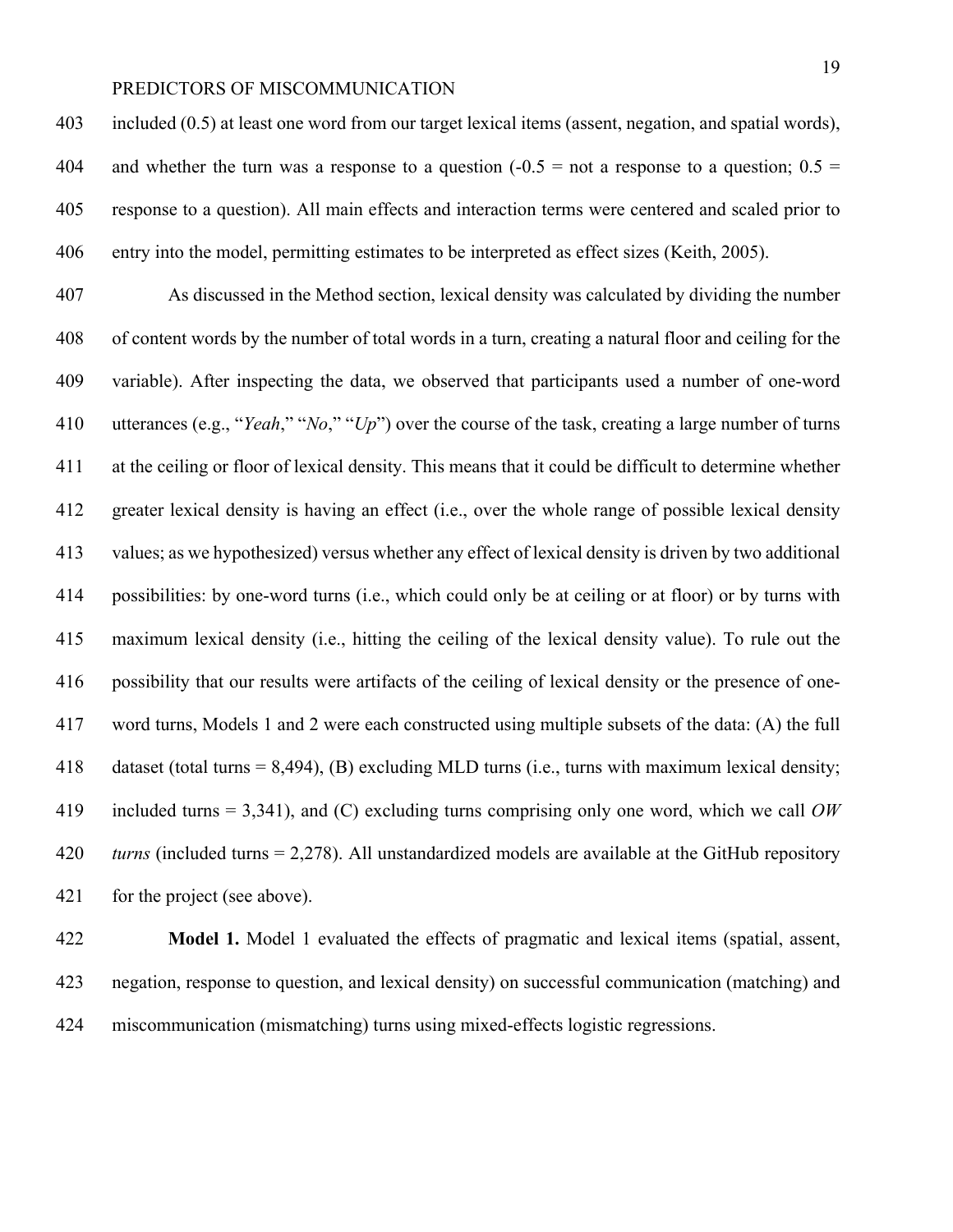**Exploratory Analyses.** Exploratory analyses will be conducted to investigate interesting patterns observed in Models 1 and 2. However, because they are contingent on the results from our planned models, we did not approach the exploratory analyses with a specific analysis plan in

exploring the patterns of lexical density may help shed light on some of the effects in Model 1.

mind.

**Results**

#### **Model 1**

 **Model 1A: Full Data (Table 2).** As hypothesized, successful communication was more likely to be associated with higher lexical density and the presence of assent words and that miscommunication was more likely to be associated with the use of spatial terminology (i.e., ambiguous language). As anticipated, we also saw a trend toward a positive relation between negation word use and miscommunication, although it did not reach statistical significance. Contrary to our hypothesis, however, we found that responses to a question were more likely to be associated with miscommunication at the end of the turn.

#### **Insert Table 2 around here**

 **Model 1B: Without Maximum Lexical Density (MLD) Turns (Table 3).** Results were nearly identical to the raw model, with the exception that lexical density no longer predicted communication state but trended in a similar direction. Differences between the models with and without MLD turns could be driven by one-word turns (i.e., producing ceiling or floor effects).

[Insert Table 3 around here]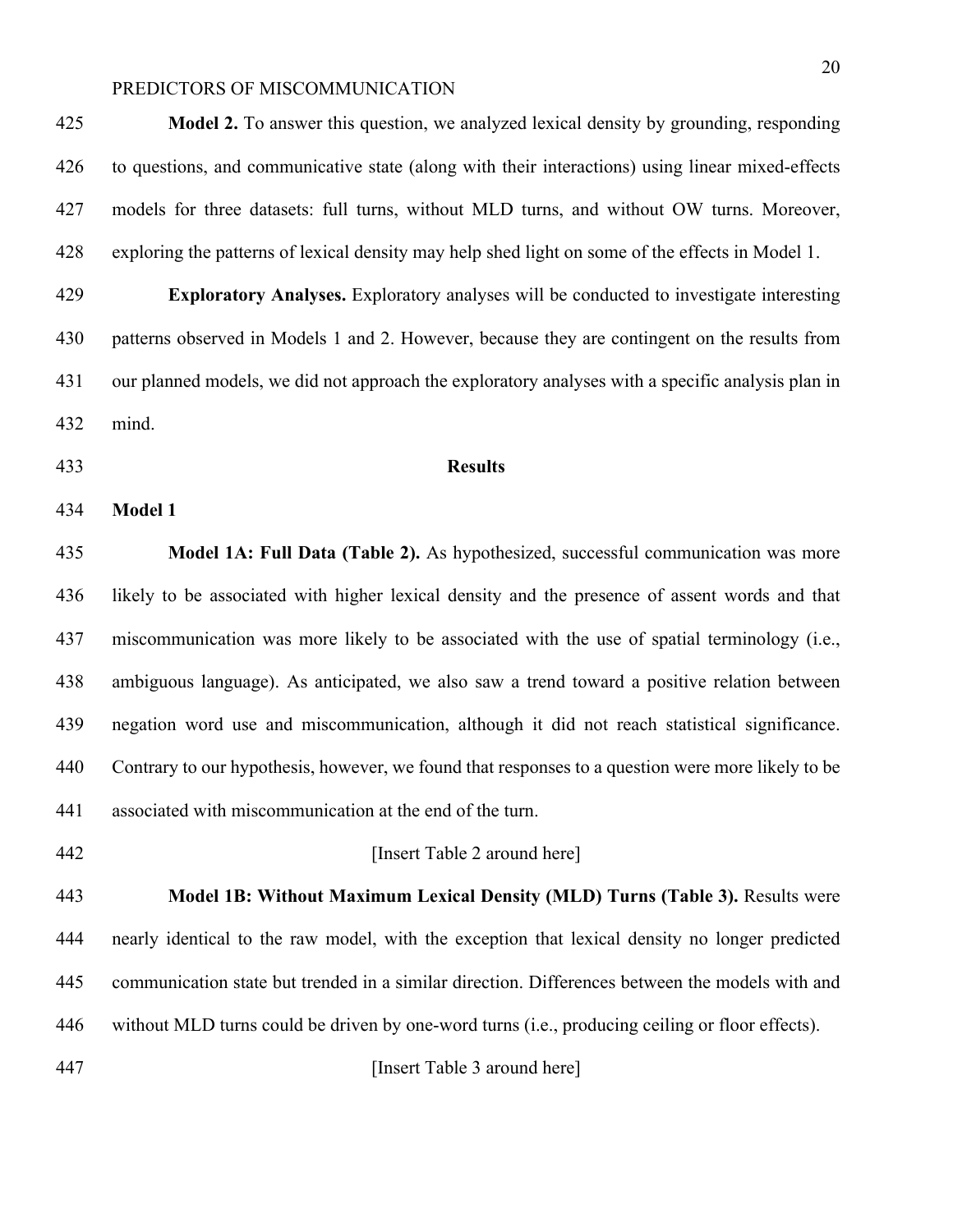**Model 1C: Without One-Word (OW) Turns (Table 4).** Results were identical to the patterns found in our analysis of MLD turns (Model 1B): Negation again trended toward an effect but did not reach significance, and lexical density again failed to significantly predict communication state. Although we cannot conclusively discriminate between the effects of OW and MLD turns, these results suggest that OW/MLD turns drove the effect of lexical density observed in the full dataset but that the other effects were robust across all turns.

#### [Insert Table 4 around here]

**Model 2**

 **Model 2A: Full Data (Table 5).** As expected, greater lexical density was positively associated with grounding. Contrary to expectations, however, lexical density was negatively connected with responding to a question, such that interlocutors tend to use shallower language when answering a partner's question. We found a trend toward dyads using lexically shallow turns during miscommunication, although it did not reach statistical significance.

 Against our expectations, we did not find that successful communication amplified the effects of grounding and responding to a question. However, dyads tended to produce more lexically shallow language when participants were grounding and responding to a question simultaneously (see Fig. 2): When asked a question that offered a new piece of information or re- established a lexical pact, the interlocutor's response tended to be less content-full. Interestingly, dyads were most lexically dense when grounding in response to statements (not questions). This could indicate verbal tracking or OW assent turns (e.g., saying "Uh-huh" in response to a partner's statement to imply understanding).

[Insert Table 5 around here]

**Insert Figure 2 around here**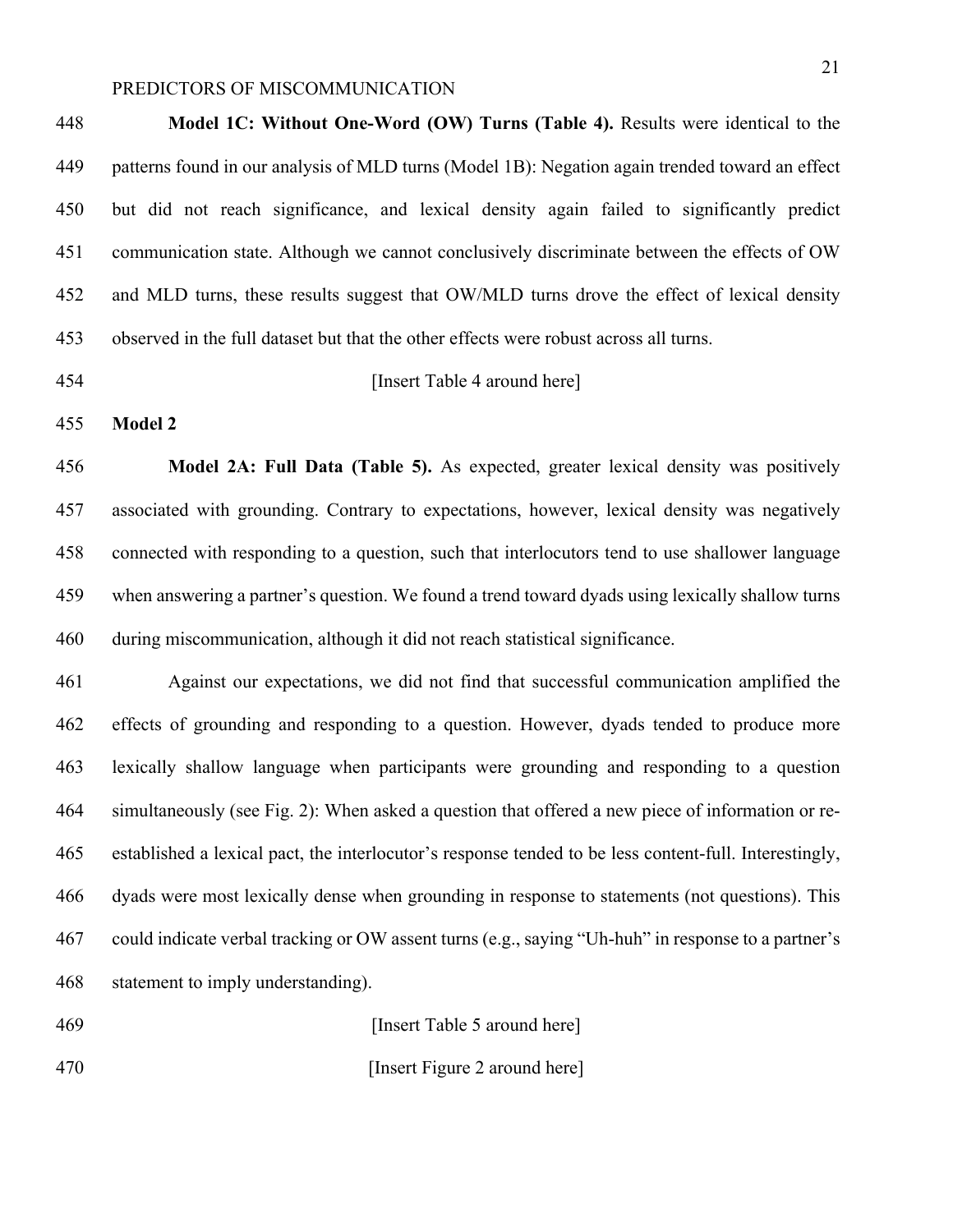| Model 2B: Without MLD Turns (Table 6, Fig. 3). Results were nearly identical to Model<br>2A, with two exceptions: Mismatch state no longer trended toward significance, and the interaction<br>between grounding behavior and responding to a question no longer reached significance, although<br>it trended in a similar direction. These were again congruent with the possibility that OW assent<br>turns—which would be marked as MLD—drove these effects. Our next model then tests whether<br>Model 2C: Without OW Turns (Table 7, Fig. 3). Results were identical to Model 2A,<br>supporting our intuition that these effects could be largely driven by OW assent turns. |
|-----------------------------------------------------------------------------------------------------------------------------------------------------------------------------------------------------------------------------------------------------------------------------------------------------------------------------------------------------------------------------------------------------------------------------------------------------------------------------------------------------------------------------------------------------------------------------------------------------------------------------------------------------------------------------------|
|                                                                                                                                                                                                                                                                                                                                                                                                                                                                                                                                                                                                                                                                                   |
|                                                                                                                                                                                                                                                                                                                                                                                                                                                                                                                                                                                                                                                                                   |
|                                                                                                                                                                                                                                                                                                                                                                                                                                                                                                                                                                                                                                                                                   |
|                                                                                                                                                                                                                                                                                                                                                                                                                                                                                                                                                                                                                                                                                   |
|                                                                                                                                                                                                                                                                                                                                                                                                                                                                                                                                                                                                                                                                                   |
|                                                                                                                                                                                                                                                                                                                                                                                                                                                                                                                                                                                                                                                                                   |
|                                                                                                                                                                                                                                                                                                                                                                                                                                                                                                                                                                                                                                                                                   |
|                                                                                                                                                                                                                                                                                                                                                                                                                                                                                                                                                                                                                                                                                   |
|                                                                                                                                                                                                                                                                                                                                                                                                                                                                                                                                                                                                                                                                                   |
|                                                                                                                                                                                                                                                                                                                                                                                                                                                                                                                                                                                                                                                                                   |
|                                                                                                                                                                                                                                                                                                                                                                                                                                                                                                                                                                                                                                                                                   |
| As noted in our Analytic Approach section, we used our results from Models 1 and 2 to                                                                                                                                                                                                                                                                                                                                                                                                                                                                                                                                                                                             |
| guide our choices in our exploratory analysis in Model 3. OW and MLD turns appeared to drive a                                                                                                                                                                                                                                                                                                                                                                                                                                                                                                                                                                                    |
| number of effects in Model 2, but the invariance of lexical density in both subsets of the data leave                                                                                                                                                                                                                                                                                                                                                                                                                                                                                                                                                                             |
| us unable to disentangle these possible effects according to the amount of content being shared                                                                                                                                                                                                                                                                                                                                                                                                                                                                                                                                                                                   |
| between talkers. Because Models 2C and 2B would both remove turns that included a single assent                                                                                                                                                                                                                                                                                                                                                                                                                                                                                                                                                                                   |
| word (e.g., "yeah" or "uh-huh"), neither Model 2B nor Model 2C would be able to capture back-                                                                                                                                                                                                                                                                                                                                                                                                                                                                                                                                                                                     |
| channeling. We identified OW assents as a potential means of disentangling the contributors to                                                                                                                                                                                                                                                                                                                                                                                                                                                                                                                                                                                    |
| miscommunication in OW and MLD turns. When participants respond to one another with a single                                                                                                                                                                                                                                                                                                                                                                                                                                                                                                                                                                                      |
| assent word, miscommunication could arise if the talker intends the assent to be a form of verbal                                                                                                                                                                                                                                                                                                                                                                                                                                                                                                                                                                                 |
|                                                                                                                                                                                                                                                                                                                                                                                                                                                                                                                                                                                                                                                                                   |
| tracking (or back-channeling) while the listener interprets it as grounding (e.g., saying "uh-huh"                                                                                                                                                                                                                                                                                                                                                                                                                                                                                                                                                                                |
|                                                                                                                                                                                                                                                                                                                                                                                                                                                                                                                                                                                                                                                                                   |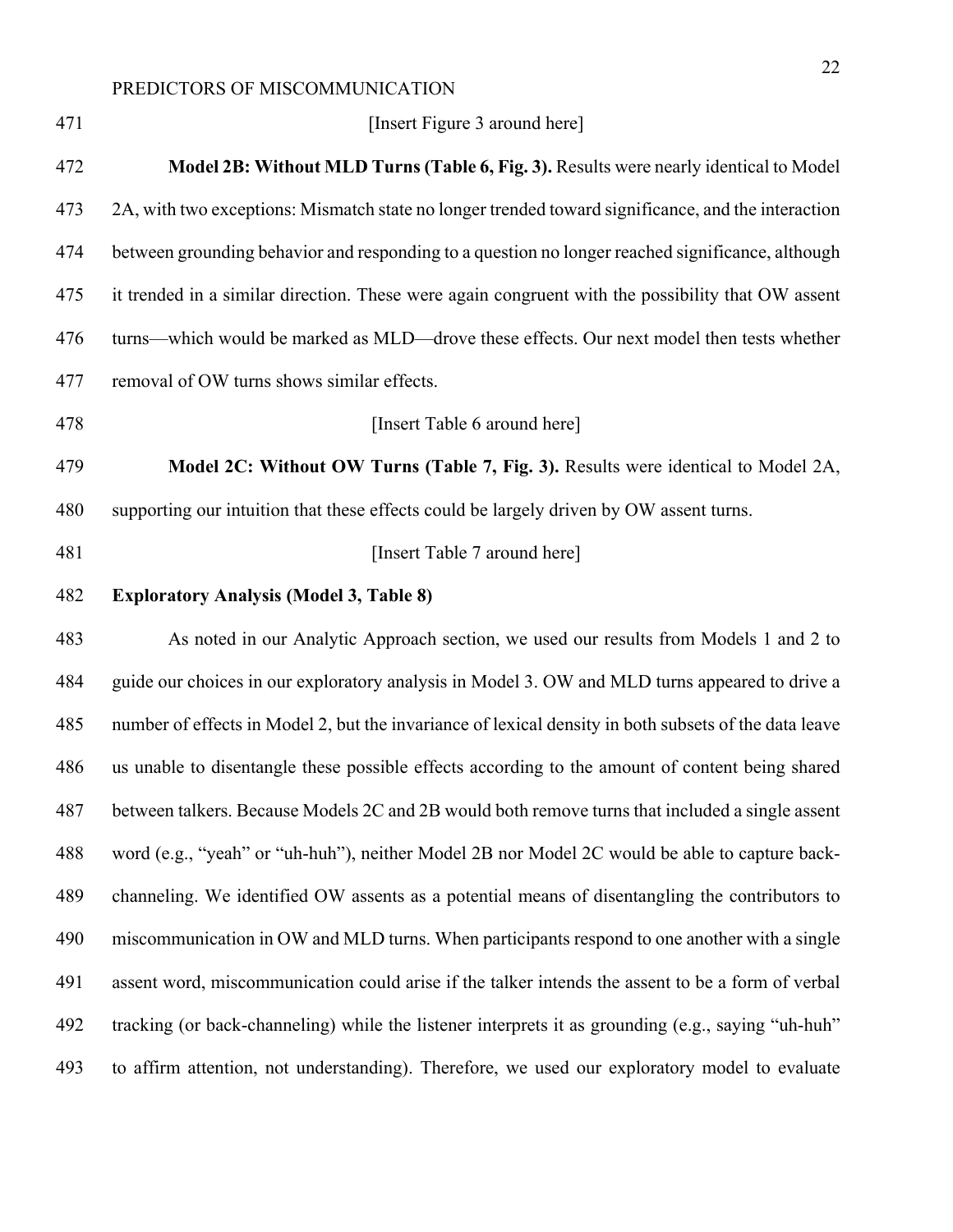assent words in a dataset that only included maximally dense utterances, using grounding, response 495 to a question, mismatch state, and all permissible interactions<sup>4</sup> as predictors. To do so, we created a fourth (and final) dataset that *included* only maximally dense turns (turns = 5,460).

 Our exploratory model found a significant main effect of grounding and response to a question and a significant interaction between grounding and mismatch state. Consistent with previous literature, dyads were significantly more likely to use an assent word when grounding. (Again, grounding did not necessarily have to include an assent word; any explicit acknowledgement or building onto a previous statement would be considered grounding.)

 Interestingly, dyads were *less* likely to use an assent word when responding to a question with an MLD turn, suggesting that participants tended to spend more time and (lexical) effort when responding to one another's inquiries. Although responding with only a "Yes" or "No" would be perfectly lexically dense, interlocutors did not necessarily do that. Instead, the dyads appeared to provide "bite-sized" information that could be more targeted than a simple affirmation. When grounding, dyads were equally likely to assent during successful and miscommunication turns; when not grounding, they were more likely to assent during successful communication (see Fig. 4).

- **Insert Table 8 around here**
- **Insert Figure 4 around here**
- 

#### **Discussion**

 Miscommunication arises regularly during interaction in everyday life—especially in the context of joint action or shared goals. Our current corpus reflects this reality, with

<sup>&</sup>lt;sup>4</sup> Only the interaction between grounding and mismatch state could be included in this analysis. All other interactions did not include sufficient observations over the possible combinations to achieve convergence.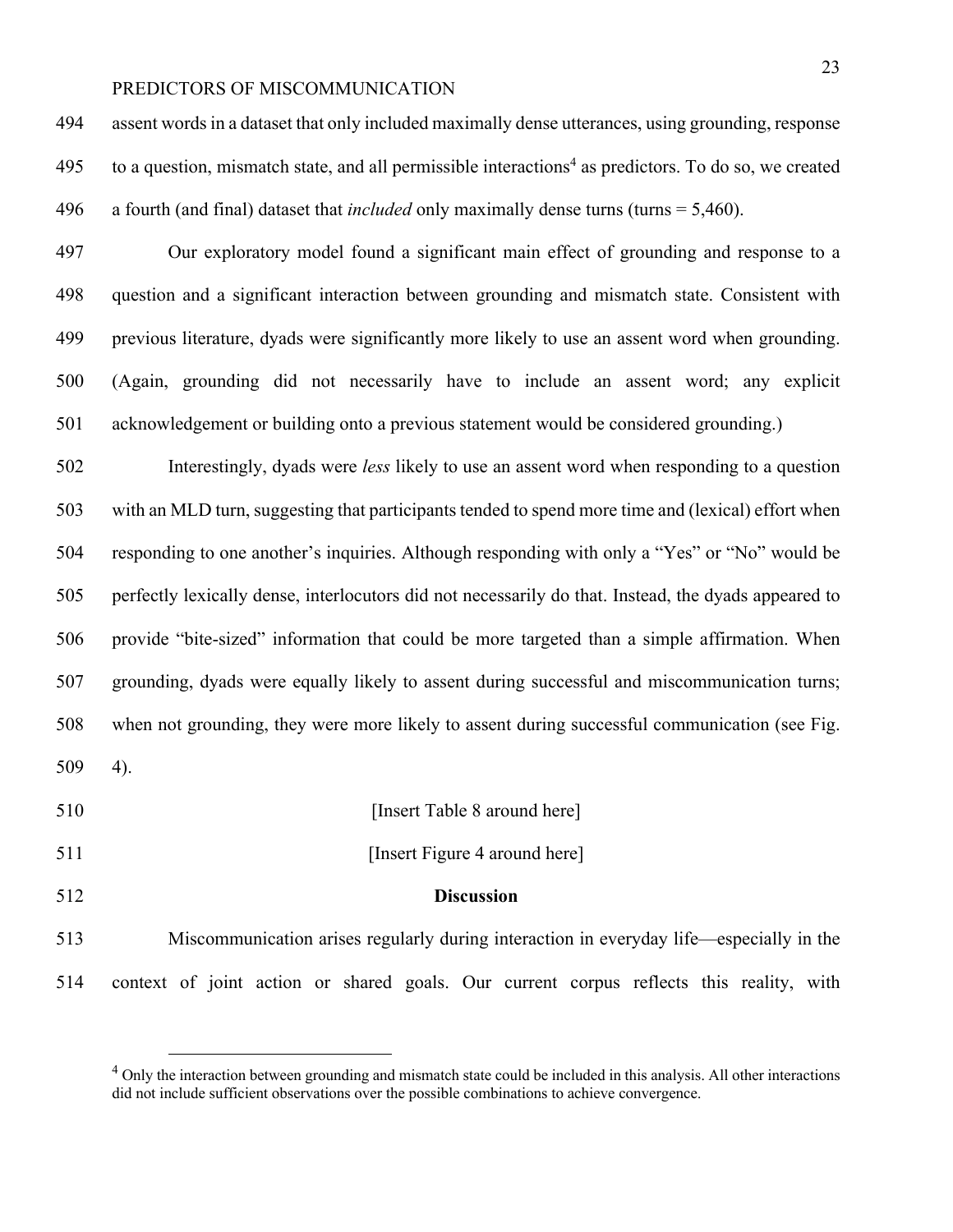miscommunications occurring in approximately 35% of communicative turns in a collaborative dyadic task that asked participants to bridge distributed instructions to build puzzle objects without being able to see one another or one another's workspaces. As in everyday life, interlocutors were able to successfully complete a cognitively complex but mechanically simple task together despite ample miscommunication. We examine the effects of pragmatic and lexical behaviors on miscommunication, building on previous work on communicative processes that lead to successful communication and exploring how they function in miscommunication.

### **Pragmatic and Lexical Predictors of Miscommunication**

 Our first analysis unpacked the language dynamics associated with moment-to-moment miscommunication (Model 1A). Some behaviors—when an interlocutor was answering a partner's question or using more ambiguous task-specific language (i.e., spatial terms)—were more likely to result in miscommunication. Spatial terminology was particularly problematic because the dyads lacked a shared visual space during an inherently spatial task, although the interlocutors were still successfully able to use spatial terminology at least half of the time. While our task may appear somewhat unnatural, our connected societies are increasingly supporting remote collaboration—including during contexts without shared visual fields. The key to success is ensuring that ambiguity is grounded in relation to the current referent and within the current communicative context. Failure to appropriately ground appears to be the primary link between communication breakdown and spatial terminology.

 We also saw a trend toward negation language leading to miscommunication, although it failed to reach statistical significance. Other behaviors—like using more assent words or more lexically dense language—were associated with successful communication. This is consistent with previous literature finding that interlocutors' production strategies often facilitate communication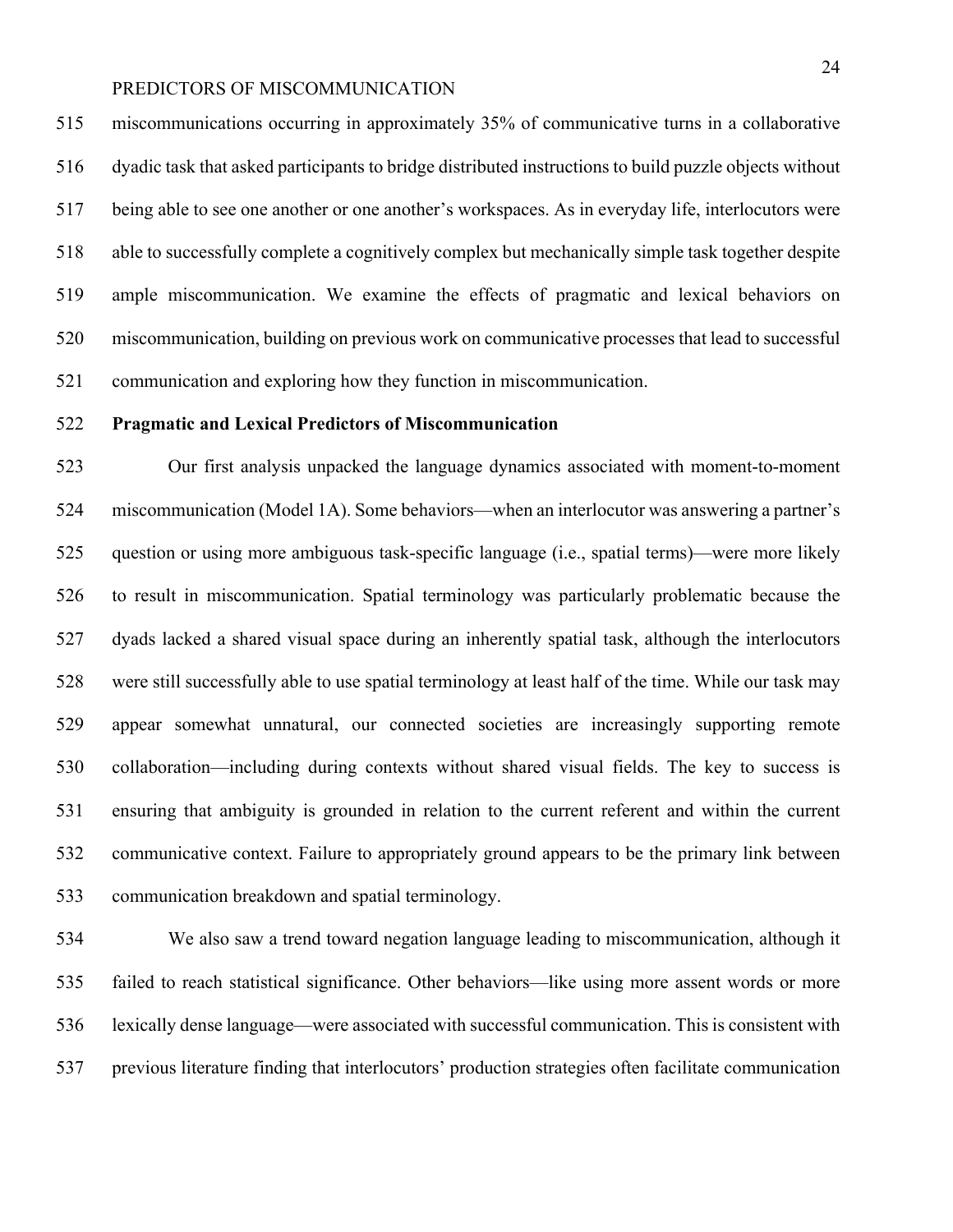(e.g., grounding, Bazzanella & Damiano, 1999; Clark & Brennan, 1991). Agreement's association with success is perhaps unsurprising, but it does lend support to the intuitive idea that partners use assent meaningfully and not simply as filler or backchanneling. Follow-up analyses controlling for maximal lexical density (Model 1B) and minimal turn length (Model 1C) found these results to be quite robust: Turns that included a question or more task-specific ambiguous language were consistently more likely to end in a state of miscommunication, while turns that included an indication of assent were consistently more likely to end in a state of successful communication.

 Interactive collaborative conversation requires a balance of task success with language production costs. One way in which interlocutors reduce cognitive effort is by limiting the amount of explicit information in their utterances (Levinson, 1983)—including by relying on their context and environment to disambiguate (Piantadosi et al., 2012). If interlocutors have fully established referents, ambiguous language can help reduce redundancy and processing load (Aylett & Turk, 2004; Levy & Jaeger, 2007; Piantadosi et al., 2012). However, ambiguous language can become problematic if the context is not sufficiently rich or if referents are not appropriately established.

 We also evaluated contexts in which lexically shallow utterances have the potential to hurt communication, keeping in mind that lexically shallow utterances might be more ambiguous than lexically dense utterances. Miscommunication was associated more with lexically shallow utterances than was successful communication. Lexical density—that is, using a higher percentage of "content-full" words (like nouns and verbs) per turn (rather than, e.g., pronouns or articles)—is closely tied to Gricean maxims, especially the idea that talkers should provide precisely and only the amount of information needed by the listener (Grice, 1975). Lexical density was linked to successful communication in longer turns but this effect did not hold when controlling for maximum lexical density and single-word turns. These findings support the idea that variability of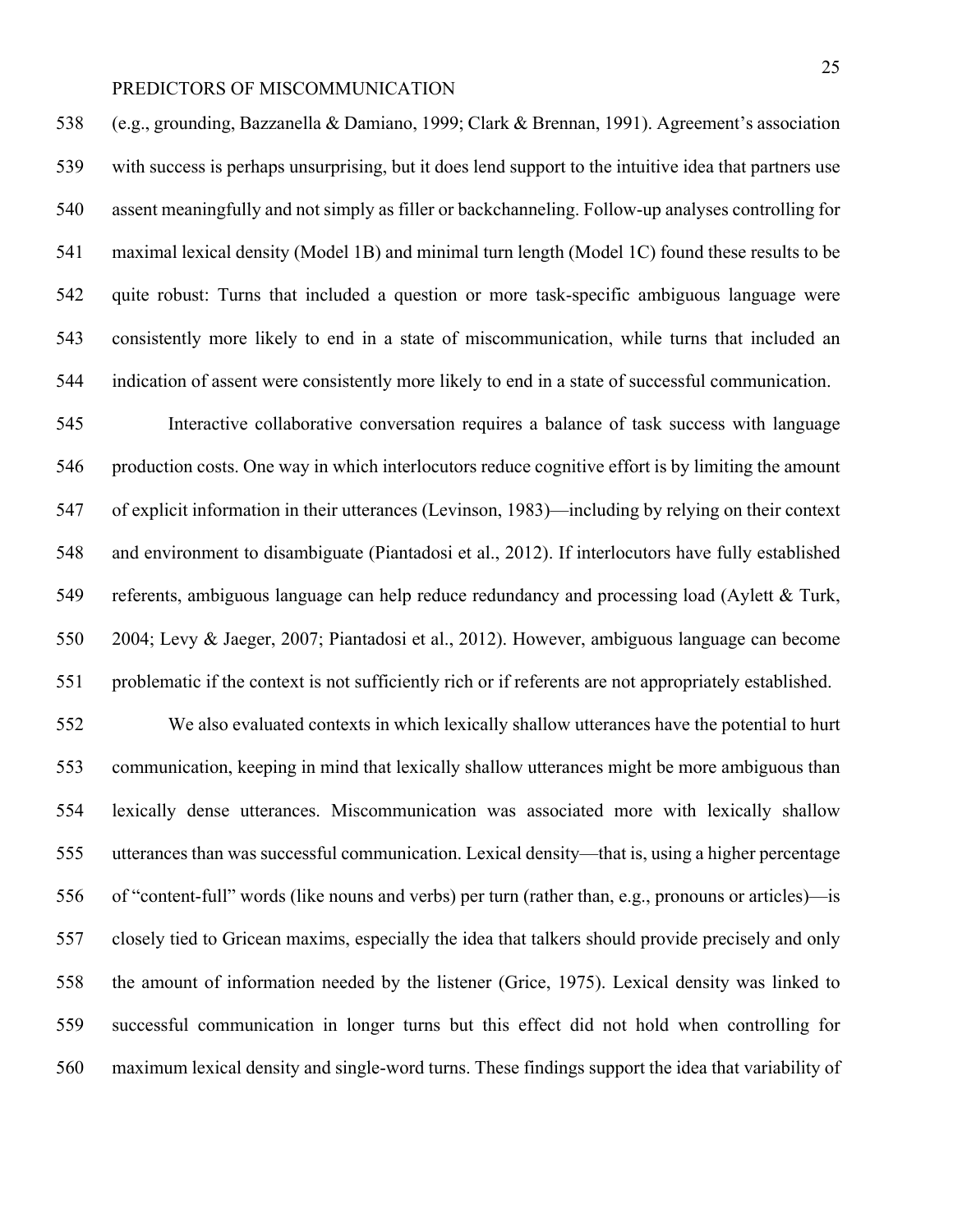content may play a key role in successful communication: Partners work together smoothly when 562 they include more content per turn but not when the turn is completely saturated (Grice, 1975).

 However, we cannot always know what our conversational partner knows or is currently experiencing. This makes communication difficult. In fact, lexically dense utterances are more often associated with successful communication in the full dataset (Model 1A), suggesting that the investment of effort can lead to improvement. This is consistent with complementary findings from previous research that finds that talkers are more likely to be over- rather than under-informative, even linking more successful communication to more lexically dense communication (Davies & Katsos, 2010; Engelhardt, Bailey, & Ferreira, 2006; Pogue, Kurumada, & Tanenhaus, 2016). A notable exception, however, is use of referring expressions in task-based practical dialogues where dyads engage in extended dialog. Under these circumstances, under-modification is extremely common (Brown-Schmidt & Tanenhaus, 2008).

 Despite these similarities to previous research, our results suggest some nuance when we try to parse the effects of lexical density. Our follow-up models (Models 1B and 1C) found some evidence that the effect of informativeness is driven by extremely short and/or extremely dense turns, suggesting an avenue for future research.

#### **Contributors to Lexical Density during Collaborative Task Performance**

 When analyzing the entire dataset (Model 2A), we found that lexical density increased with grounding. However, when interlocutors responded to a question with grounding or in a state of miscommunication, their utterances were typically lexically shallow. Dyads were least lexically dense when responding to a question without grounding and most lexically dense when responding to statements while grounding.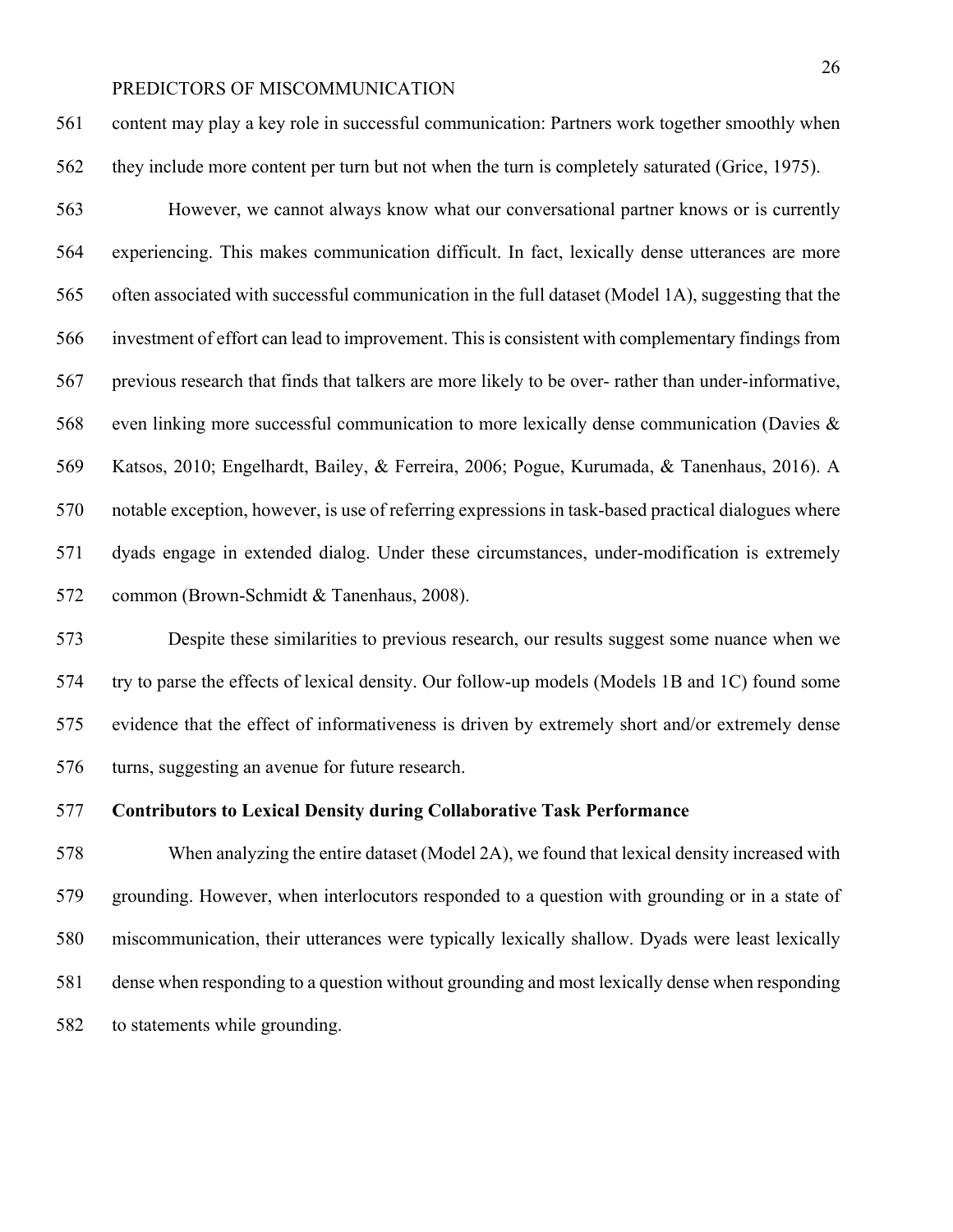Although lexically shallow utterances could lead to miscommunication through under- specification, reducing lexical richness could facilitate long-term communicative success by prompting interlocutors to "check back in" with one another. Miscommunication may boost the integrity of the communication system by helping facilitate deeper understanding when required but otherwise allowing us to conserve cognitive resources (Haywood et al., 2005; Horton & Keysar, 1996; Roche, Dale, & Kreuz, 2010). Miscommunication may bootstrap a general cognitive process (e.g., monitoring and adjustment; Horton & Keysar, 1996) that encourages an investment of cognitive effort only when the context demands it and provides *cheap* and *simple* strategies to resolve miscommunication (see Svennevig, 2008).

 These patterns were stable even when controlling for very lexically dense turns (Model 2B), with the notable exception that the interaction between grounding and response to questions was no longer significant. Follow-up analyses further suggested that—in longer utterances— interlocutors tend to be more lexically dense when grounding but tend to use shallower language when responding to a question (Model 2C). Our ability to disentangle the possible effects of very short and very dense language, however, was limited due to the restricted variability of lexical density across the two subsets. This pushed us to look outside of the effects of lexical density and to indications of assent: It could be that turns comprising only assent words could lead to different patterns of success, depending on how they are used.

 Because assent words have the potential to indicate understanding or attention, our final model (Model 3) evaluated whether the presence of an assent could differentially predict miscommunication in maximally lexically dense turns. Previous work has found that interlocutors 604 tend to use assent as an affirmation of understanding or for affirmation of attention (Bavelas  $\&$ Gerwing, 2011; Lambertz, 2011; Yngve, 1970). Congruent with previous work, we found that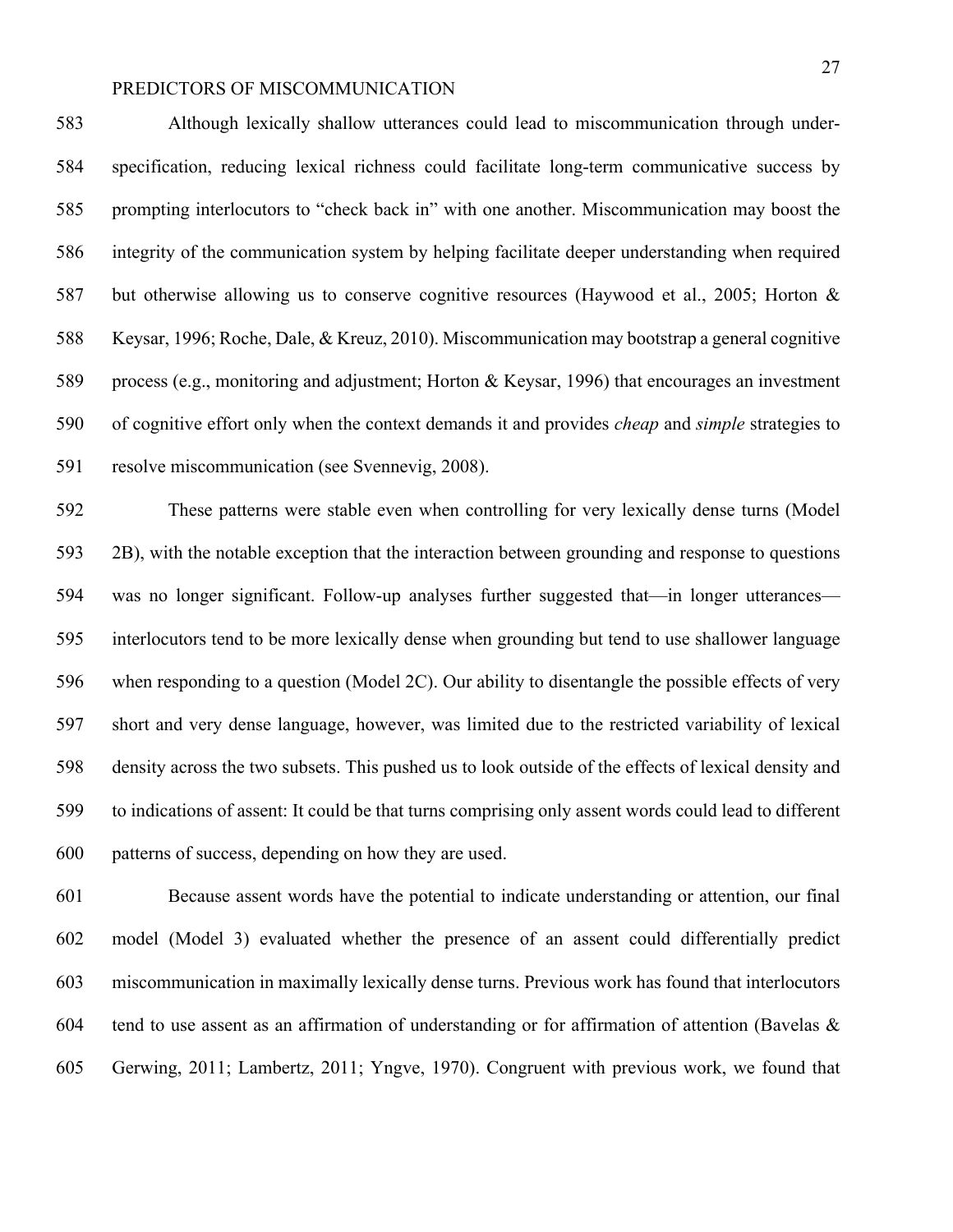assent words acted both as a way to ground during smooth communication and as a way to positively affirm one's attention to the current context in the face of miscommunication.

 This "multitasking"—the context-sensitive meaning of assent terms given the situation— may be a significant contributor to miscommunication: A listener may misinterpret an assent as an affirmation of understanding when it was meant as an affirmation of attention (or vice-versa). We find that the processes underlying successful communication are also present during miscommunication—but their context-sensitivity leads them to function differently, leading to different outcomes.

#### **Limitations and Future Directions**

 Here, we have only considered spatial terminology as a type of ambiguous language and did not include other forms of ambiguous communication (e.g., omission). This task was designed for unscripted language use, which benefits by capturing natural language patterns but may result in a loss of experimental control. In addition, the complexity of language and interaction likely means that a host of other pragmatic and lexical factors (outside of the scope of the current paper) also affected the conversation context and task performance.

 However, the naturalistic nature of the task allowed us to contribute to the growing body of work on joint action and communication, supporting the idea that miscommunication may help bring greater attention to bear on the situation during difficult moments in interaction. This task also provides insights that may be used to design more targeted language-game experiments to explore the effects of pragmatic and lexical behaviors on communicative success and failures.

 Though our current study does not speak directly to learning, our findings lead us to question more deeply what role miscommunication has on the communicative system. Future work should explore how miscommunication affects higher levels of socio-pragmatic effects on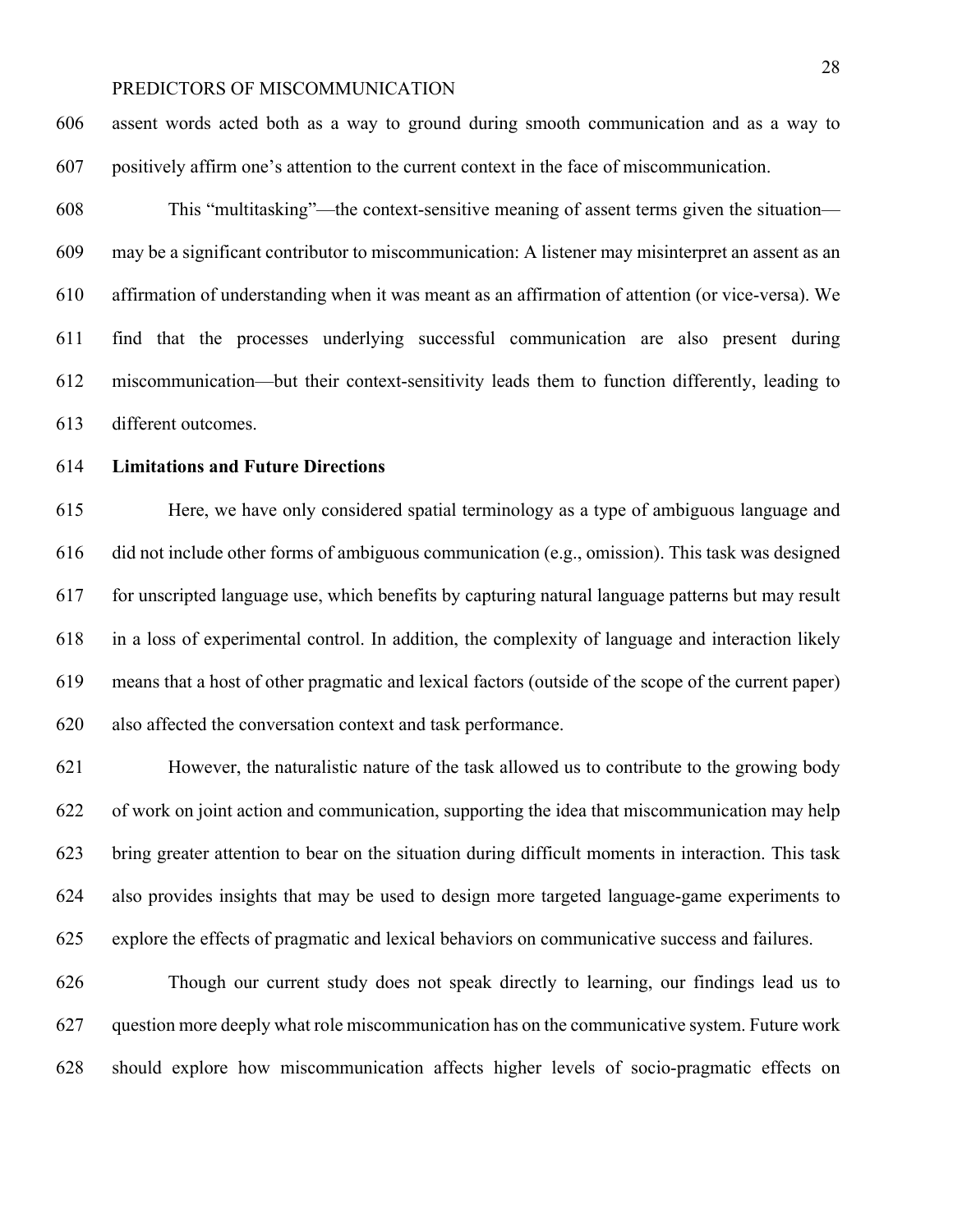communication, like rapport. This may be done by evaluating behavioral alignment (cf. Paxton et al., 2014) and self-reports of perceived rapport. Future work should also look at learning gains that may occur during moments of uncertainty and ambiguity resolution: Miscommunication's perturbation of the system could require the user to invest more effort cognitively, increasing the likelihood of encoding information into long-term memory.

#### **Implications**

 Our findings—while basic research about low-stakes miscommunication contexts—have implications for high-pressure contexts, like the medical contexts we discussed in the opening of the paper (e.g., Halverson et al., 2011; Isaacs & Creinin, 2003; Lingard et al., 2004; Phillips et al., 2001; Raley et al., 2016; Sutcliffe, Lewton, & Rosenthal, 2004). Our results support a view of miscommunication as highly efficient for cognitive load, reducing individual strain by offloading it to the dyadic system: Rather than constantly investing precious cognitive resources in over- specifying information, interlocutors wait for the context (most notably, their partner) to nudge them into investing effort only when necessary. Waiting for these nudges is relatively benign in the current experimental context; failure only means waiting a bit longer before leaving the experiment. Clearly, such a strategy is untenable for medical contexts with life-or-death consequences or other high-stakes situations.

 However, our findings dovetail with a growing literature on reducing workplace accidents and malpractice that relies not on individuals maintaining constant (and taxing) vigilance but on a *system* that will offload some of that cognitive strain (e.g., Harry & Sweller, 2016), including other people (e.g., Young, ten Cate, O'Sullivan, & Irby, 2016). Cognitive aids—tools like checklists and manuals—improve patient outcomes by accounting for cognitive load among the caregiving team (e.g., Fletcher & Bedwell, 2014; Goldhaber-Fiebert & Howard, 2013) in the face of the view of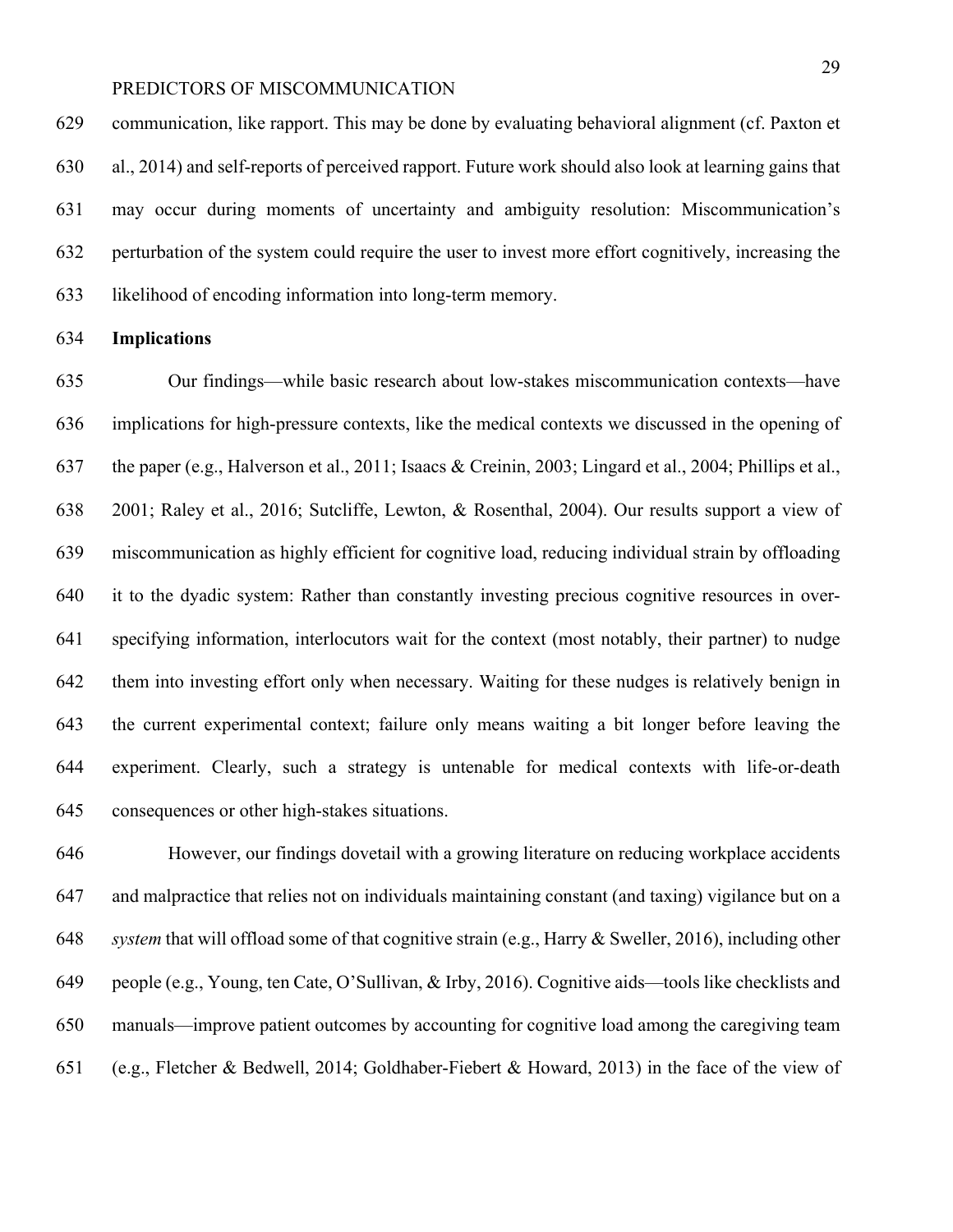(mis-)communication and (under-)specification demonstrated here in joint action contexts. Acknowledging that these high-stakes contexts are an outgrowth of normal human communicative processes and continuing to elucidate those dynamics through basic research will be critical to reducing miscommunication during life-or-death settings as well as more contrived ones.

**Conclusion**

 Using language to facilitate joint action requires interlocutors to maintain a constant balance of effort between listeners and talkers, and we find that miscommunication may help the dyadic system achieve that balance. Brief communicative "stumbles" may help us communicate more effectively within our contextual and physical constraints, pushing us to check back in with one another, help us re-establish mutual understanding, and push us to further ground our interaction. Miscommunication may both emerge *and* benefit from the cost-saving cognitive processes associated with shallow and ambiguous language. As such, we point to the importance of miscommunication and its ramifications—suggesting, perhaps, that miscommunication may be as critical to interaction as successful communication.

#### **Acknowledgements**

 Special thanks go to our undergraduate research assistants at University of Rochester (Chelsea Marsh, Eric Bigelow, Derek Murphy, Melanie Graber, Anthony Germani, Olga Nikolayeva, and Madeleine Salisbury) and University of California, Merced (Chelsea Coe and J.P. Gonzales). We would also like to thank the organizers (Patrick Healey and J.P. de Ruiter) and attendees of the 3rd International Workshop on Miscommunication for their feedback and suggestions for this project. Author Alyssa Ibarra is now affiliated with the Office of Institutional Research at the University of Rochester.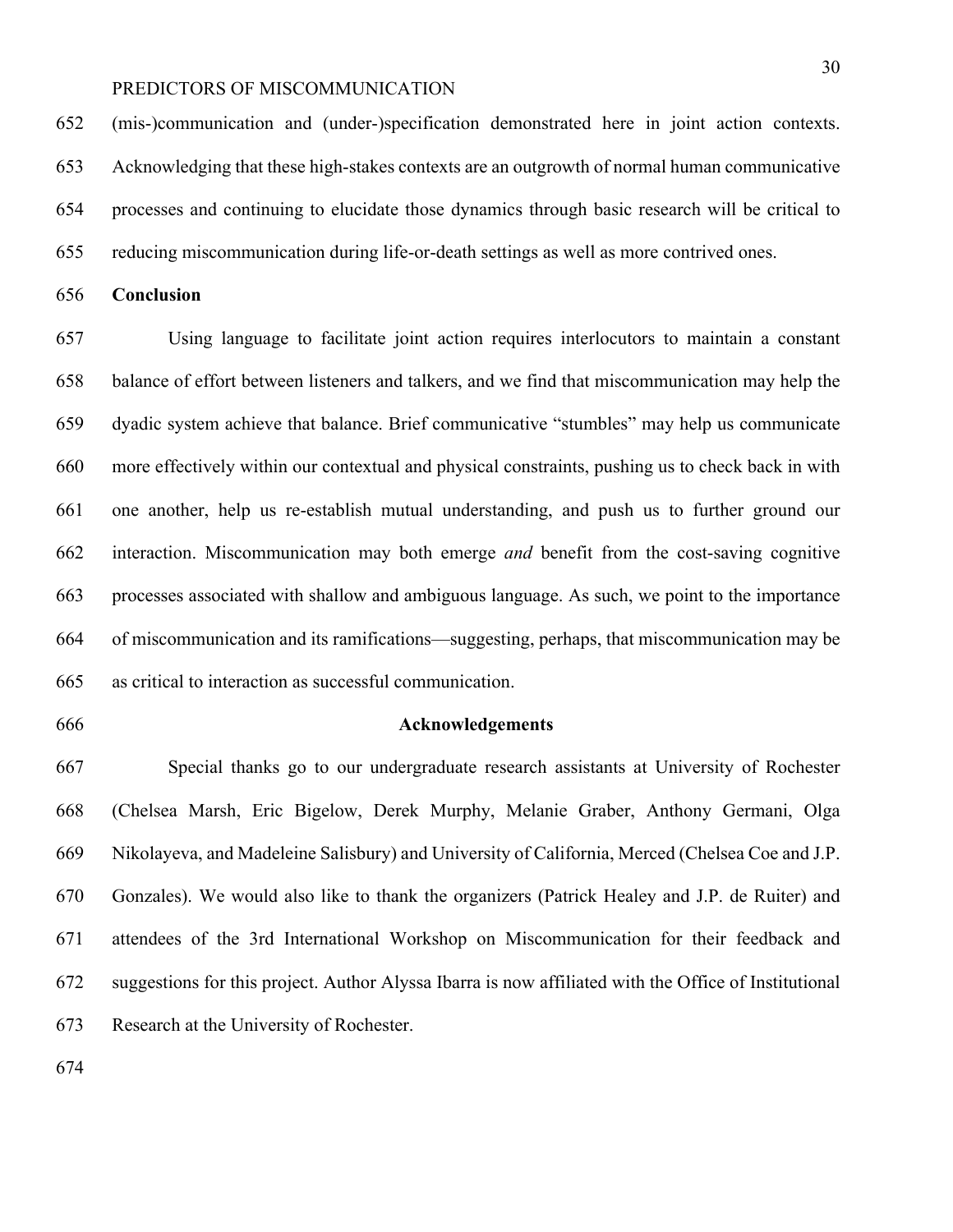- **References** Anderson, A. H., Bader, M., Bard, E. G., Boyle, E., Doherty, G., Garrod, S., … Weinert, R. (1991). The Hcrc Map Task Corpus. *Language and Speech*. https://doi.org/10.1177/002383099103400404 Aylett, M., & Turk, A. (2004). The smooth signal redundancy hypothesis: A functional explanation for relationships between redundancy, prosodic prominence, and duration in spontaneous speech. *Language and Speech*. https://doi.org/10.1177/00238309040470010201 Barr, D. J., Levy, R., Scheepers, C., & Tily, H. J. (2013). Random effects structure for confirmatory hypothesis testing: Keep it maximal. *Journal of Memory and Language*, *68*(3), 255–278. https://doi.org/10.1016/j.jml.2012.11.001 Bates, D., Mächler, M., Bolker, B. M., & Walker, S. C. (2015). Fitting linear mixed-effects models using lme4. *Journal of Statistical Software*, *67*(1), 1–48. https://doi.org/10.18637/jss.v067.i01
- Bavelas, J. B., & Gerwing, J. (2011). The listener as addressee in face-to-face dialogue. *International Journal of Listening*. https://doi.org/10.1080/10904018.2010.508675
- Bazzanella, C., & Damiano, R. (1999). The interactional handling of misunderstanding in everyday conversations. *Journal of Pragmatics*. https://doi.org/10.1016/S0378- 2166(98)00058-7
- Bird, S., Klein, E., & Loper, E. (2009). Language Processing and Python. *Computing*.
- Bradac, J. J., Desmond, R. J., & Murdock, J. I. (1977). Diversity and density: Lexically determined
- evaluative and informational consequences of linguistic complexity. *Communication*
- *Monographs*, *44*(4), 273–283. https://doi.org/10.1080/03637757709390139
- Brennan, S. E., & Clark, H. H. (1996). Conceptual pacts and lexical choice in conversation.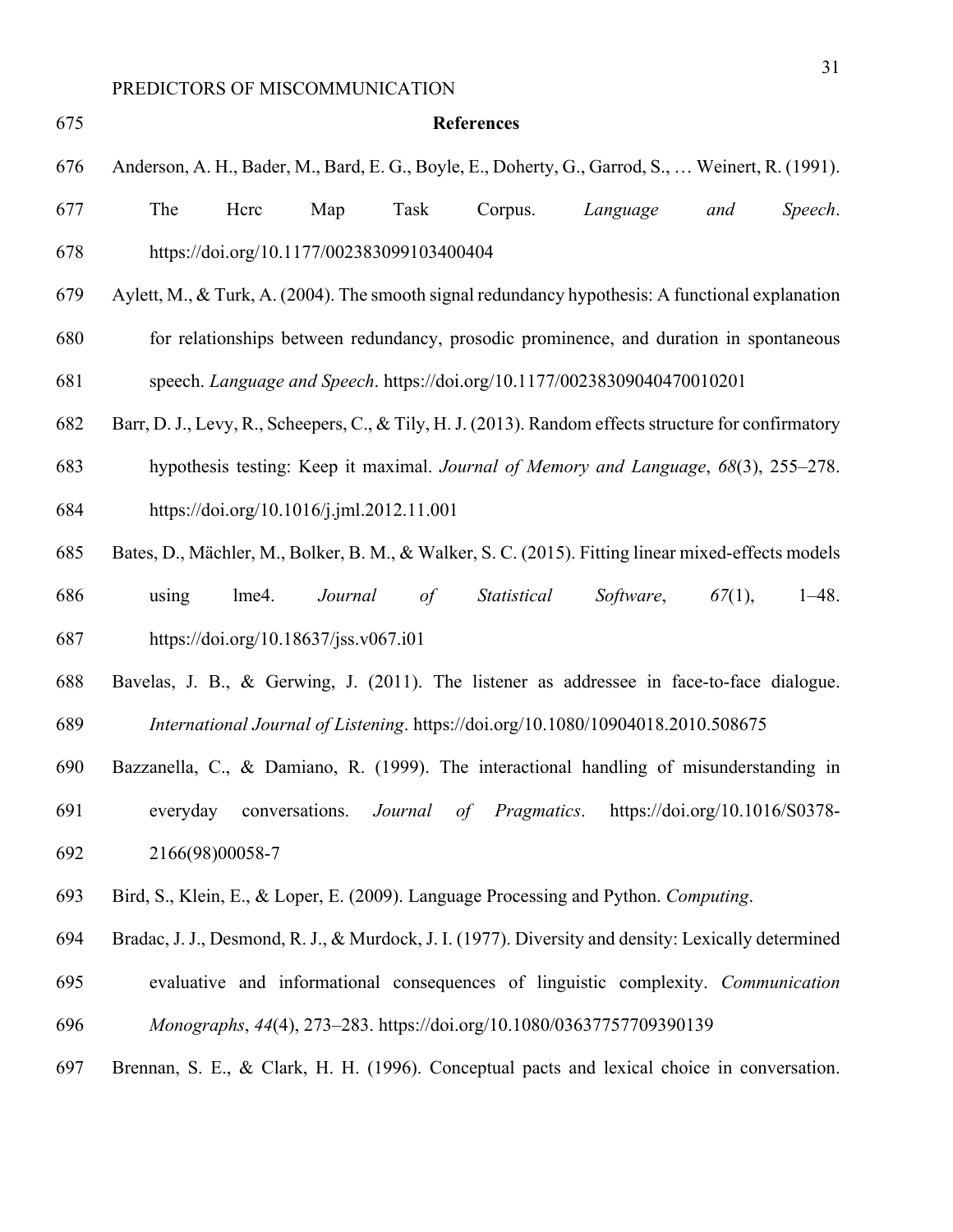- *Journal of Experimental Psychology: Learning Memory and Cognition*. https://doi.org/10.1037/0278-7393.22.6.1482
- Brown-Schmidt, S., & Tanenhaus, M. K. (2008). Real-time investigation of referential domains in
- unscripted conversation: A targeted language game approach. *Cognitive Science*.
- https://doi.org/10.1080/03640210802066816
- Campana, E., Tanenhaus, M. K., Allen, J. F., & Remington, R. (2011). Natural discourse reference
- generation reduces cognitive load in spoken systems. *Natural Language Engineering*. https://doi.org/10.1017/S1351324910000227
- Cardosi, K. (1998). Human factors lessons learned in the design and implementation of air traffic
- control systems. *The Controller*, *1*, 11–15.
- Clark, H., & Brennan, S. (1991). Grounding in communication. *Perspectives on Socially Shared Cognition.*, *13*, 127–149.
- Clark, H. H., & Carlson, T. B. (1982). Speech acts and hearers' beliefs. In *Mutual Knowledge*.
- Clark, H. H., & Marshall, C. R. (1981). *Definite reference and mutual knowledge*. (A. K. Koshi,
- B. Webber, & I. A. Sag, Eds.), *Elements of Understanding*. Cambridge: Cambridge University Press.
- Clark, H. H., & Wilkes-Gibbs, D. (1986). Referring as a collaborative process. *Cognition*, *22*(1), 1–39. https://doi.org/10.1016/0010-0277(86)90010-7
- D'Mello, S. K., & Graesser, A. (2011). The half-life of cognitive-affective states during complex
- learning. *Cognition & Emotion*, *25*(7), 1299–308. https://doi.org/10.1080/02699931.2011.613668
- Davies, C., & Katsos, N. (2010). Over-informative children: Production/comprehension asymmetry or tolerance to pragmatic violations? *Lingua*.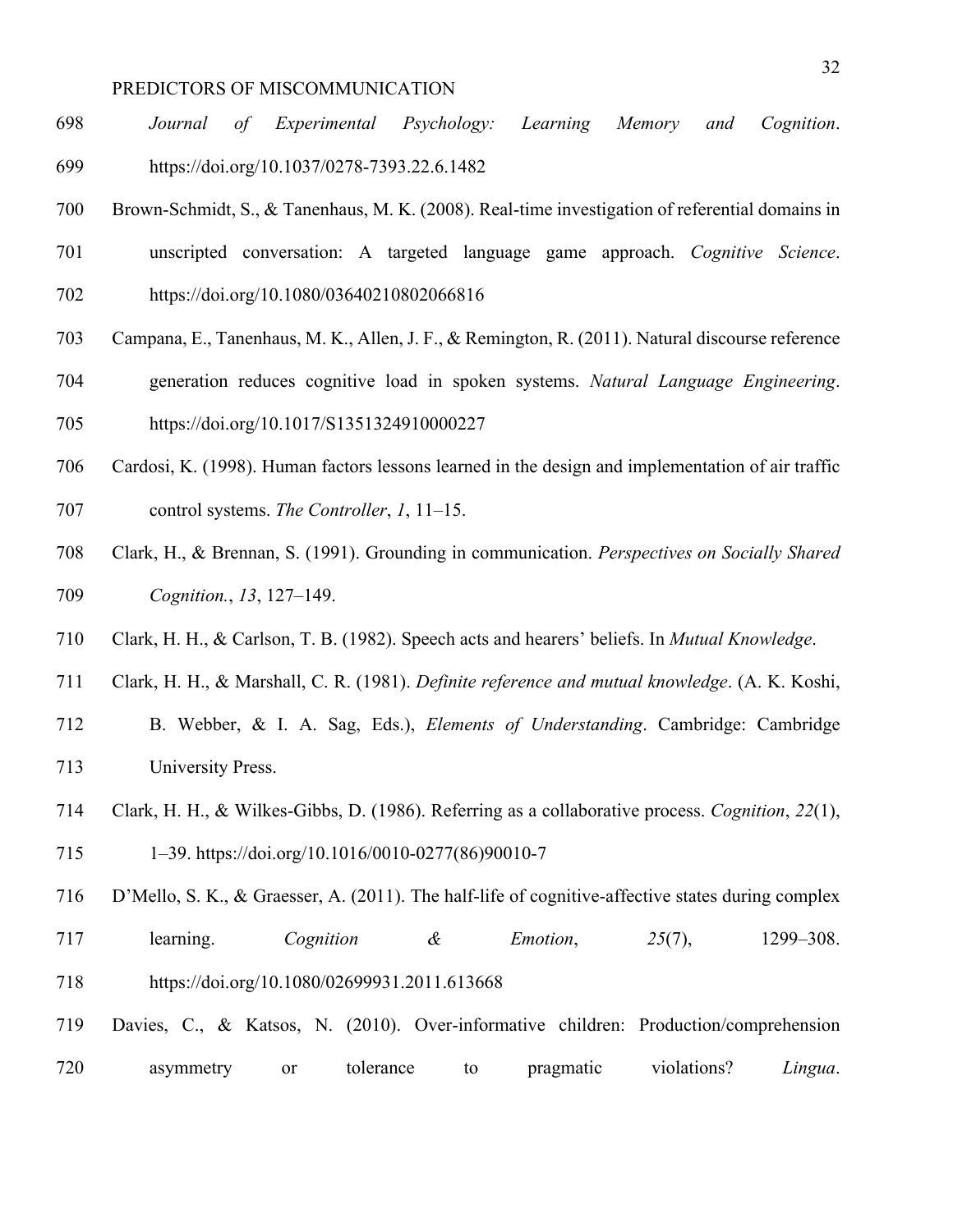- https://doi.org/10.1016/j.lingua.2010.02.005
- Eisenberg, E. M., Murphy, A. G., Sutcliffe, K., Wears, R., Schenkel, S., Perry, S., & Vanderhoef,
- M. (2005). Communication in Emergency Medicine: Implications for Patient Safety. *Communication Monographs*, *72*(4), 390–413. https://doi.org/10.1080/03637750500322602
- Engelhardt, P. E., Bailey, K. G. D., & Ferreira, F. (2006). Do speakers and listeners observe the
- Gricean Maxim of Quantity? *Journal of Memory and Language*. https://doi.org/10.1016/j.jml.2005.12.009
- Fletcher, K. A., & Bedwell, W. L. (2014). Cognitive aids: Design suggestions for the medical field.
- *Proceedings of the International Symposium on Human Factors and Ergonomics in Health*
- *Care*, *3*(1), 148-152. https://doi.org/10.1177/2327857914031024
- Fusaroli, R., Bahrami, B., Olsen, K., Roepstorff, A., Rees, G., Frith, C., & Tylén, K. (2012). Coming to Terms: Quantifying the benefits of linguistic coordination. *Psychological Science*,

*23*(8), 931–939. https://doi.org/10.1177/0956797612436816

- Garrod, S., & Pickering, M. J. (2004). Why is conversation so easy? *Trends in Cognitive Sciences*. https://doi.org/10.1016/j.tics.2003.10.016
- Gordon, P. C., Grosz, B. J., & Gilliom, L. A. (1993). Pronouns, names, and the centering of attention in discourse. *Cognitive Science*. https://doi.org/10.1207/s15516709cog1703\_1
- Goldhaber-Fiebert, S. N., & Howard, S. K. (2013). Implementing emergency manuals: Can
- cognitive aids help translate best practices for patient care during acute events? *Anesthesia &*
- *Analgesia*, *117*(5), 1149-1161. https://doi.org/ 10.1213/ANE.0b013e318298867a
- Graesser, A. C., & Olde, B. A. (2003). How does one know whether a person understands a device?
- The quality of the questions the person asks when the device breaks down. *Journal of*
- *Educational Psychology*, *95*(3), 524–536. https://doi.org/10.1037/0022-0663.95.3.524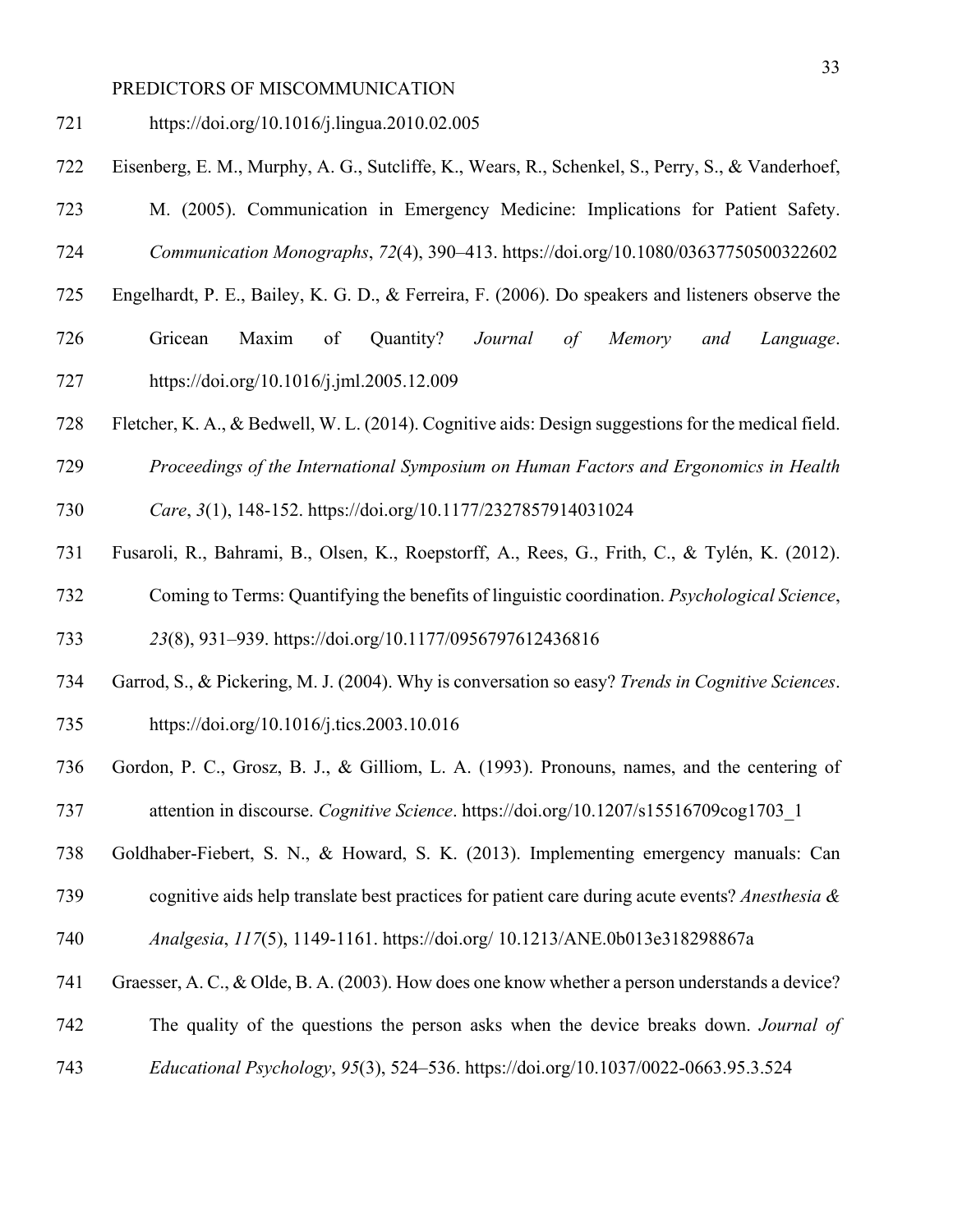- Grice, P. (1975). Logic and conversation. In R. Stainton (Ed.), *Perspectives in the philosophy of language: A concise anthology* (pp. 41–58). Broadview.
- Guerrero, L. K., Andersen, P. A., & Afifi, W. A. (2001). *Close Encounters: Communicating in Relationships.* Mountain View, CA: Mayfield.
- Halliday, M. A. K. (1985). *Spoken and written language*. Geelong VIC: Deakin University.
- Halverson, A. L., Casey, J. T., Andersson, J., Anderson, K., Park, C., Rademaker, A. W., &
- Moorman, D. (2011). Communication failure in the operating room. *Surgery*, *149*(3), 305–
- 310. https://doi.org/10.1016/j.surg.2010.07.051
- Harry, E., & Sweller, H. (2016). Cognitive load theory and patient safety. In K. J. Ruskin, S. H.
- Rosenbaum, and M. P. Stiegler (Eds.), *Quality and safety in anesthesia and perioperative care*. New York: Oxford University Press.
- Haywood, S. L., Pickering, M. J., & Branigan, H. P. (2005). Do speakers avoid ambiguities during
- dialogue? *Psychological Science*, *16*(5), 362–366. https://doi.org/10.1111/j.0956- 7976.2005.01541.x
- Horton, W. S., & Keysar, B. (1996). When do speakers take into account common ground? *Cognition*, *59*(1), 91–117. https://doi.org/10.1016/0010-0277(96)81418-1
- Ibarra, A., & Tanenhaus, M. K. (2016). The flexibility of conceptual pacts: Referring expressions
- dynamically shift to accommodate new conceptualizations. *Frontiers in Psychology*, *7*(APR).
- https://doi.org/10.3389/fpsyg.2016.00561
- Isaacs, J. N., & Creinin, M. D. (2003). Miscommunication between healthcare providers and patients may result in unplanned pregnancies. *Contraception*, *68*(5), 373–376. https://doi.org/10.1016/j.contraception.2003.08.012
- Johansson, V. (2008). Lexical diversity and lexical density in speech and writing: A developmental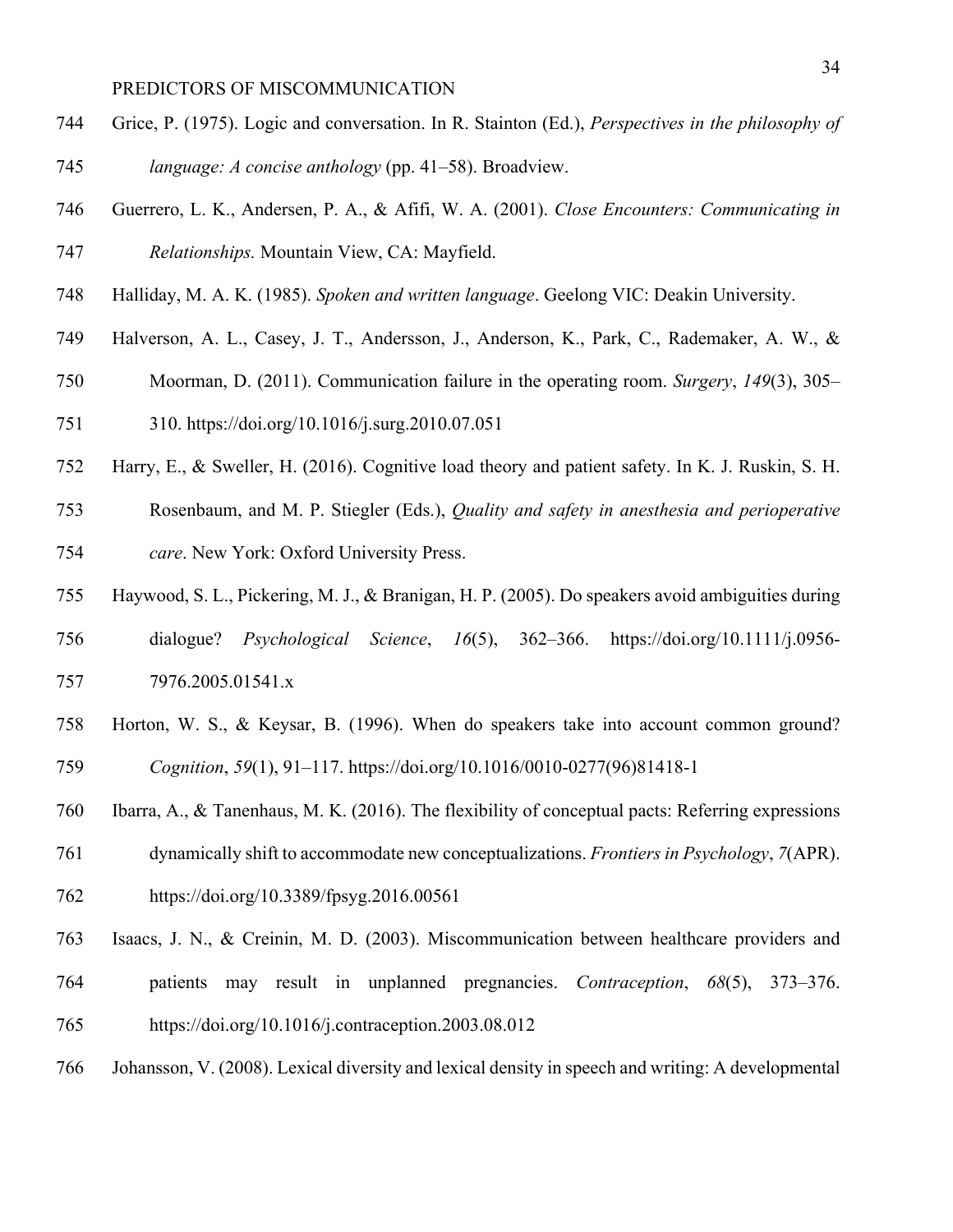- perspective. *Working Papers in Linguistics*, *53*, 61–79.
- Jones, R. K. (2003). Miscommunication between pilots and air traffic control. *Language Problems*
- *& Language Planning*, *27*, 233–248. https://doi.org/10.1075/lplp.27.3.03jon
- Keysar, B. (2007). Communication and miscommunication: The role of egocentric processes.
- *Intercultural Pragmatics*. https://doi.org/10.1515/IP.2007.004
- Lambertz, K. (2011). Back-channelling: The use of yeah and mm to portray engaged listenership.
- *Griffith Working Papers in Pragmatics and Intercultural Communication*, *4*(1/2), 11–18.
- Landis, J. R., & Koch, G. G. (1977). The measurement of observer agreement for categorical data.
- *Biometrics*, *33*(1), 159-174. https://doi.org/10.2307/2529310
- Levelt, W. J. M. (1983). Monitoring and self-repair in speech. *Cognition*, *14*(1), 41–104. https://doi.org/10.1016/0010-0277(83)90026-4
- Levelt, W. M., & Cutler, A. (1983). Prosodic marking in speech repair. *Journal of Semantics*, *2*(2), 205–217. https://doi.org/10.1093/semant/2.2.205
- Levinson, S. C. (1983). *Pragmatics*. Cambridge: Cambridge University Press.
- Levy, R., & Jaeger, T. F. (2007). Speakers optimize information density through syntactic reduction. *NIPS*. https://doi.org/10.1111/j.0956-7976.2005.01541.x
- Lingard, L., Espin, S., Whyte, S., Regehr, G., Baker, G. R., Reznick, R., … Grober, E. (2004).

Communication failures in the operating room: an observational classification of recurrent

- types and effects. *Quality & Safety In Health Care*, *13*(5), 330–4. https://doi.org/10.1136/qhc.13.5.330
- McKinstry, C., Dale, R., & Spivey, M. J. (2008). Action dynamics reveal parallel competition in
- decision making. *Psychological Science*, *19*(1), 22–24. https://doi.org/10.1111/j.1467-
- 9280.2008.02041.x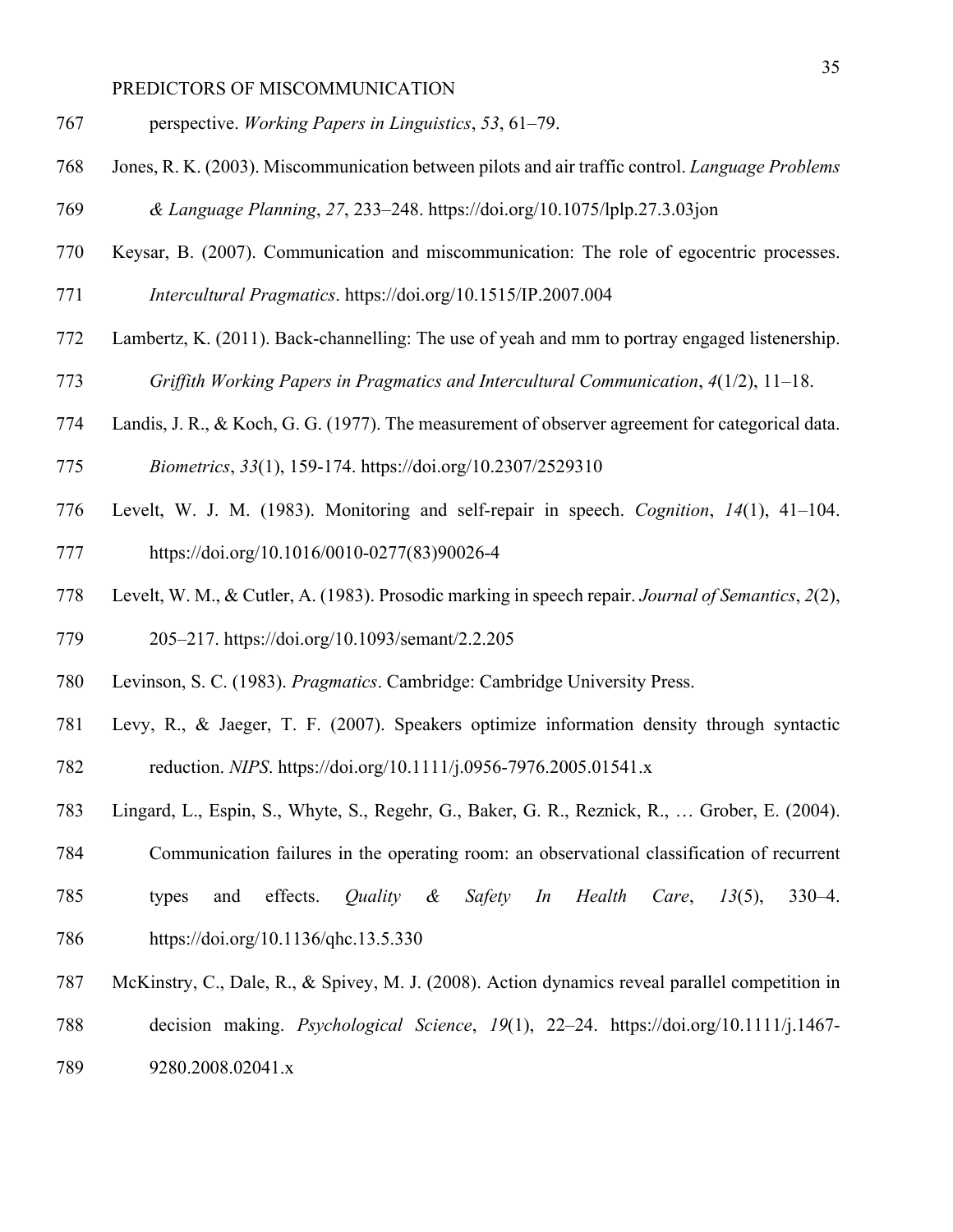- McTear, M. (1991). Handling miscommunication in spoken dialogue systems: why bother? In K.
- Mogford-Bevan & J. Sadler (Eds.), *Child Language Disability* (2nd ed., pp. 19–42). Clevedon: Multilingual Matters.
- McTear, M. (2008). *Handling miscommunication: Why bother?* (Recent tre). Dordrecht: Springer.
- Mills, G. (2014). Establishing a communication system: Miscommunication drives abstraction. In *Evolution of Language: Proceedings of the 10th International Conference* (pp. 193–194).
- Nakatani, C. H., & Traum, D. R. (1999). *Coding discourse structure in dialogue (version 1.0)*. Technical Report UMIACS-TR-99-03.
- Paxton, A., Roche, J. M., Ibarra, A., & Tanenhaus, M. K. (2014). Failure to (mis) communicate:
- Linguistic convergence, lexical choice, and communicative success in dyadic problem
- solving. In P. Bello, M. Guarini, M. McShane, & B. Scassellati (Eds.), *Proceedings of the*
- *36th Annual Conference of the Cognitive Science Society*. Austin, TX: Cognitive Science Society.
- Paxton, A., Roche, J. M., & Tanenhaus, M. K. (2015). Communicative efficiency and
- miscommunication: The costs and benefits of variable language production. In R. Dale, C.
- Jennings, P. Maglio, T. Matlock, D. Noelle, A. Warlaumont, & J. Yoshimi (Eds.),
- *Proceedings of the 37th Annual Meeting of the Cognitive Science Society.* Austin, TX.
- Phillips, J., Beam, S., Brinker, A., Holquist, C., Honig, P., Lee, L. Y., & Pamer, C. (2001).
- Retrospective analysis of mortalities associated with medication errors. *American Journal of*
- *Health-System Pharmacy*, *58*(19), 1835–1841. https://doi.org/ 10.1093/ajhp/58.19.1835
- Piantadosi, S. T., Tily, H., & Gibson, E. (2012). The communicative function of ambiguity in
- language. *Cognition*, *122*(3), 280–291. https://doi.org/10.1016/j.cognition.2011.10.004
- Pogue, A., Kurumada, C., & Tanenhaus, M. K. (2016). Talker-specific generalization of pragmatic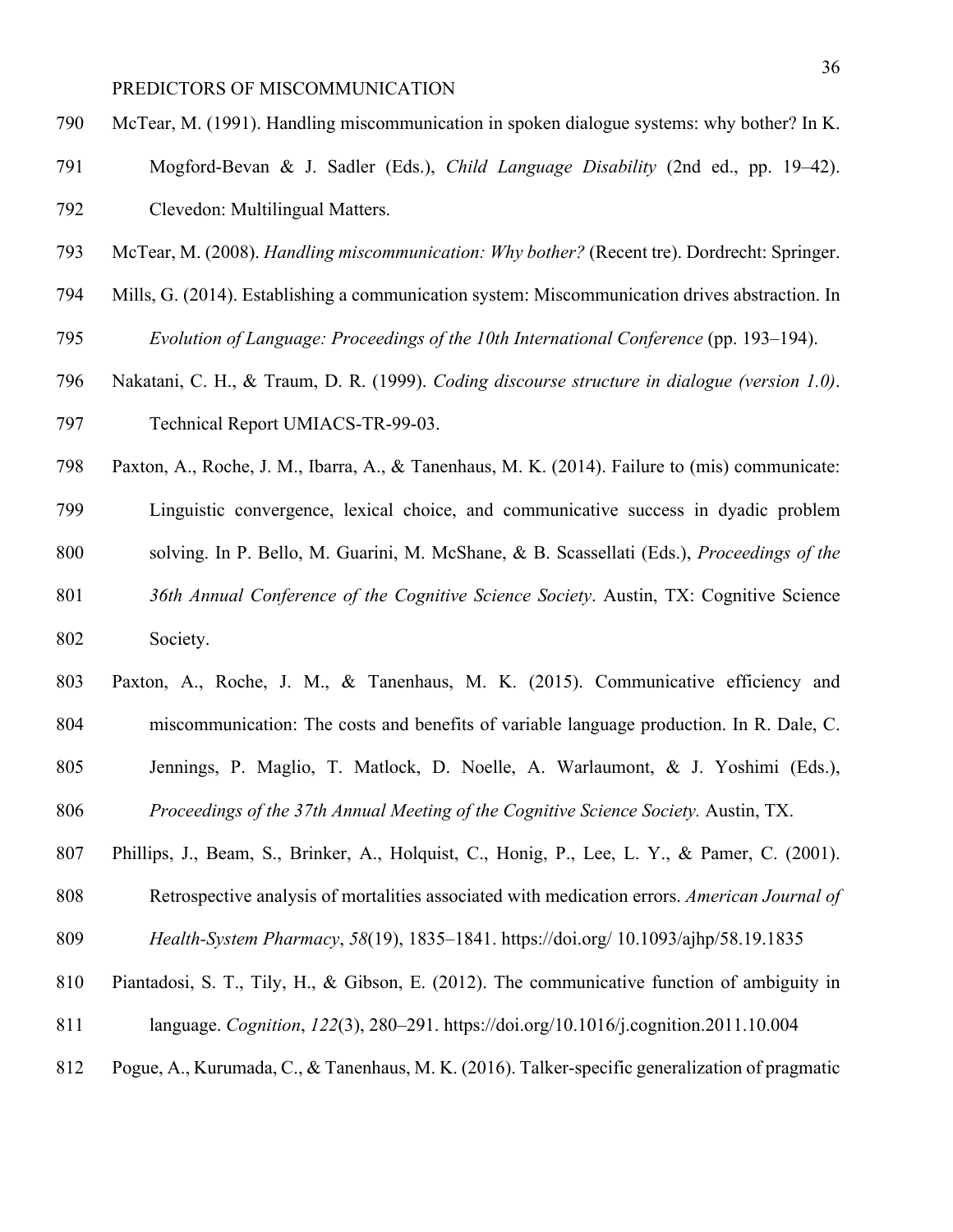inferences based on under- and over-informative prenominal adjective use. *Frontiers in Psychology*. https://doi.org/10.3389/fpsyg.2015.02035

- R Development Core Team. (2012). R: A language and environment for statistical computing. R
- Foundation for Statistical Computing, Vienna, Austria. ISBN 3-900051-07-0, URL
- http://www.R-project.org/. *R Foundation for Statistical Computing, Vienna, Austria.*
- Raley, J., Meenakshi, R., Dent, D., Willis, R., Lawson, K., & Duzinski, S. (2016). The Role of
- Communication During Trauma Activations: Investigating the Need for Team and Leader
- Communication Training. *Journal of Surgical Education*, 1–7. https://doi.org/10.1016/j.jsurg.2016.06.001
- 822 Roche, J. M., Dale, R., & Kreuz, R. J. (2010). The resolution of ambiguity during conversation:

More than mere mimicry? *Proceedings of the 32nd Annual Meeting of the Cognitive Science* 

- *Society*, 206–211. Retrieved from
- 825 https://www.hlp.rochester.edu/resources/workshop\_materials/EVELIN12/RocheETAL10\_d isambiguation.pdf
- Roche, J. M., Paxton, A., Ibarra, A., & Tanenhaus, M. K. (2013). From minor mishap to major catastrophe: Lexical choice in miscommunication. *Proceedings of the 35th Annual Conference of the Cognitive Science Society*, 3303–3308. Retrieved from http://mindmodeling.org/cogsci2013/papers/0588/paper0588.pdf
- Schegloff, E. (1982). Discourse as an interactional achievement: Some uses of "uh huh" and other things that come between sentences. In *Analyzing discourse: text and talk*. https://doi.org/10.2307/324165
- Sutcliffe, K. M., Lewton, E., & Rosenthal, M. M. (2004). Communication Failures: An Insidious
- Contributor to Medical Mishaps. *Academic Medicine*. https://doi.org/10.1097/00001888-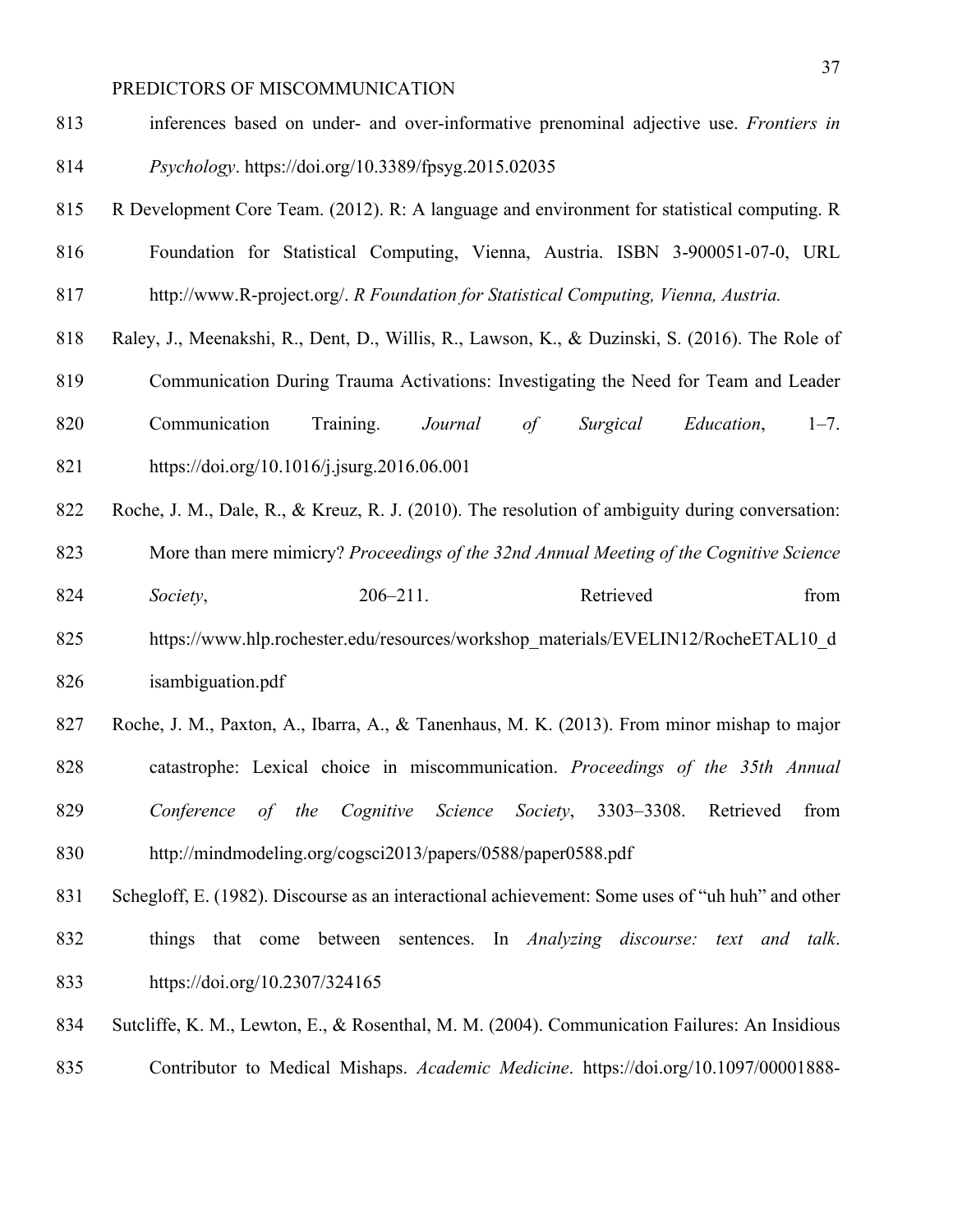- 200402000-00019
- Svennevig, J. (2008). Trying the easiest solution first in other-initiation of repair. *Journal of Pragmatics*. https://doi.org/10.1016/j.pragma.2007.11.007
- Tajima, A. (2004). Fatal miscommunication: English in aviation safety. *World Englishes*, *23*(3),
- 451–470. https://doi.org/10.1111/j.0883-2919.2004.00368.x
- White, R. (1997). Back channelling, repair, pausing, and private speech. *Applied Linguistics*,
- *18*(3), 314–344. https://doi.org/10.1093/applin/18.3.314
- Yngve, V. (1970). On getting a word in edgewise. *Papers from the 6th Regional Meeting of the Chicago Linguistic Society*, 568.
- Young, J. Q., ten Cate, O., O'Sullivan, P. S., & Irby, D. M. (2016). Unpacking the complexity of
- patient handoffs through the lens of cognitive load theory. *Teaching and Learning in Medicine*, *28*(1), 88-96. https://doi.org/10.1080/10401334.2015.1107491
- Zipf, G. (1949). *Human behaviour and the principle of least effort*. Cambridge, MA.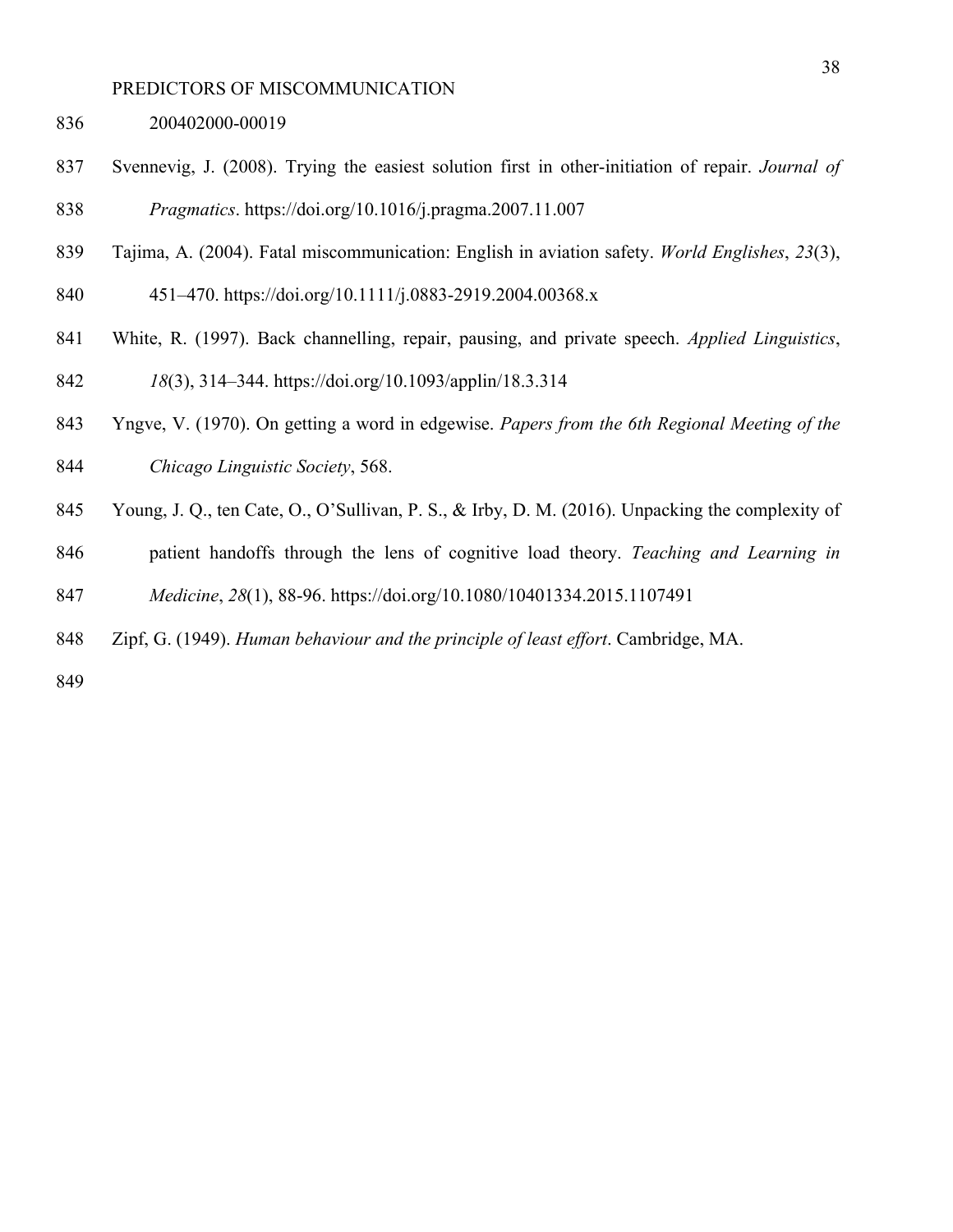| 850 | <b>List of Figure Captions</b>                                                                                             |
|-----|----------------------------------------------------------------------------------------------------------------------------|
| 851 | Figure 1. Panel A: Grasshopper (left) and lizard (right) Bloco figures used in the current study.                          |
| 852 | Panel B: Sample instruction cards for the grasshopper figure (left) and lizard figure (right). Panel                       |
| 853 | C: Example of Bloco items oriented differently that may lead to miscommunication; here, up is                              |
| 854 | infelicitously indexed.                                                                                                    |
| 855 | <b>Figure 2.</b> Lexical density when the response to a question (not answering - <i>left</i> ; answering - <i>right</i> ) |
| 856 | was grounded (green) or not grounded (purple) in the full dataset (Model 2A). Bars represent                               |
| 857 | standard error.                                                                                                            |
| 858 | <b>Figure 3.</b> Lexical density when not grounding (left) or grounding (right) in response to a question                  |
| 859 | during matching (blue) and mismatching workspaces (red) across the three datasets used in Models                           |
| 860 | 2A, 2B, and 2C (from left to right: full data, without MLD turns, and without OW turns). Bars                              |
| 861 | represent standard error.                                                                                                  |
| 862 | Figure 4. Use of assent words when not grounding (left) or grounding (right) during mismatching                            |
| 863 | workspaces (red) and matching (blue) workspaces. Bars represent standard error.                                            |
| 864 |                                                                                                                            |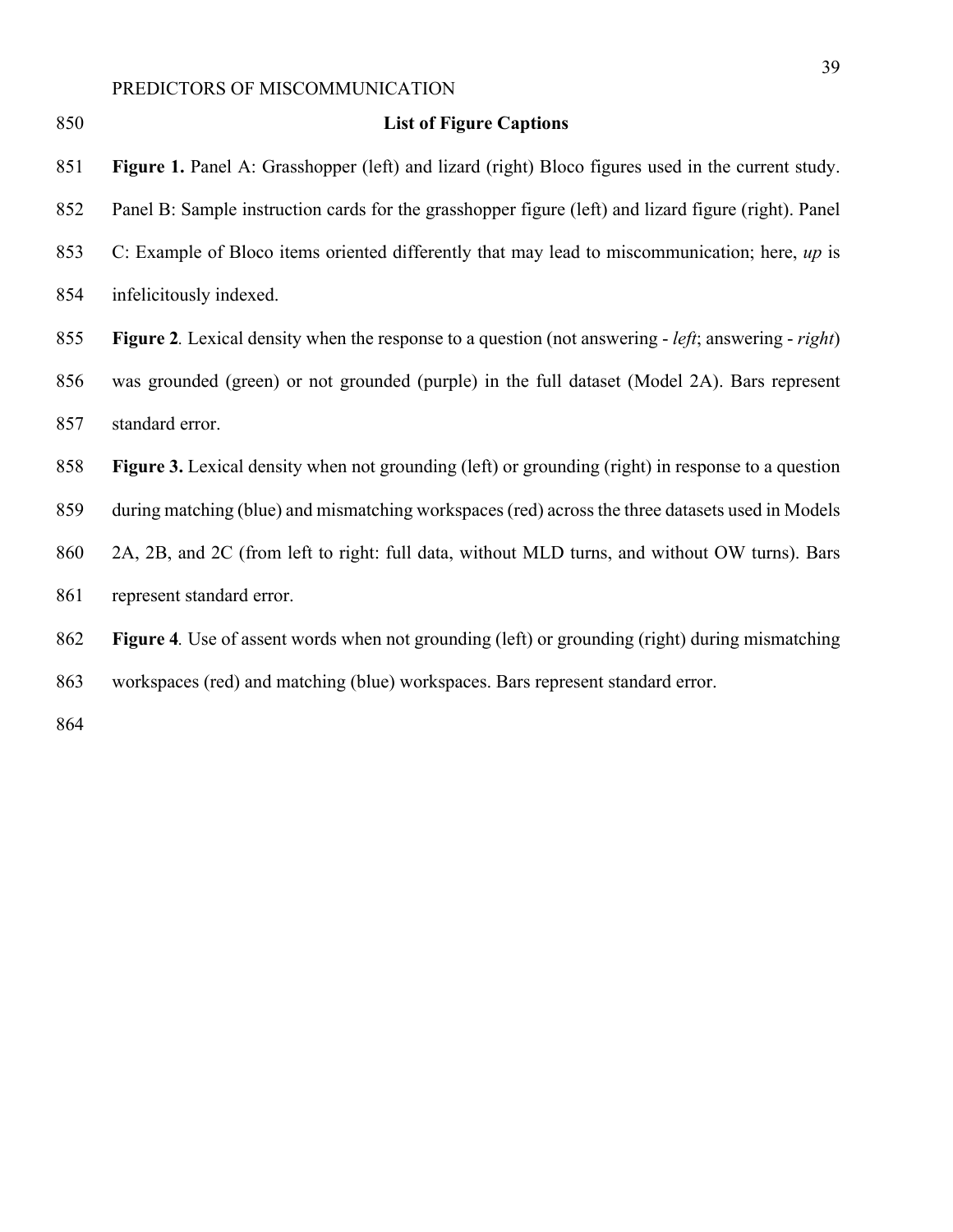#### **List of Tables and Table Captions**

**Table 1.** Experimental procedure for the corpus under consideration in the present analyses.

**Table 2.** Estimates, standard errors (SE), and *z*- and *p*-values for the predictors (spatial, assent

and negation words; responses to questions, and lexical density) of communicative success for

the raw data (all turns). As a note, negative estimates are associated with match (i.e., success)

and positive estimates are associated with mismatch (i.e., miscommunication).

**Table 3.** Estimates, standard errors (SE), and *z*- and *p*-values for the predictors (spatial, assent

and negation words; responses to questions, and lexical density) of communicative success

(Success: Match coded as -0.5; Miscommunication: Mismatch coded as 0.5) for Model 1B

(excluding MLD turns). As a note, negative estimates are associated with match (i.e., success)

and positive estimates are associated with mismatch (i.e., miscommunication).

**Table 4.** Estimates, standard errors (SE), and *z*- and *p*-values for the predictors (spatial, assent

and negation words; responses to questions, and lexical density) of communicative success

(Success: Match coded as -0.5; Miscommunication: Mismatch coded as 0.5) for Model 1C

(excluding OW turns). As a note, negative estimates are associated with match (i.e., success) and

positive estimates are associated with mismatch (i.e., miscommunication).

**Table 5.** Estimates, standard errors (SE), and *t*- and *p*-values for grounding and response to

questions as predictors of lexically dense turns for Model 2A (full data).

**Table 6.** Estimates, standard errors (SE), and *t*- and *p*-values for grounding and response to

- questions as predictors of lexically dense turns for Model 2B (excluding MLD turns).
- **Table 7.** Estimates, standard errors (SE), and *t* and *p*-values for grounding and responding to
- questions as predictors of lexically dense turns for Model 2C (excluding one-word [OW] turns).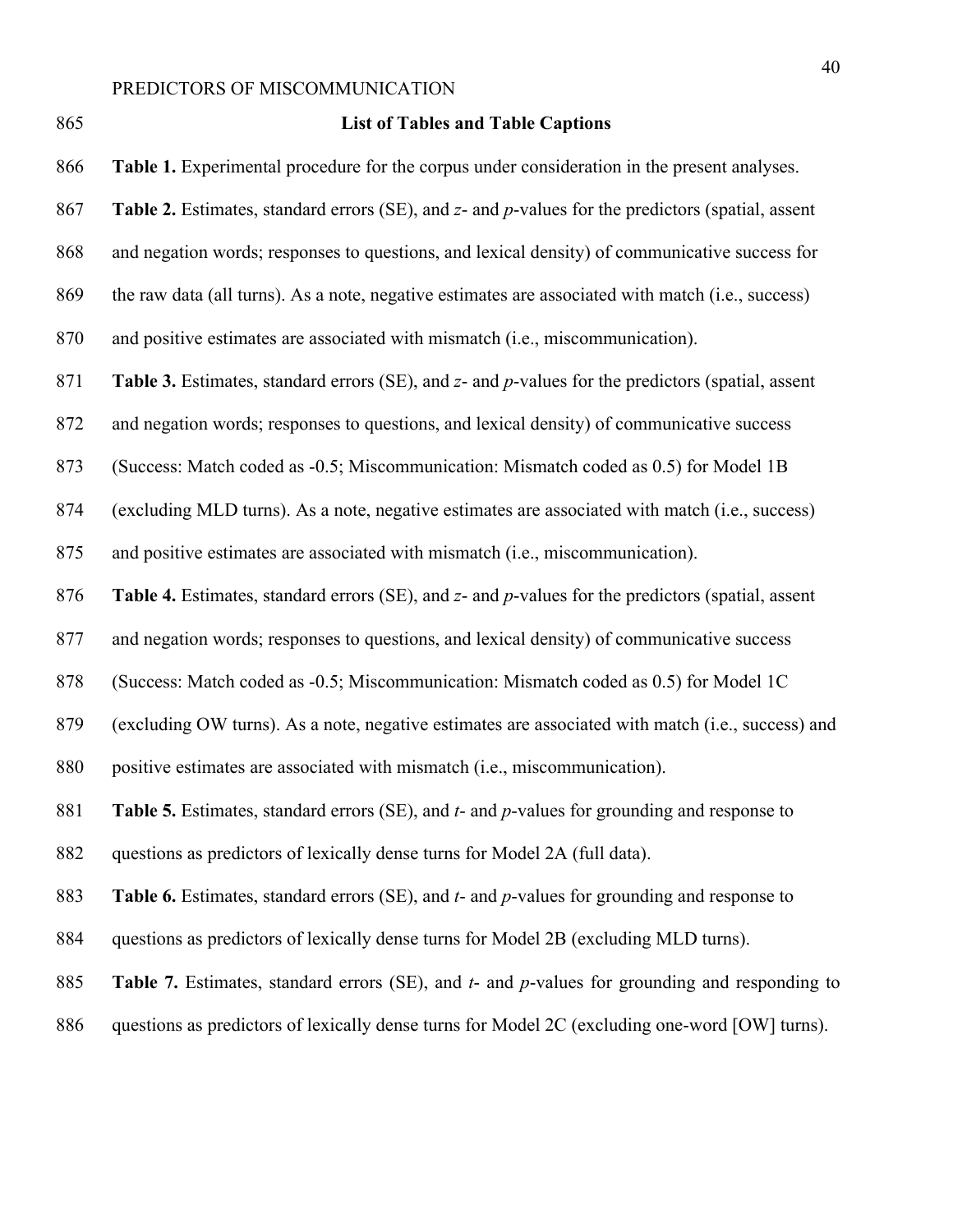- **Table 8.** Results of exploratory analysis predicting the use of assent words with grounding,
- response to a question, and workspace state during one-word turns (Model 3).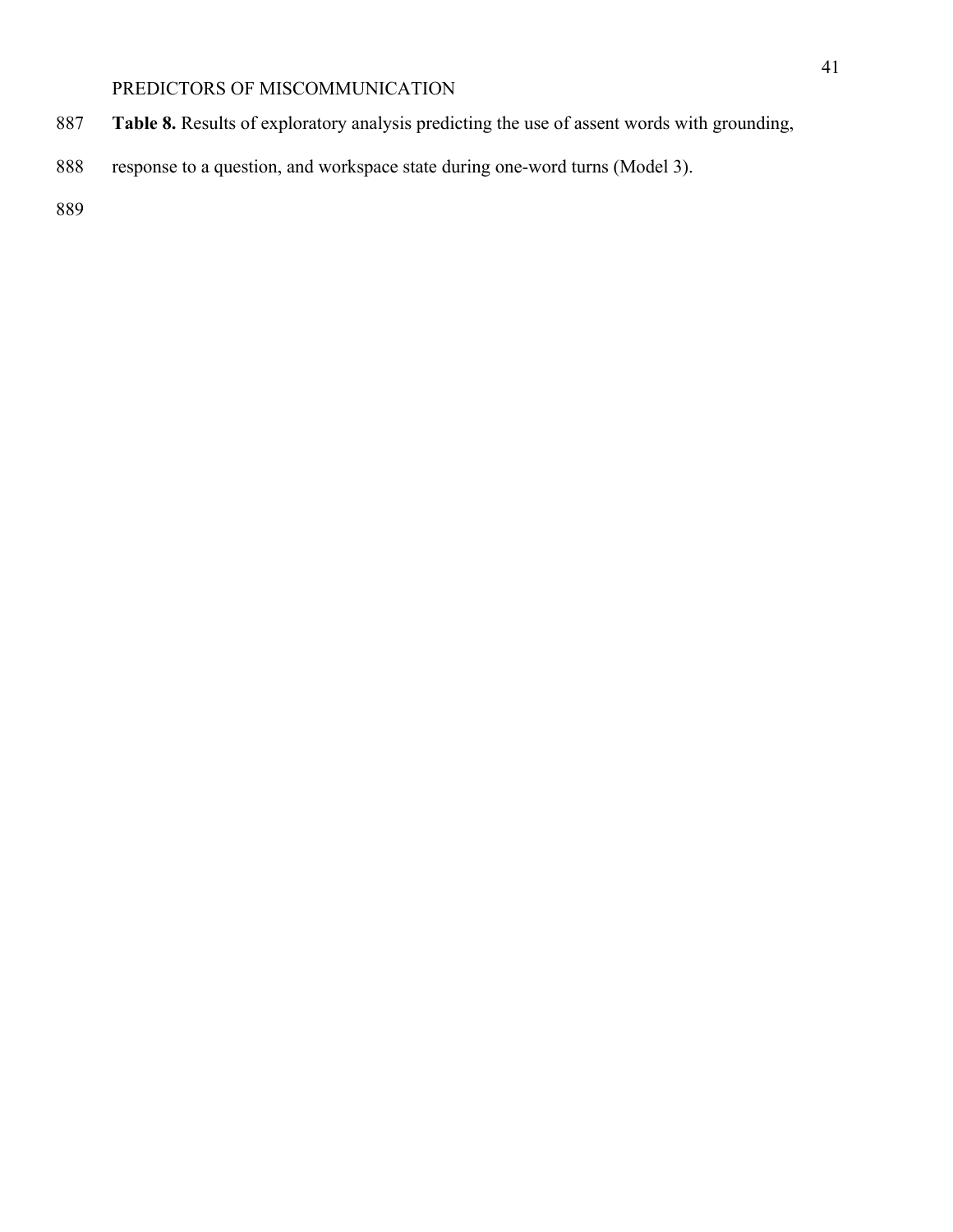## 890 **Table 1**

| Phase        | Goal                    | Structure                       | Duration                      |
|--------------|-------------------------|---------------------------------|-------------------------------|
| Phase I:     | Arrange all puzzle      | No turn-taking instructions     | mean time $= 8.26$ min        |
| Item         | pieces for Bloco        | from experimenter;              | 14.38<br>turns<br>mean<br>$=$ |
|              | objects in identical    | completely free conversation    | turns                         |
|              | patterns on their       |                                 |                               |
|              | individual workspaces   |                                 |                               |
| Phase II:    | Assemble all puzzle     | Instruction cards divided in    | mean time = $23.34$ min       |
| <b>Build</b> | pieces to create        | alternating order between       | 19.07<br>turns<br>mean<br>$=$ |
|              | identical Bloco objects | both participants to create     | turns                         |
|              | in their individual     | alternating instruction-givers; |                               |
|              | workspaces              | otherwise completely free       |                               |
|              |                         | conversation                    |                               |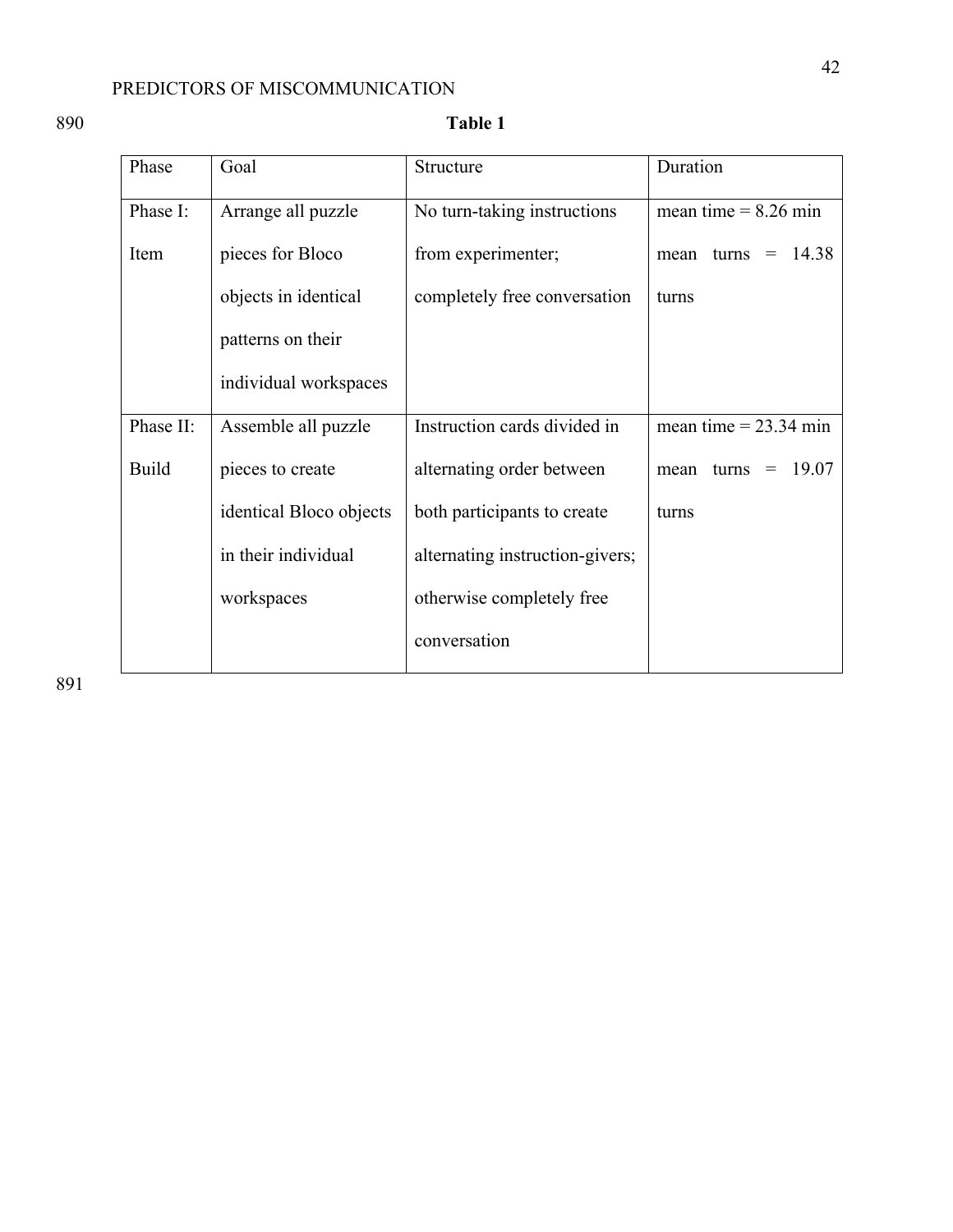| Table 2              |          |        |                  |                  |
|----------------------|----------|--------|------------------|------------------|
| Effect               | $\beta$  | SE     | $\boldsymbol{Z}$ | $\boldsymbol{p}$ |
| Response to question | 0.238    | 0.0624 | 3.823            | $\leq 001***$    |
| Spatial word used    | 0.132    | 0.046  | 2.876            | $0.004***$       |
| Assent word used     | $-0.133$ | 0.027  | $-4.909$         | $\leq 001***$    |
| Negation word used   | 0.101    | 0.054  | 1.862            | 0.06.            |
| Lexical density      | $-0.063$ | 0.029  | $-2.14$          | $0.03*$          |
|                      |          |        |                  |                  |

893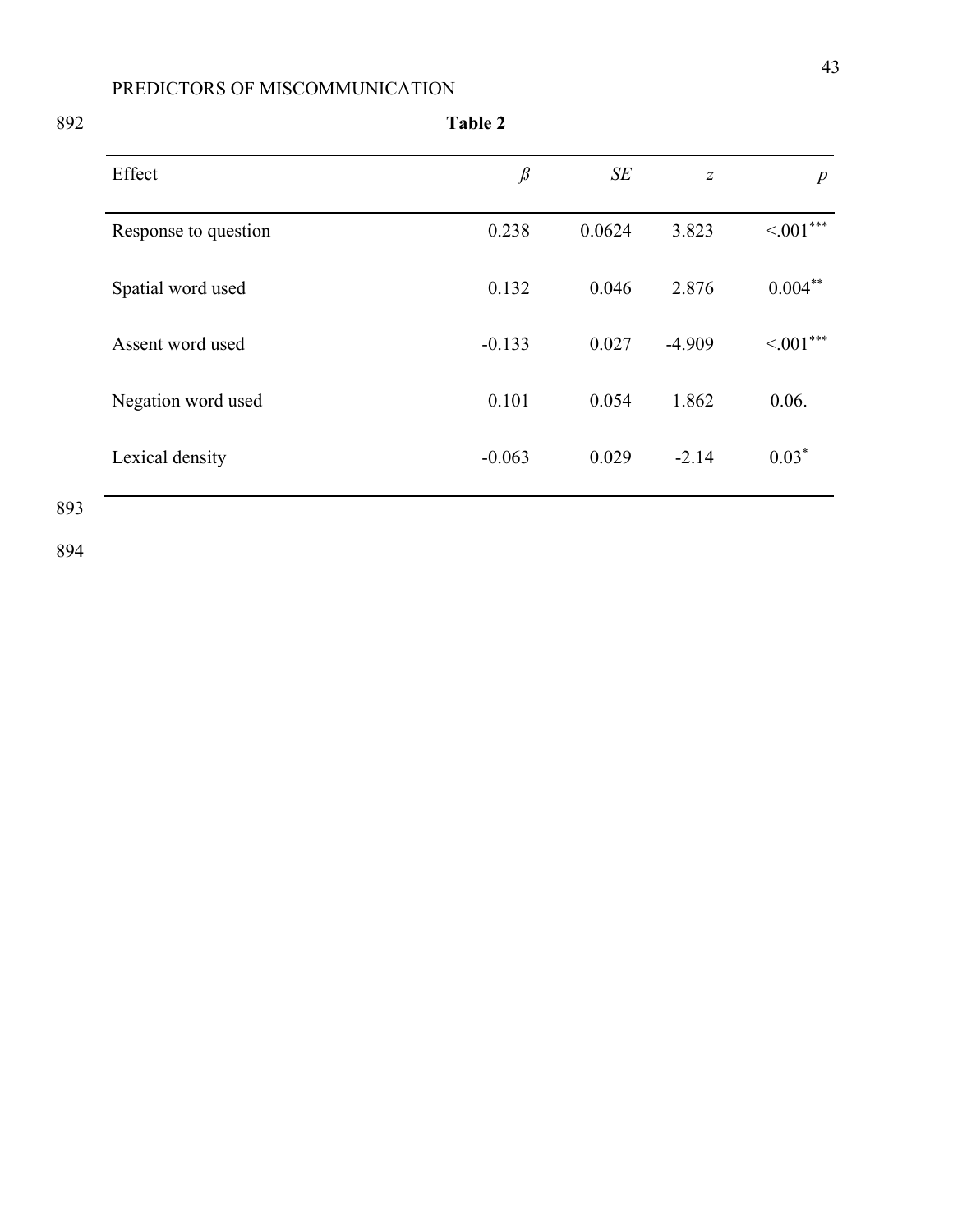| 895 |                      | Table 3                                                   |       |                  |                  |
|-----|----------------------|-----------------------------------------------------------|-------|------------------|------------------|
|     | Effect               | $\mathcal{G}% _{M_{1},M_{2}}^{\alpha,\beta}(\mathcal{A})$ | SE    | $\boldsymbol{Z}$ | $\boldsymbol{p}$ |
|     | Response to question | 0.240                                                     | 0.064 | 3.747            | $\leq 001***$    |
|     | Spatial word used    | 0.146                                                     | 0.061 | 2.389            | $0.02*$          |
|     | Assent word used     | $-0.105$                                                  | 0.031 | $-3.342$         | $0.001***$       |
|     | Negation word used   | 0.113                                                     | 0.059 | 1.899            | 0.06.            |
|     | Lexical density      | $-0.045$                                                  | 0.031 | $-1.454$         | 0.15             |
|     |                      |                                                           |       |                  |                  |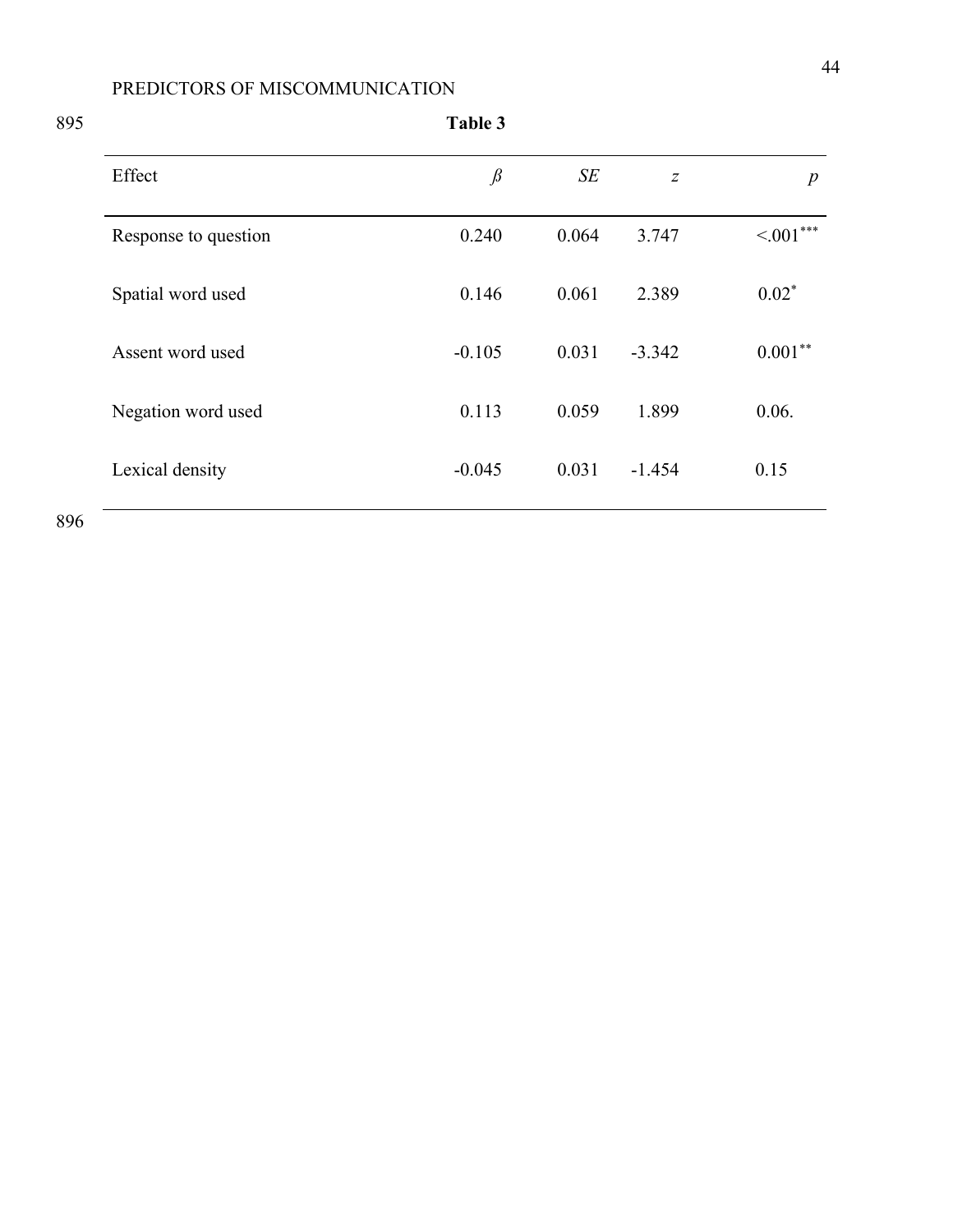897 **Table 4**

|                      | $\beta$  | SE    | $\overline{z}$ | $\boldsymbol{p}$        |
|----------------------|----------|-------|----------------|-------------------------|
| Response to question | 0.097    | 0.029 | 3.295          | $0.001***$              |
| Spatial word         | 0.134    | 0.053 | 2.509          | $0.01*$                 |
| Assent word          | $-0.132$ | 0.031 |                | $-4.217$ $\leq 0.01***$ |
| Negation word        | 0.109    | 0.061 | 1.789          | 0.07.                   |
| Lexical density      | $-0.039$ | 0.031 | $-1.276$       | 0.2                     |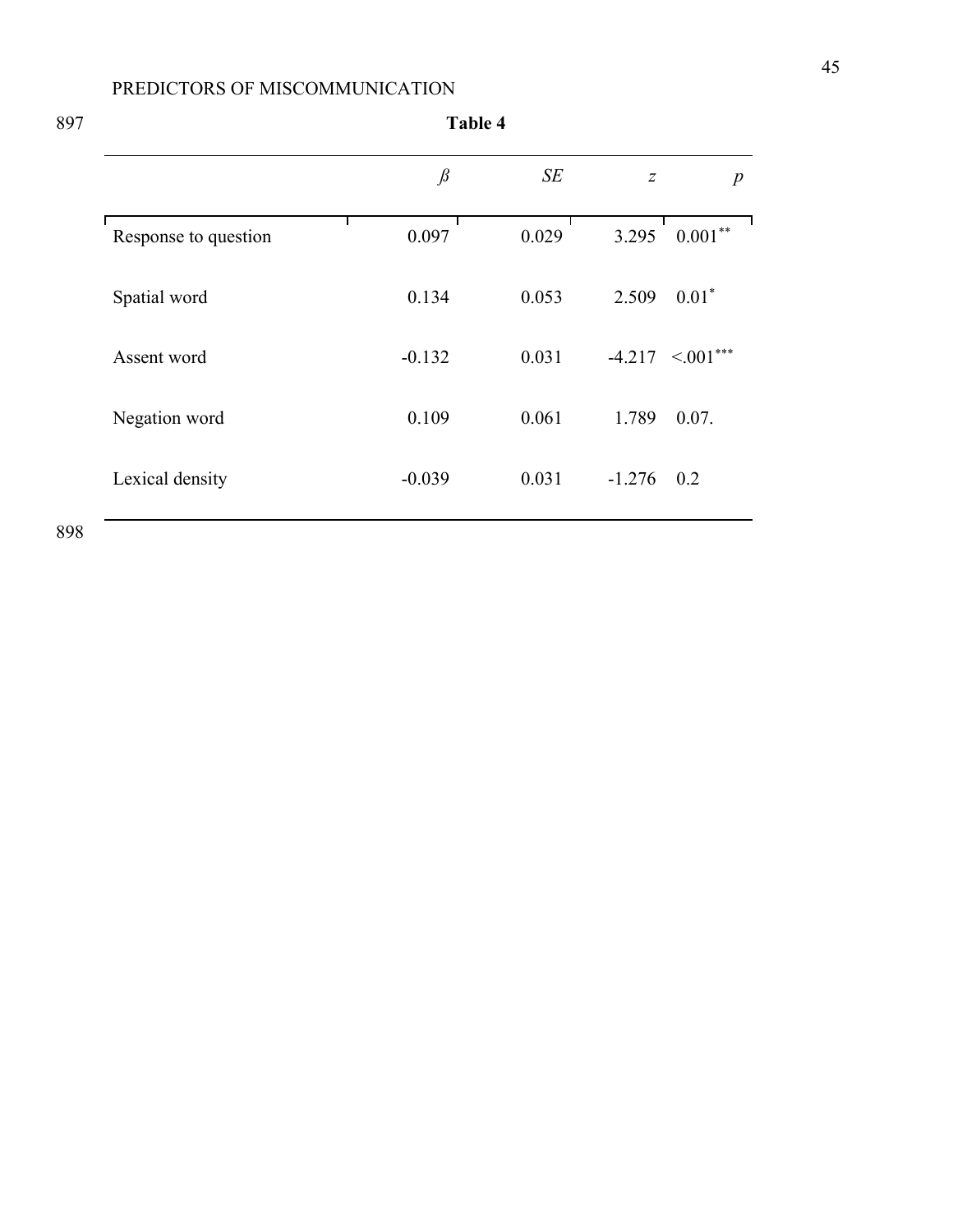| Effect                                | $\beta$  | SE    | $\boldsymbol{t}$ | $\boldsymbol{p}$ |
|---------------------------------------|----------|-------|------------------|------------------|
| Grounded                              | 0.379    | 0.049 | 7.725            | $\leq 001***$    |
| Response to question                  | $-0.396$ | 0.017 | $-23.450$        | $\leq 001***$    |
| Mismatch state                        | $-0.075$ | 0.042 | $-1.776$         | 0.08.            |
| Grounded x Mismatch state             | 0.017    | 0.020 | 0.867            | 0.39             |
| Grounded x Response to question       | $-0.094$ | 0.019 | $-4.882$         | $\leq 001***$    |
| Mismatch state x Response to question | 0.029    | 0.020 | 1.453            | 0.15             |
| Grounded x Mismatch state x Response  | $-0.019$ | 0.020 | $-0.966$         | 0.33             |
| to question                           |          |       |                  |                  |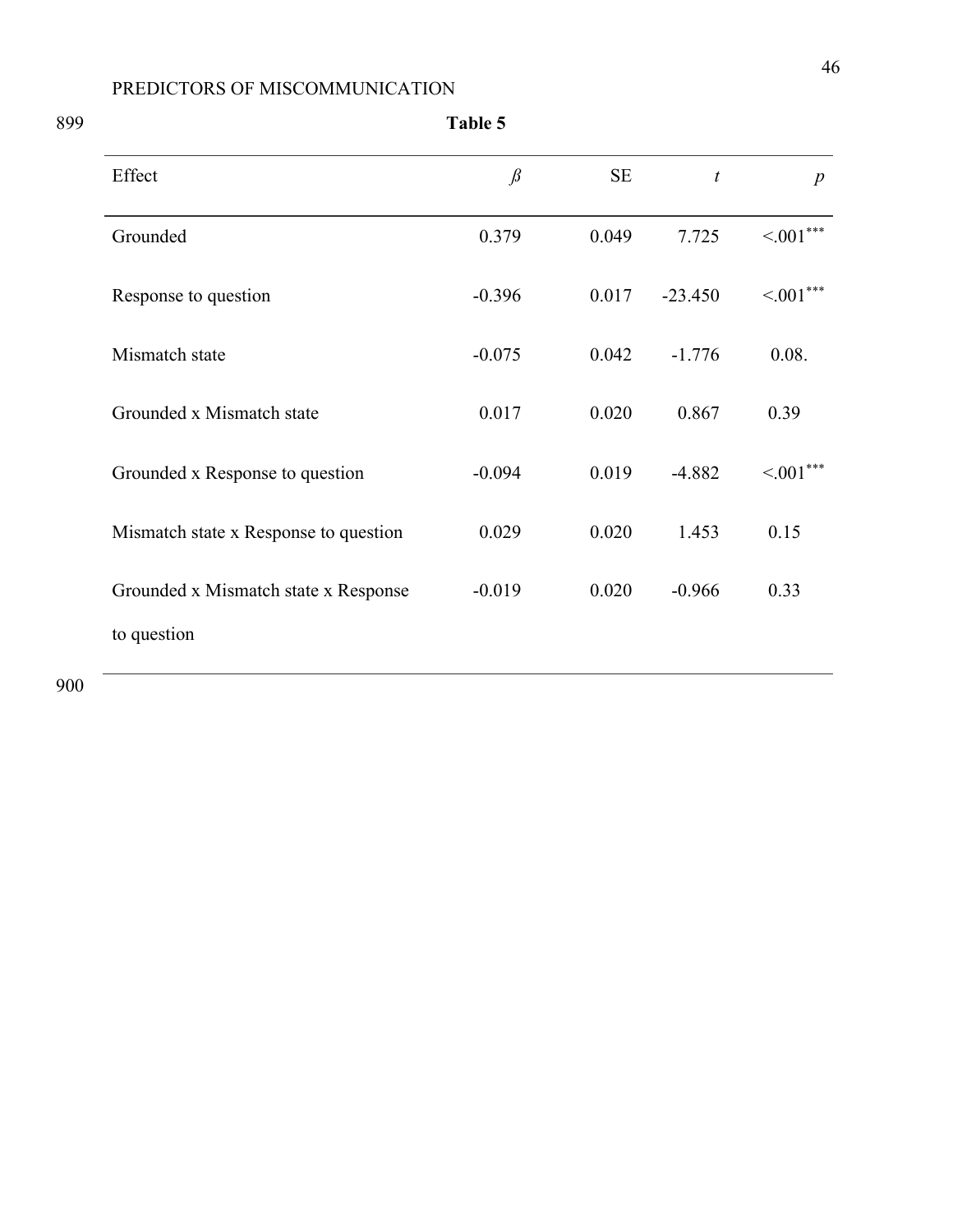| Table 6                                              |          |           |                  |                  |  |
|------------------------------------------------------|----------|-----------|------------------|------------------|--|
| Effect                                               | $\beta$  | $\cal SE$ | $\boldsymbol{t}$ | $\boldsymbol{p}$ |  |
| Grounded                                             | 0.360    | 0.059     | 6.007            | $\leq 001***$    |  |
| Responded to question                                | $-0.081$ | 0.023     | $-3.455$         | $0.001***$       |  |
| Mismatch state                                       | $-0.068$ | 0.052     | $-1.305$         | 0.19             |  |
| Grounded x Mismatch state                            | $-0.029$ | 0.025     | $-1.188$         | 0.23             |  |
| Grounded x Response to question                      | $-0.012$ | 0.024     | $-0.517$         | 0.61             |  |
| Mismatch state x Responded to                        | 0.005    | 0.025     | 0.237            | 0.81             |  |
| question                                             |          |           |                  |                  |  |
| Grounded x Mismatch state x<br>Responded to question | $-0.014$ | 0.025     | $-0.577$         | 0.56             |  |
|                                                      |          |           |                  |                  |  |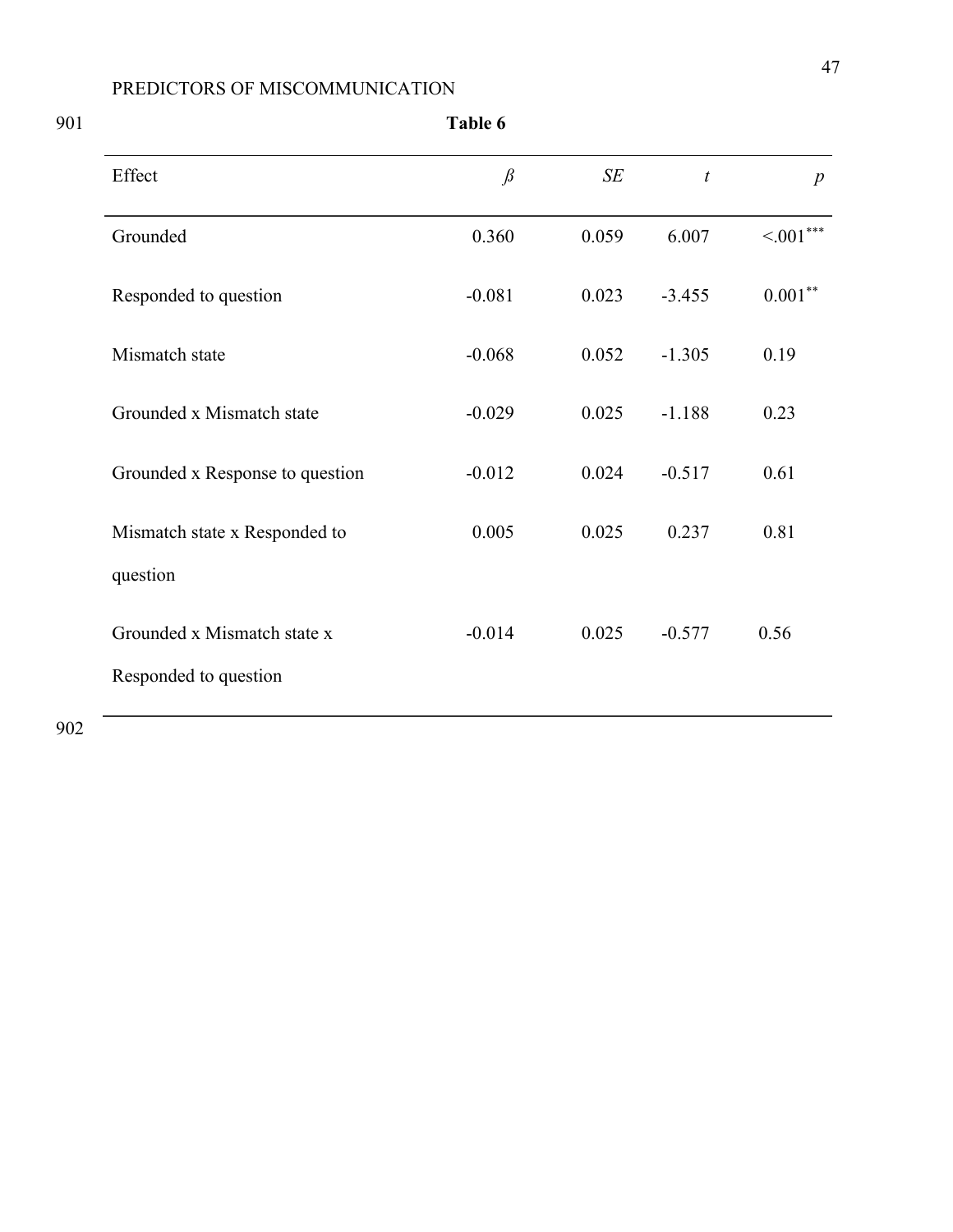|                                        | $\beta$   | SE     | $\boldsymbol{t}$ | $\boldsymbol{p}$        |
|----------------------------------------|-----------|--------|------------------|-------------------------|
| Grounded                               | 0.325     | 0.052  |                  | $6.236$ $\leq 0.01***$  |
| Responded to question                  | $-0.175$  | 0.022  |                  | $-7.815$ $\leq 0.01***$ |
| Mismatch state                         | $-0.055$  | 0.050  | $-1.088$         | 0.28                    |
| Grounded x Mismatch state              | $-0.008$  | 0.023  | $-0.320$         | 0.75                    |
| Grounded x Responded to question       | $-0.045$  | 0.023  | $-1.937$         | 0.05.                   |
| Mismatch state x Responded to question | 0.005     | 0.025  | 0.196            | 0.84                    |
| Grounded x Mismatch state x Responded  | $-0.0154$ | 0.0234 | $-0.647$         | 0.52                    |
| to question                            |           |        |                  |                         |

903 **Table 7**